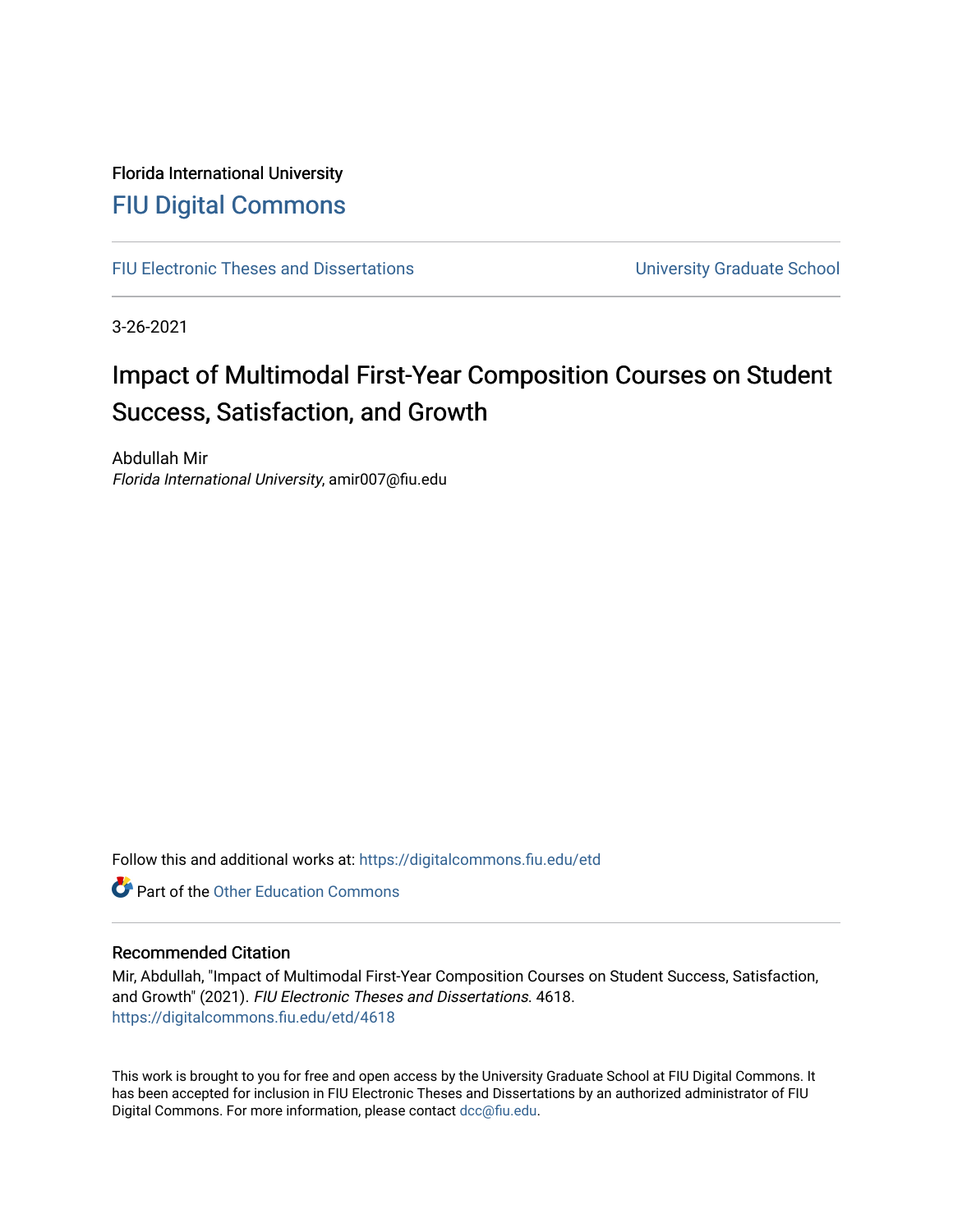### FLORIDA INTERNATIONAL UNIVERSITY

Miami, Florida

# IMPACT OF MULTIMODAL FIRST-YEAR COMPOSITION COURSES ON STUDENT SUCCESS, SATISFACTION, AND GROWTH

A thesis submitted in partial fulfillment of

the requirements for the degree of

## MASTER OF ARTS

in

ENGLISH

by

Abdullah Mir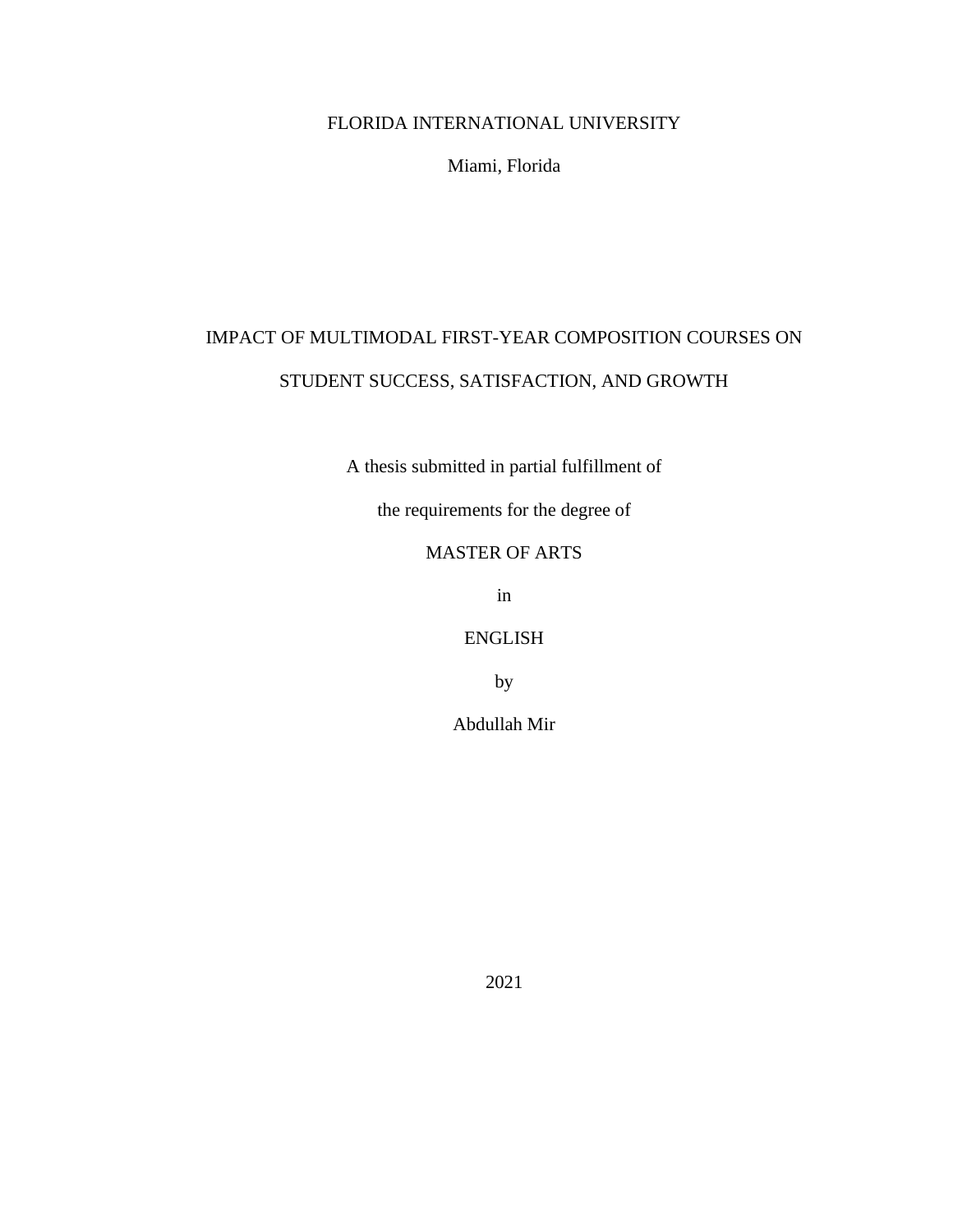To: Dean Michael R. Heithaus College of Arts, Sciences and Education

This thesis, written by Abdullah Mir, and entitled Impact of Multimodal First-Year Composition Courses on Student Success, Satisfaction, and Growth, having been approved in respect to style and intellectual content, is referred to you for judgment.

We have read this thesis and recommend that it be approved.

Kimberly Harrison

Luke Thominet

Vanessa Sohan, Major Professor

\_\_\_\_\_\_\_\_\_\_\_\_\_\_\_\_\_\_\_\_\_\_\_\_\_\_\_\_\_\_\_\_\_\_\_\_\_\_\_

\_\_\_\_\_\_\_\_\_\_\_\_\_\_\_\_\_\_\_\_\_\_\_\_\_\_\_\_\_\_\_\_\_\_\_\_\_\_\_

\_\_\_\_\_\_\_\_\_\_\_\_\_\_\_\_\_\_\_\_\_\_\_\_\_\_\_\_\_\_\_\_\_\_\_\_\_\_\_

Date of Defense: March 26, 2021

The thesis of Abdullah Mir is approved.

 Dean Michael R. Heithaus College of Arts, Sciences and Education

\_\_\_\_\_\_\_\_\_\_\_\_\_\_\_\_\_\_\_\_\_\_\_\_\_\_\_\_\_\_\_\_\_\_\_\_\_\_\_

\_\_\_\_\_\_\_\_\_\_\_\_\_\_\_\_\_\_\_\_\_\_\_\_\_\_\_\_\_\_\_\_\_\_\_\_\_\_\_

Andrés G. Gil Vice President for Research and Economic Development and Dean of the University Graduate School

Florida International University, 2021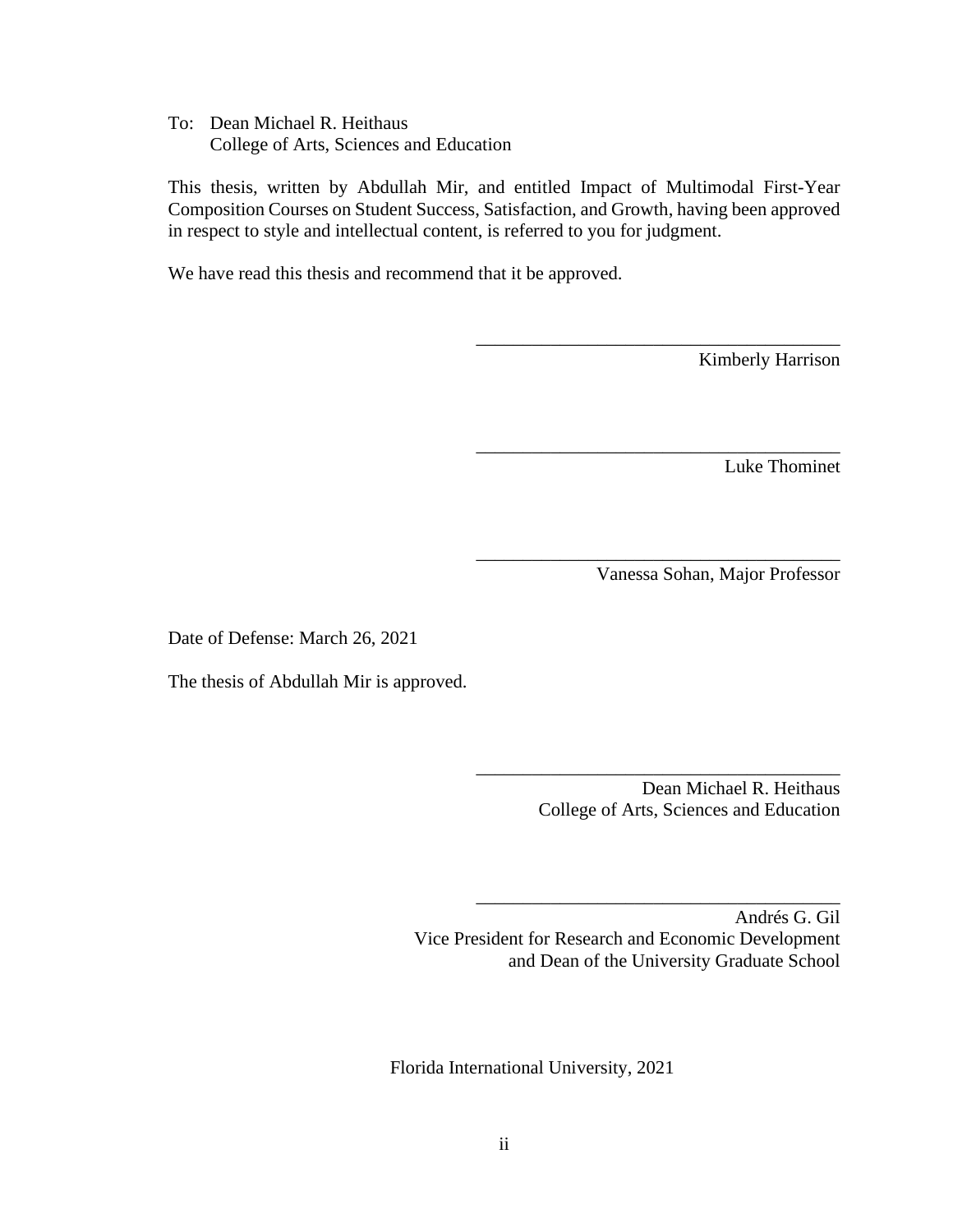© Copyright 2021 by Abdullah Mir

All rights reserved.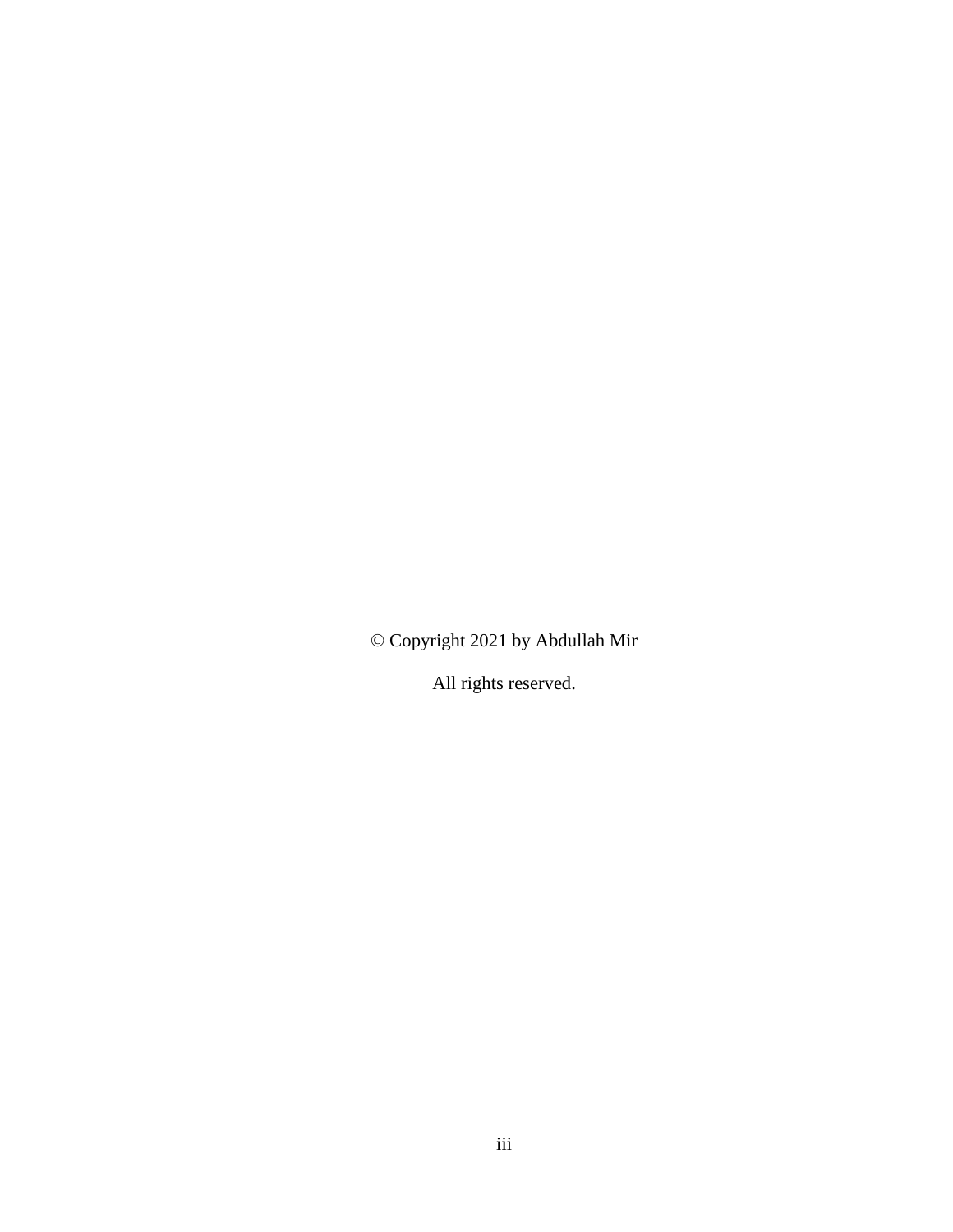#### DEDICATION

I dedicate my thesis to my loved ones:

My family. You all bent over backwards to give me the time and space to work without distraction while always affirming my success.

Rain. You gave me the best reason to wake up out of bed every day and giving me something to look forward to when I came home.

Juan. You provided me a place to call home and meet people I will never forget. You saw potential and created an environment to draw it out.

Joel. Your incisive eye was endlessly helpful in not just the writing of this thesis, but also in looking at myself. You helped rip off the bandages on my old wounds so I could confront them.

Tina. You were the first to show me what real friends do for each other. You have served as a buoy to remind me to be the best instructor to my students that I can while I worked on this thesis.

Sofi. You taught me to unapologetically be myself. You reminded me that no matter how dark the night is, the sun will always rise in the morning.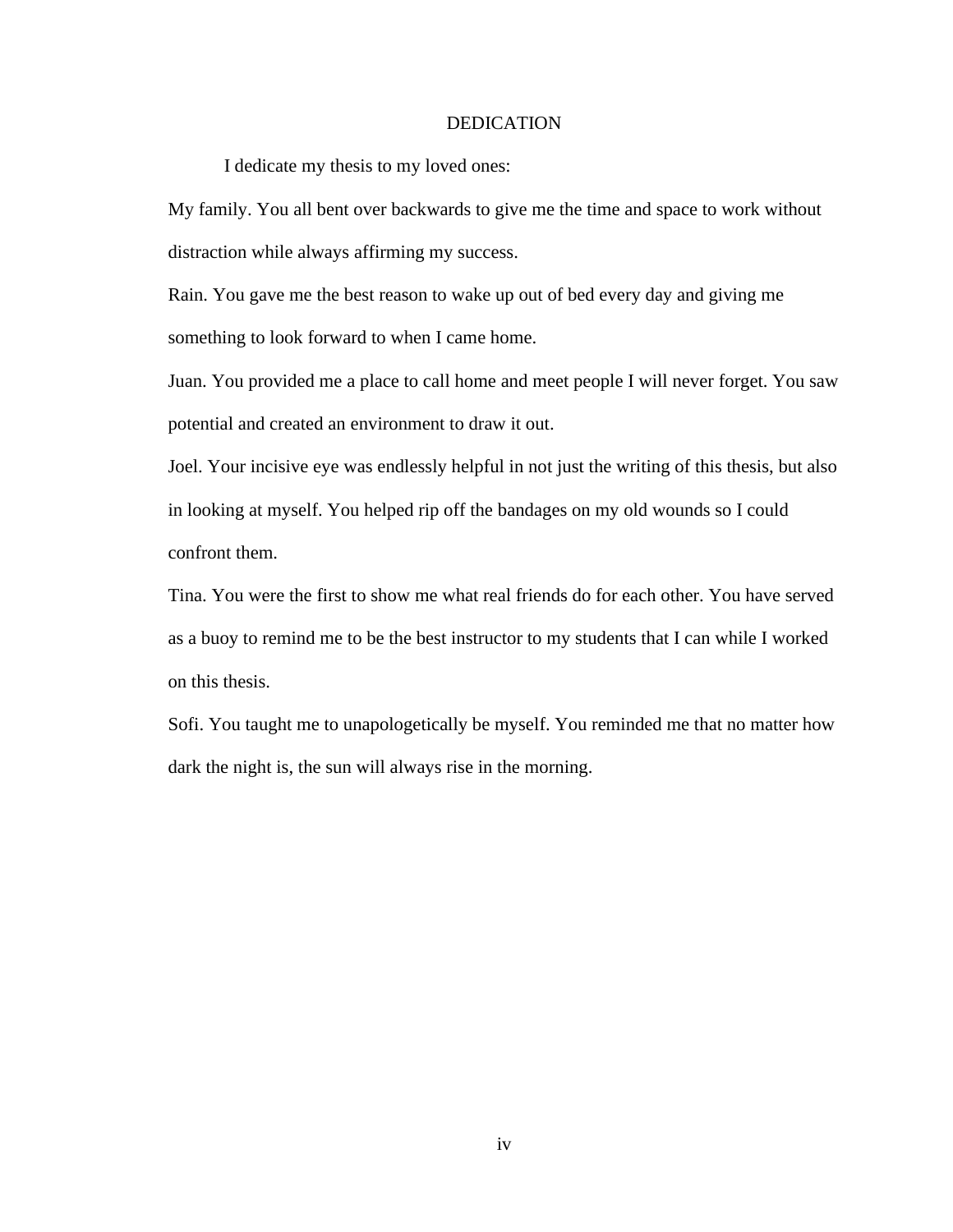#### ACKNOWLEDGMENTS

I would like to sincerely thank the faculty and staff working at FIU's English department. From bottom to top, I've been given respect and care befitting for someone in a much higher station than my own. The program gave me a light at a very dark time and showed how I can still have an impact on the lives of others.

I wish to thank the members of my committee for their unending support and optimism. Their various lived experiences and areas of expertise were all invaluable and truly appreciated. Dr. Kimberly Harrison not only provided access to University Course materials but also provided her expertise on the curriculum which only she could provide. Dr. Luke Thominet's experience with Technical Writing Research alongside his incisive eye served as perfect tools for grounding myself and my work into the realms of academia. I would like to thank my major professor, Dr. Vanessa Sohan, for her support, confidence, and guidance throughout my academic career. As one of the first professors who taught me during my Graduate studies, she told me what I needed to hear in order to succeed.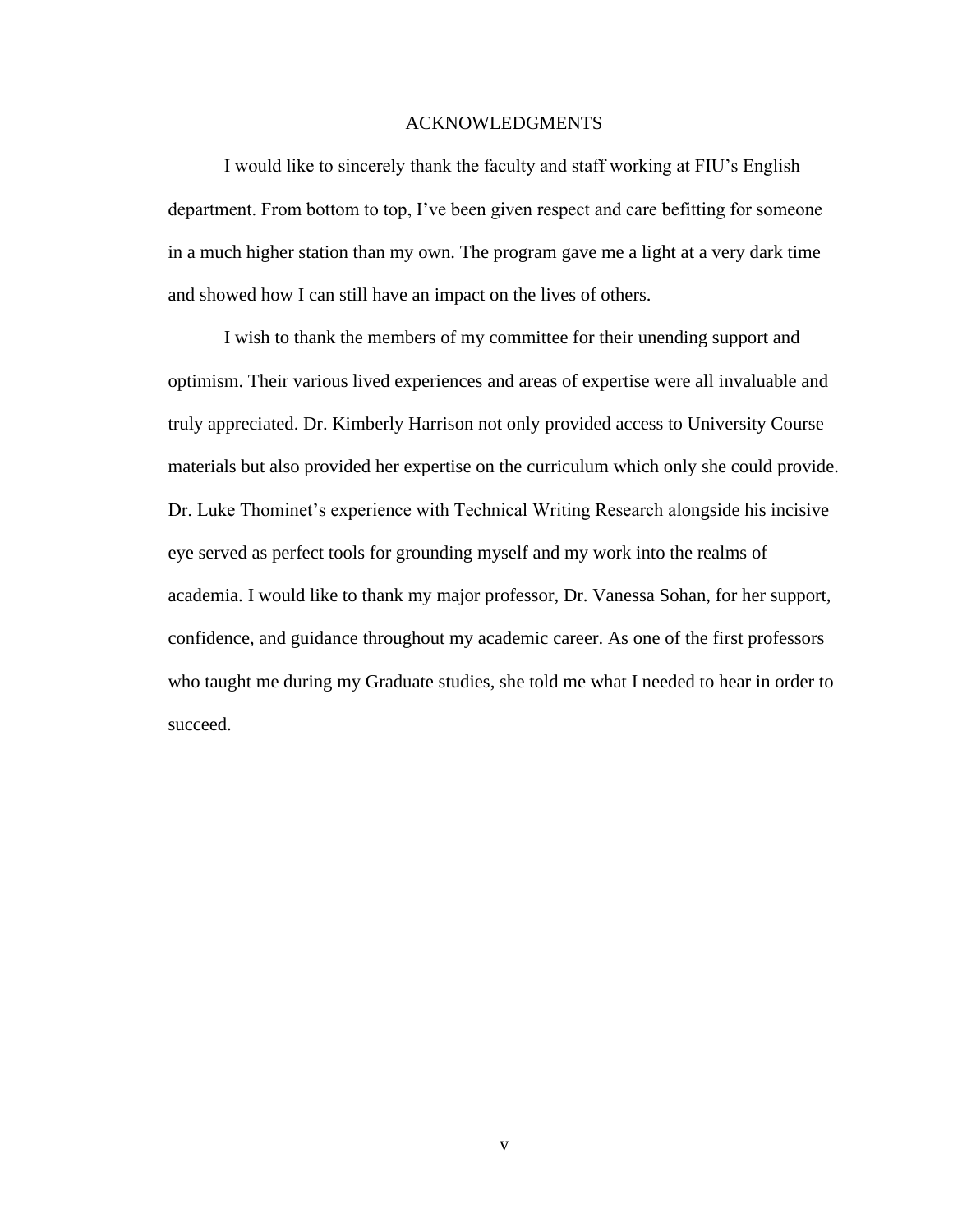#### ABSTRACT OF THE THESIS

# IMPACT OF MULTIMODAL FIRST-YEAR COMPOSITION COURSES ON STUDENT SUCCESS, SATISFACTION, AND GROWTH

by

Abdullah Mir

Florida International University, 2021

Miami, Florida

Professor Vanessa Sohan, Major Professor

Universities have shifted towards pedagogies involving different modes of composition. However, little focus has been shown on students' ability to transfer learned skills to other fields. Florida International University (FIU) addressed this problem by retooling their First Year Composition (FYC) curriculum in 2019, including more multimodal opportunities for students. This thesis will look into how FIU addresses students' ability to transfer their skills and their dispositions. The thesis analyzed anonymous surveys conducted on site in 2021 and assesses whether students believe if they will be able to transfer their learned skills outside the classroom. By using grounded theory and coding to identify students' dispositions and interaction with learning skills, this paper shows students finding difficulty in applying learned skills past initial assignments in ENC 1101 and 1102. The resulting analysis shows more work can be done to make FYC curriculums more applicable to students from a wider variety of disciplines.

vi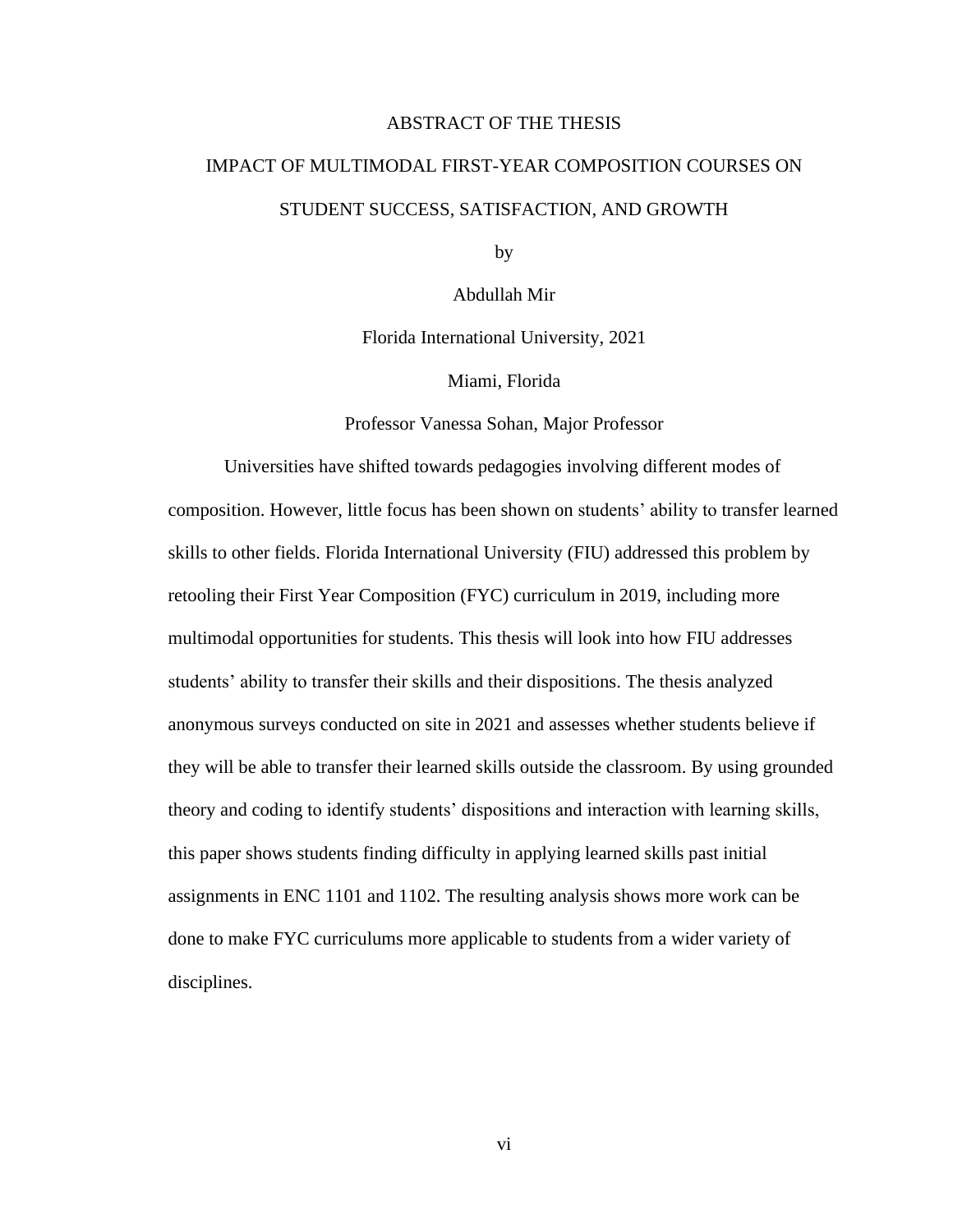# TABLE OF CONTENTS

| <b>CHAPTER</b> |                | <b>PAGE</b> |
|----------------|----------------|-------------|
| I.             |                |             |
| Π.             |                |             |
| III.           | <b>METHODS</b> |             |
| IV.            |                |             |
| V.             |                |             |
| VI.            |                | 27          |
| VII.           |                |             |
|                |                |             |
|                |                |             |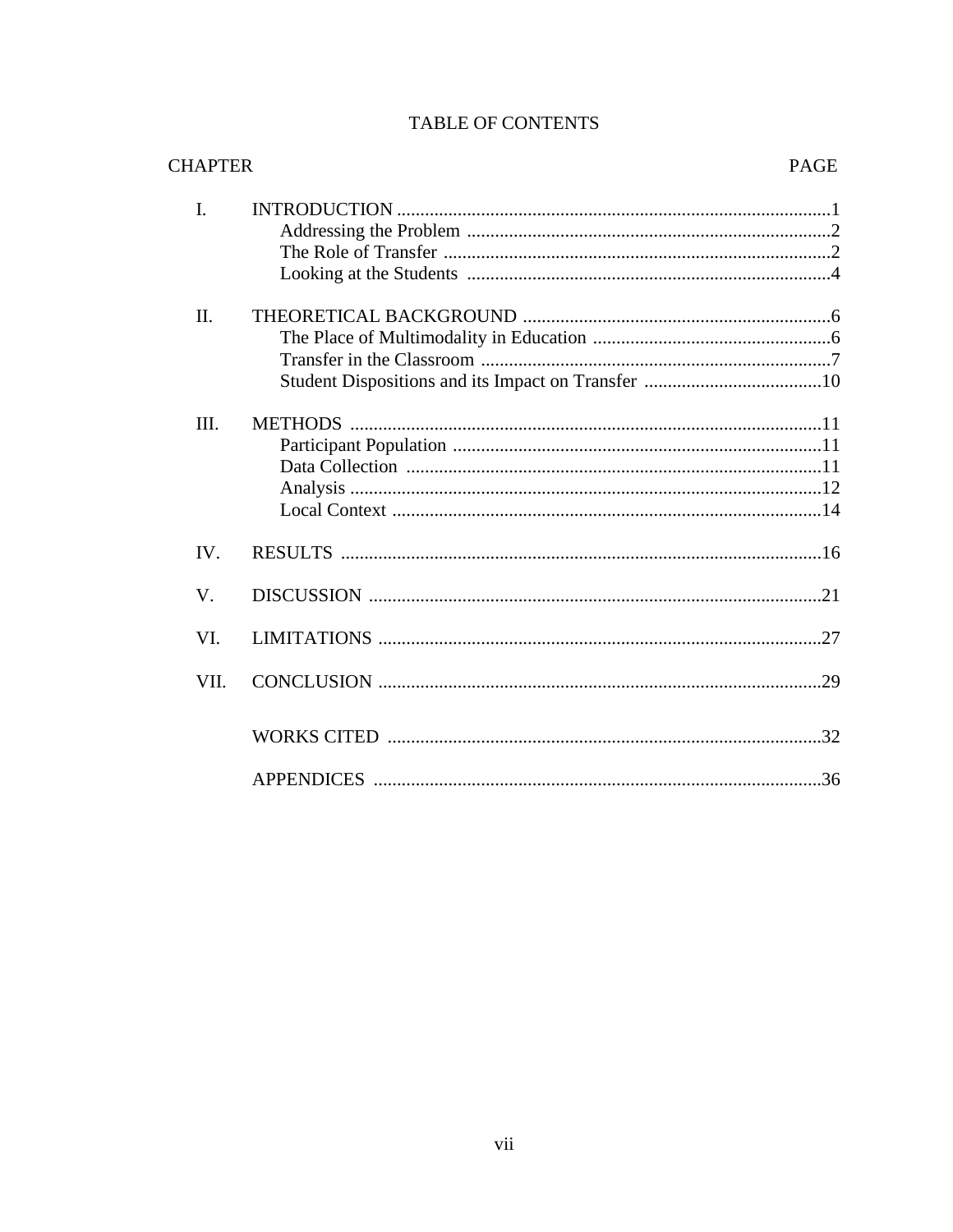#### **CHAPTER I. INTRODUCTION**

In First-Year Composition courses, students oftentimes know what they want to say, but they have some difficulty getting those thoughts down onto paper (Gonzalez n.p.). This difficulty primes students to believe good writing is only achievable by the talented and the less talented have to struggle (Edwards  $\&$  Paz 65). To combat the belief that good writing is only achievable by the talented, universities have worked towards making writing more approachable and accessible through incorporating more multimodal assignments. Multimodality can be defined by breaking the word down to its constituents – multiple and mode where a mode "refers to a way of meaning-making, or communicating" (Ball & Charlton 41). Putting it together, multimodality means to compose a text which engages in any combination of modes such as linguistic, aural, visual, gestural, and spacial (Ball & Charlton 41). These modes are different from media which focuses on the usage of new technologies in composition (usually referring to computers) or genre which are an expression of a certain mode (a documentary uses multiple modes to convey meaning).

These multimodal assignments ask students to bring in their personal experiences into the texts they compose. Numerous composition researchers explore the benefits of moving towards a wider view as to what writing is in the classroom (see Gonzalez; Horner, Selfe, and Lockridge; Selfe; Shipka). More specifically, research has shown how students can better connect with the content they create when they are allowed to bring their own experiences into the classroom (Gonzalez n.p.).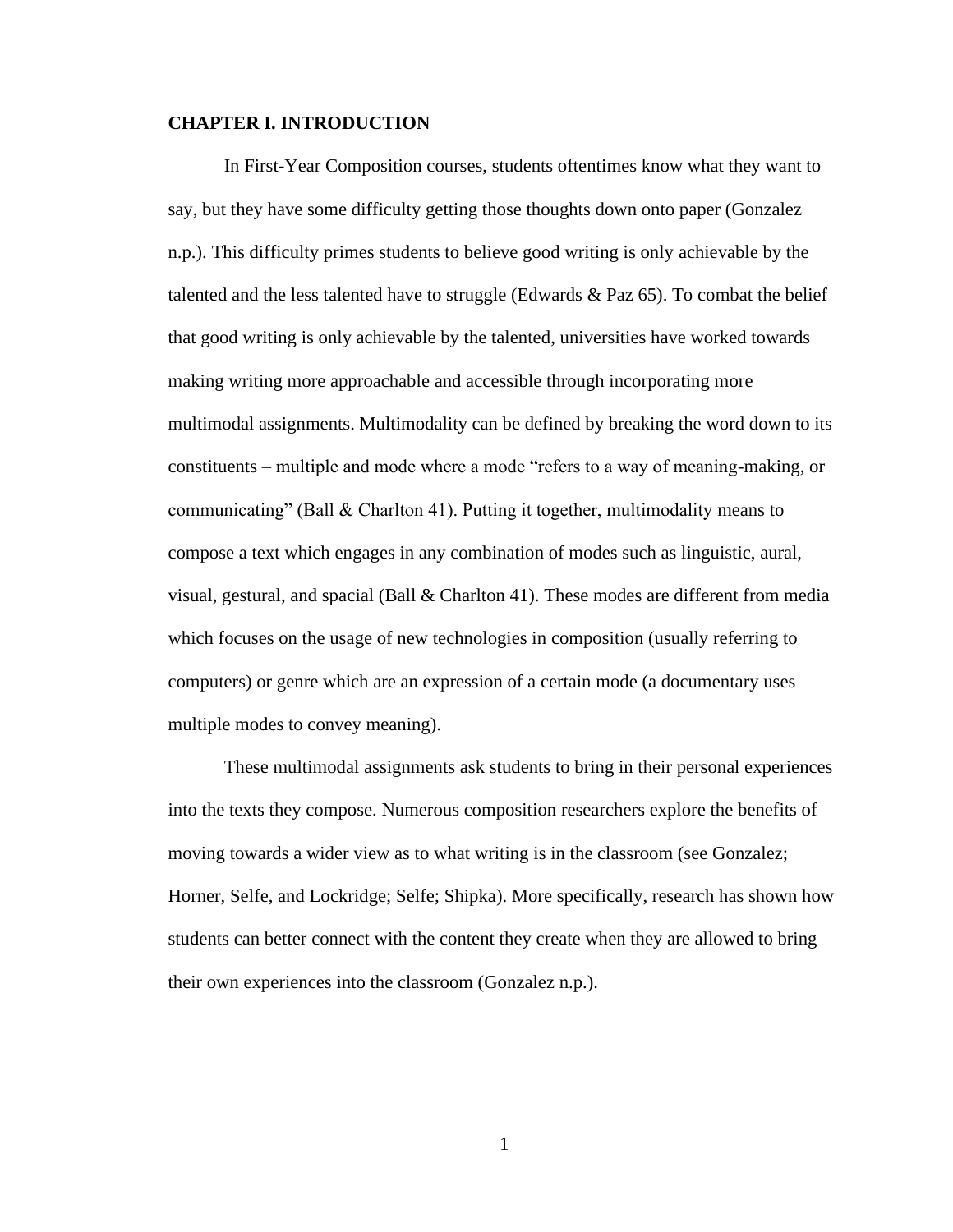#### *Addressing the Problem*

In response to these trends, universities – such as Florida International University (FIU) – have retooled their entire FYC curriculums to provide students in FYC courses the ability to learn valuable skills they can apply in situations outside of the composition class. Because writing is universal across the university curriculum, another goal of this shift is to include more multimodal assignments to encourage multiple modes of writing. My thesis will use Ball and Charlton's definition of multimodality where it is defined as combining multiple modes of composition (such as linguistic, aural, visual, gestural, and spacial) to compose texts which no longer forces composers to limit themselves to writing within the norms of a specific mode.

#### *The Role of Transfer*

When composing multimodal texts, students do not start over with a fresh slate of knowledge. Students transfer what they understand from their previous modality of writing (mainly textual) to the new mode that they are working in (Clark 39). The exact meaning of transfer is still debated in the literature of Rhetoric and Composition. Neil Baird and Bradley Dilger define transfer as "the movement of skills, knowledge, and experience between contexts" (686). Conversely, a definition introduced by Driscoll and Powell define transfer as "literate development that builds on and interacts with previous learning." I will use a definition provided by Elizabeth Wardle where transfer is "[teaching] students 'learned intelligent behavior' that will help them seek out/or create situations in which what they have learned will transfer" (Tuomi-Gröhn and Engeström qtd. in Wardle 67). The Wardle definition is in contrast to other definitions of transfer –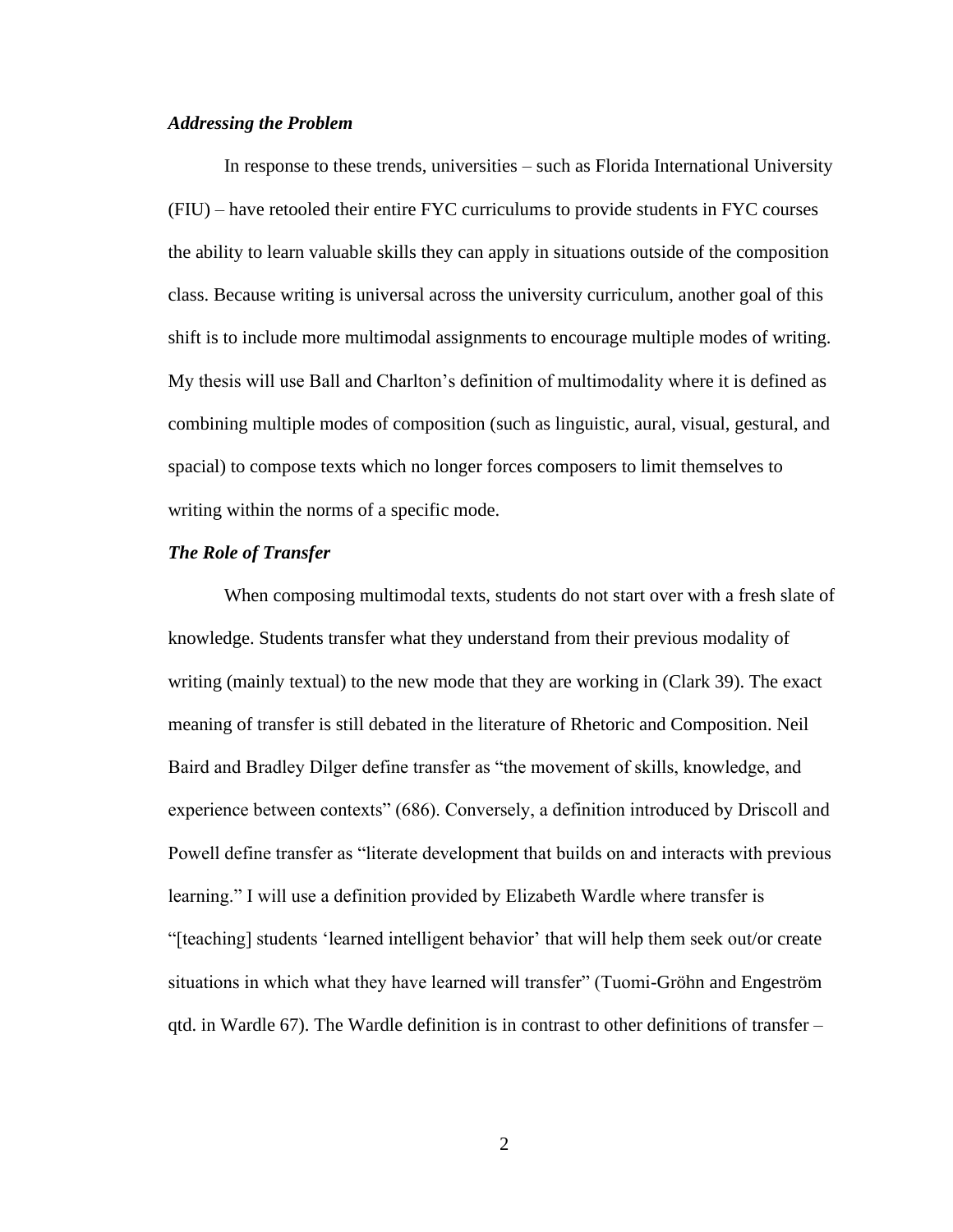which are broader so as to focus mainly on being able to transfer knowledge from the composition classroom to outside contexts.

Another facet when considering student transfer of knowledge is student disposition towards composition. In contrast to transfer, disposition can be described as qualities that determine how students adapt their knowledge to various environments using traits such as scientific thinking, moral reasoning (Brent "Boundaries"), persistence, self-efficacy, and metacognition (Driscoll & Wells). The importance of disposition in the equation is its ability to aid in learning and transfer. Even if someone has the skill to transfer, their disposition determines whether or not they are willing to engage in said transfer (Halpern qtd. in Driscoll, et al.). It must be stated that dispositions are not a simple description of traits (such as knowledge), but something which determines how those traits are used (Driscoll & Wells). As stated by Driscoll and Wells, the ability for a student to be able to learn and apply transferable skills is dependent on their previous dispositions and experiences when growing up and learning about writing. There are two distinct categories of dispositions: generative or disruptive (Devet  $\&$ Driscoll n.p.). A generative disposition can lead to student success and supports learning while a disruptive disposition can prevent a student's progress (Devet  $\&$  Driscoll n.p.). Research involving disposition has been limited because of the difficulty in observing characteristics which denote certain dispositions, because of the wide range of potential dispositions, alongside arguments when defining what separates individual dispositions (Driscoll and Powell n.p). As a result, the focus of my analysis will be limited to identifying the types of dispositions – whether generative or disruptive – acquired by students as a result of ENC 1101 and 1102 coursework.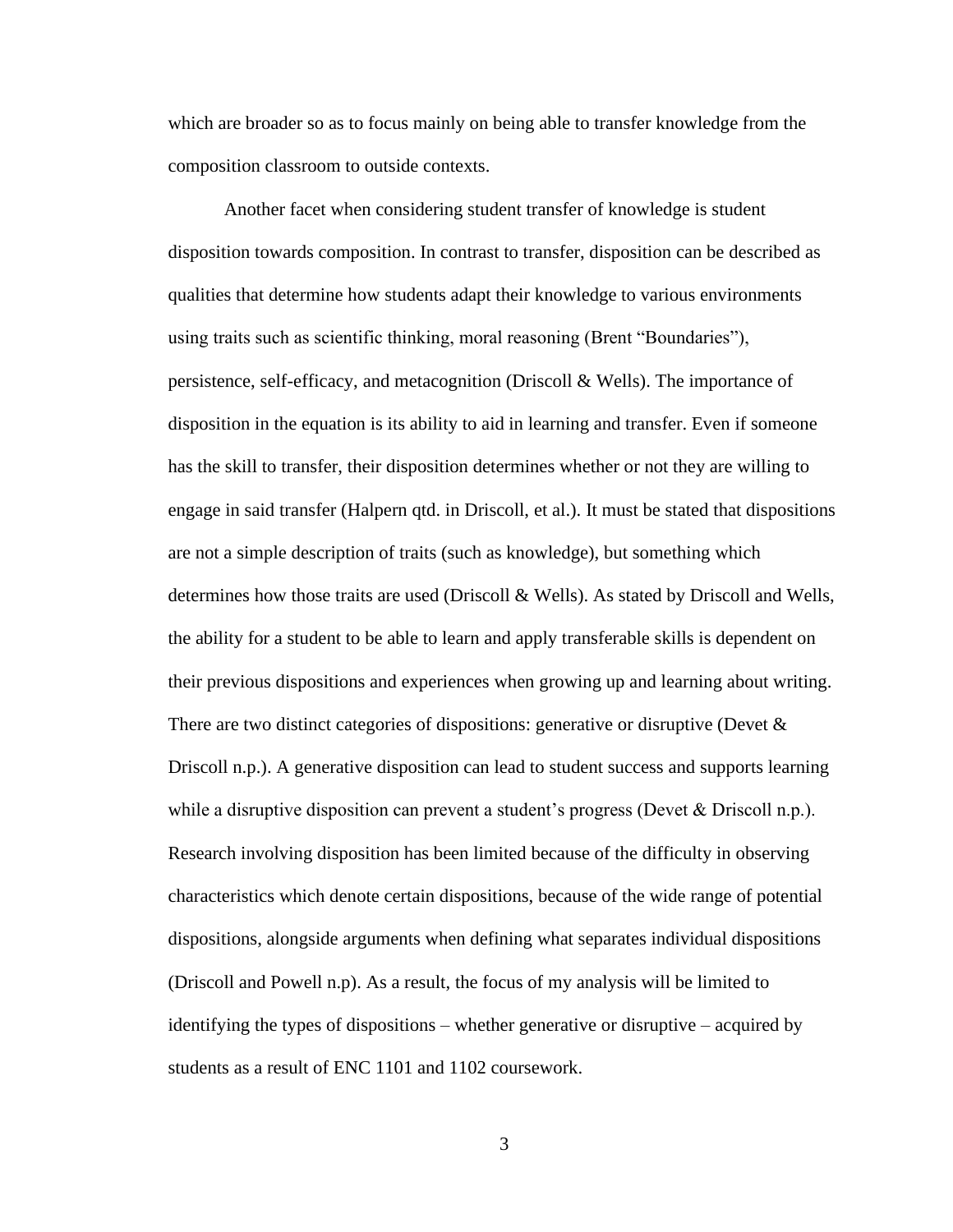#### *Looking at the Students*

Although research has been conducted advocating for different modes of writing in the class, there is less information available when discussing the transfer of multimodal skills outside of the FYC classroom. Cynthia Selfe identifies the importance of teaching students the necessary skills to be successful outside of the class. Theo Van Leeuwen discusses allowing students to bring in experiences with digital media and composition (called new literacies) they are familiar with from outside back into the classroom (583). Ball discovers how having a more open-ended approach to multimodality can impact the tools students will be familiar with once they leave the institution, but not the potential impact on continued education.

To be more specific, my paper assesses the ability of FYC multimodal assignments in assisting students in transferring their knowledge in other contexts and the dispositions of students when working on multimodal assignments. In order to achieve this goal, I conducted a brief survey at FIU – a diverse, Hispanic Serving Institution (HSI) located in South Florida – prompting students to recall their attitudes towards multimodal assignments and their dispositions towards composing multimodal texts. As seen in FIU's course outcomes for ENC 1101 and 1102, students are expected to:

- Display appropriate format, structure and stylistic choices to meet audience needs and to satisfy their rhetorical purpose
- Interact with complex texts, explore alternative perspectives, and articulate and support their own perspective in response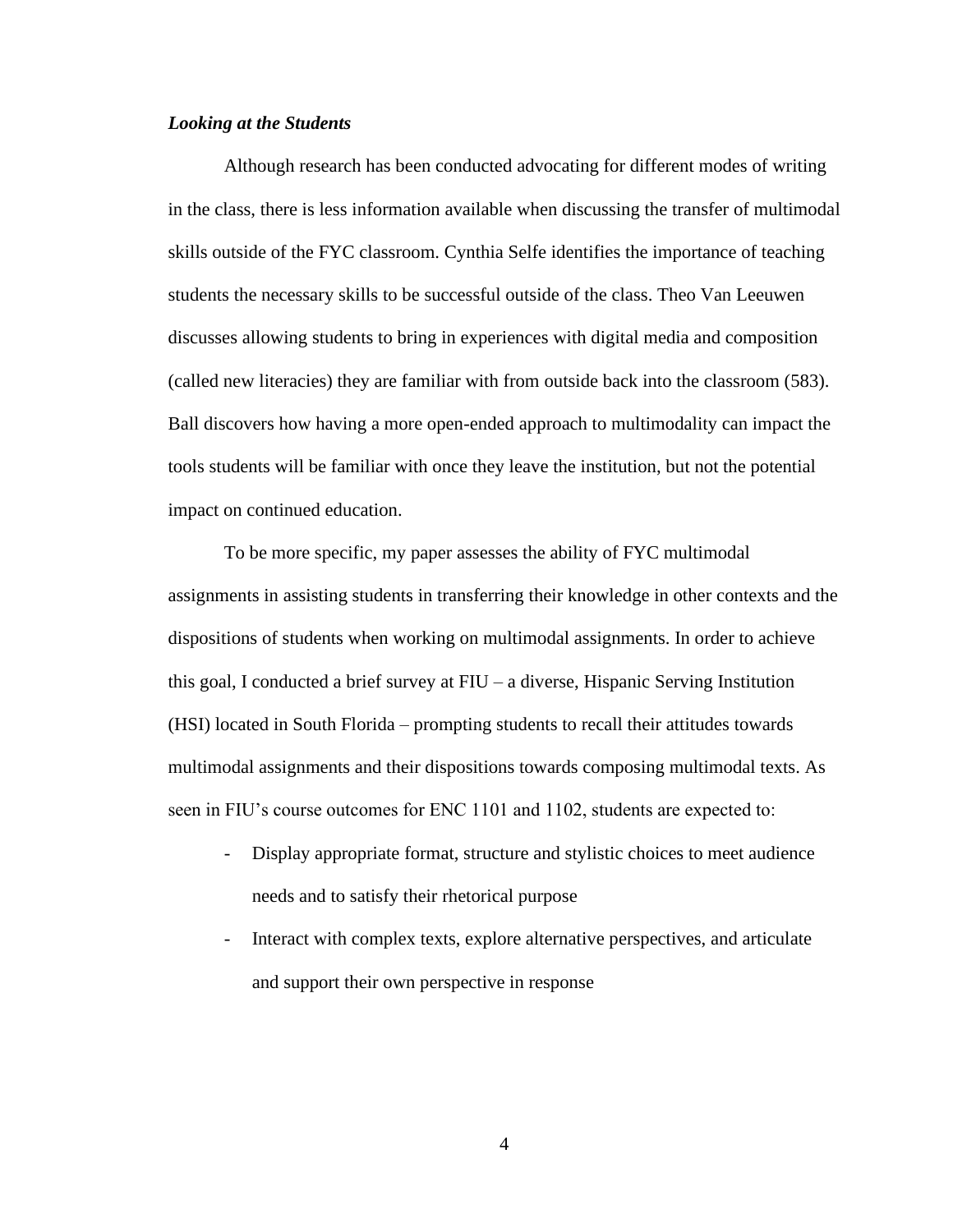- Incorporate sourced materials into their own work through effective use of quotation, summary, paraphrase and citation using MLA or other appropriate style manual
- Write to achieve varying purposes and to engage different audiences (FIU) First Year Core).

These four outcomes highlight FIU's commitment to preparing FYC students to have the necessary tools to be able to transfer skills learned in class to other rhetorical contexts. With these outcomes, students are prompted to compose texts using various formats and rhetorical choices to engage different audiences. Although modes are not explicitly mentioned in the outcomes, both ENC 1101 and ENC 1102 contain options for major assignments which ask the student to compose using modes outside of traditional written composition (FIU ENC 1101 & 1102 Canvas Shell). The course outcomes also allow for students to engage and adapt information from a field of their interest – whether from a STEM or Humanities perspective – and translate it to an objective analysis of the information. It must be stated: I do not aim to come to a single solution that will determine the efficacy of multimodal assignments on transfer and dispositions of students at FIU. My paper aims to add to the ongoing conversation in the field regarding student transfer of skills by analyzing FIU and the enrolled FYC students to further the discussion on the impact of multimodal practices on transfer and dispositions. At the very least, I aim to continue the discussion – at least at a departmental level – to discover the best way to encourage transfer to better serve the students who put their faith in the Writing & Rhetoric program.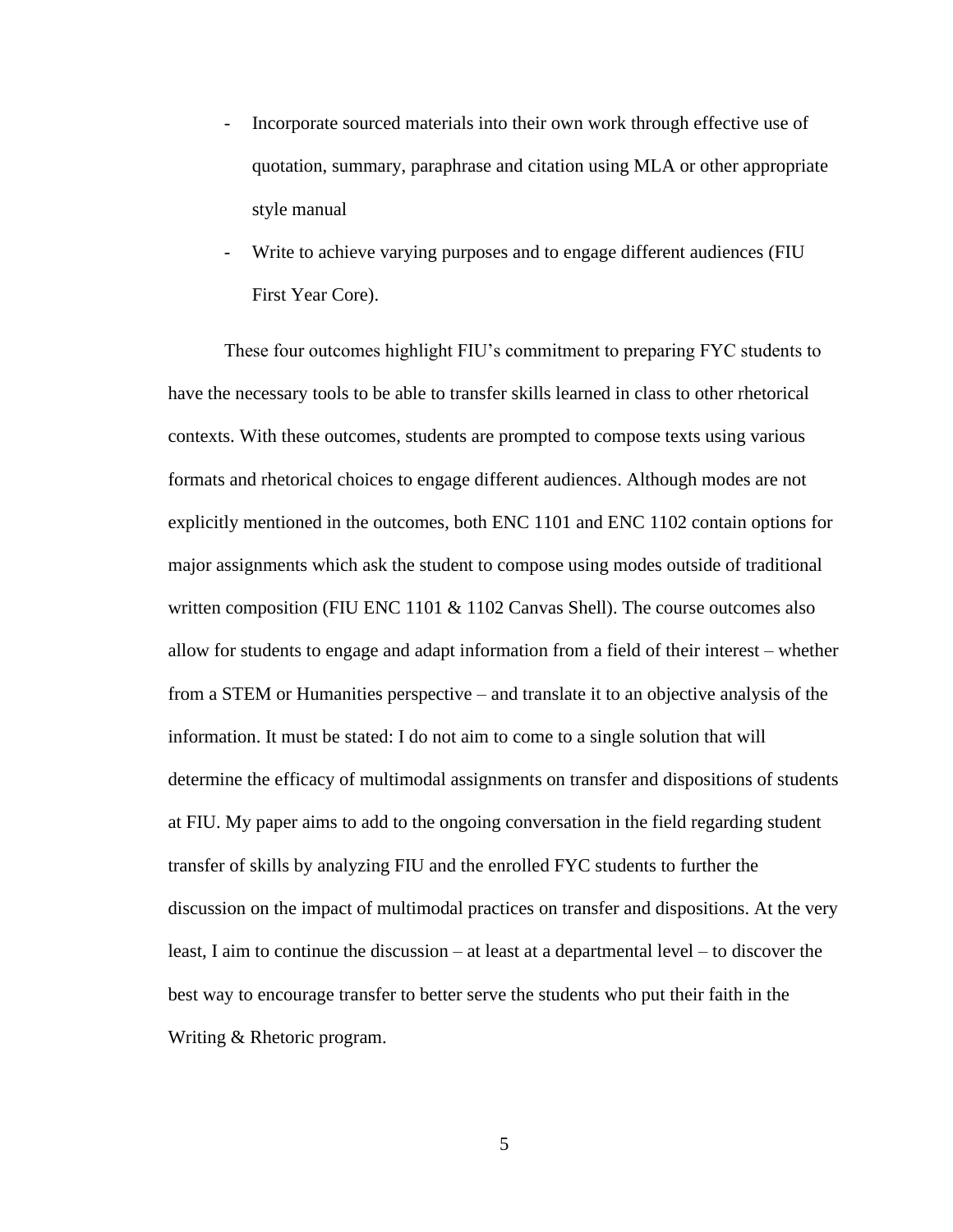My paper argues students enrolled in FYC courses see progress and growth during their initial experiences in those courses. However, students are not presented with enough opportunities to practice their skills using multiple modes of composition – such as linguistic, gestural, spacial, visual, or textual modes – in FYC courses, and as a result, are less able to transfer their knowledge to other contexts nor acquire the dispositions necessary for effective transfer.

#### **CHAPTER II. THEORETICAL BACKGROUND**

#### *The Place of Multimodality in Education*

Multimodal scholarship argues that the education students receive in classroom settings should be representative of the tools and contexts they will use once they leave the classroom. (Van Leeuwen 583). Ignoring the realities of the world outside, surrounding the educational institution in favor of blindly clutching to what the older belief of what literacy should be, leads to not only revoking our ability to be reliable instructors who can describe how humans communicate but runs the risk of creating and pushing for a curriculum that is no longer relevant for students (Selfe 55).

Although multimodality is being pushed as a new approach to teaching students, a standardized curriculum is used within the First-Year writing curriculum of many institutions, and the way assignments and units are taught will vary from professor to professor. Within the same educational institution, an instructor's approach to advocating for multimodal texts can vary because of their personal connection with multimodality and the curriculum. As a current Teaching Assistant (TA) who has taught FYC courses at FIU, I have found that some professors view multimodal assignments as supplemental to writing assignments instead of assignments in their own right. This belief of multimodal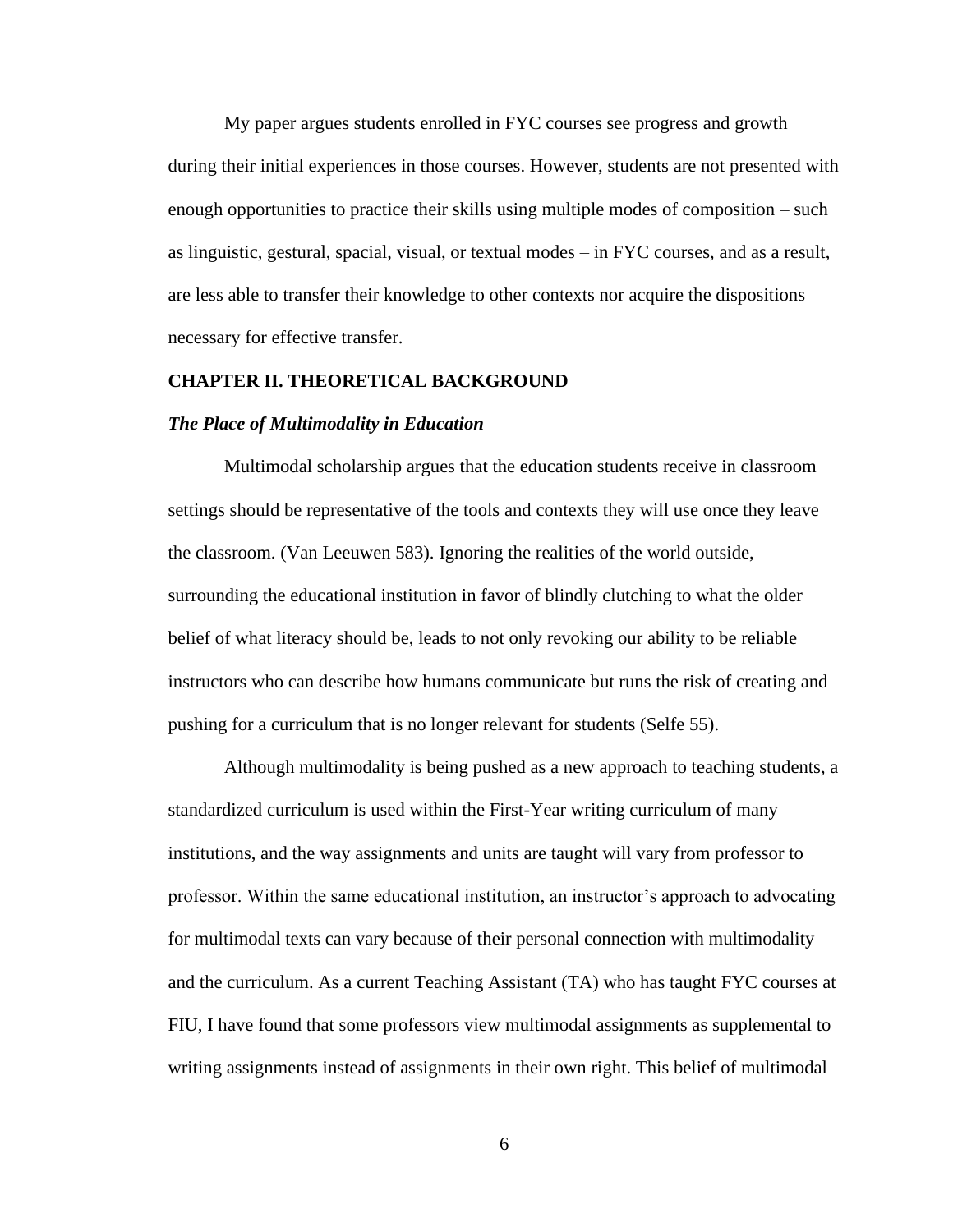assignments being viewed as supplemental is reinforced in my discussions with fellow TAs, where we have noticed how multimodal aspects of assignments were sometimes relegated to adding an image at the end of a writing assignment. This belief of multimodal assignments being supplemental additions is supported by Xiao Tan and Paul Matsuda with their surveys of instructors, which concludes an instructor might view the multimodal component of an assignment as a supplement compared to a traditional textbased paper or end up permitting students to add some visual elements to a textual composition at the last minute (Tan  $&$  Matsuda) leading to students perceiving multimodality as simple artistic elements to a text-based composition instead of alternative modes of composition. In the aforementioned scenarios, students have less opportunity to engage with the necessary tools to transfer knowledge in or outside of their class.

#### *Transfer in the Classroom*

When considering the "best" way to encourage transfer, one theory suggests transfer is best learned when students are given the same, real-world context in which they are expected to perform (Brent "Transfer"). As a result, some universities have incorporated more assignments and projects to allow students to complete assignments which better fit the rhetorical contexts they might encounter outside of the composition classroom. FIU is one such university, whose new multimodal approach was implemented in the Academic Year of 2013-2014 (Nicholas 7). Upon implementing the multimodal approach alongside the new curriculum, data have shown a 7% and 5% increase in passing rate, respectively for both ENC 1101 and ENC 1102 courses (Nicholas 8). Looking at the data, the implementation was a resounding success –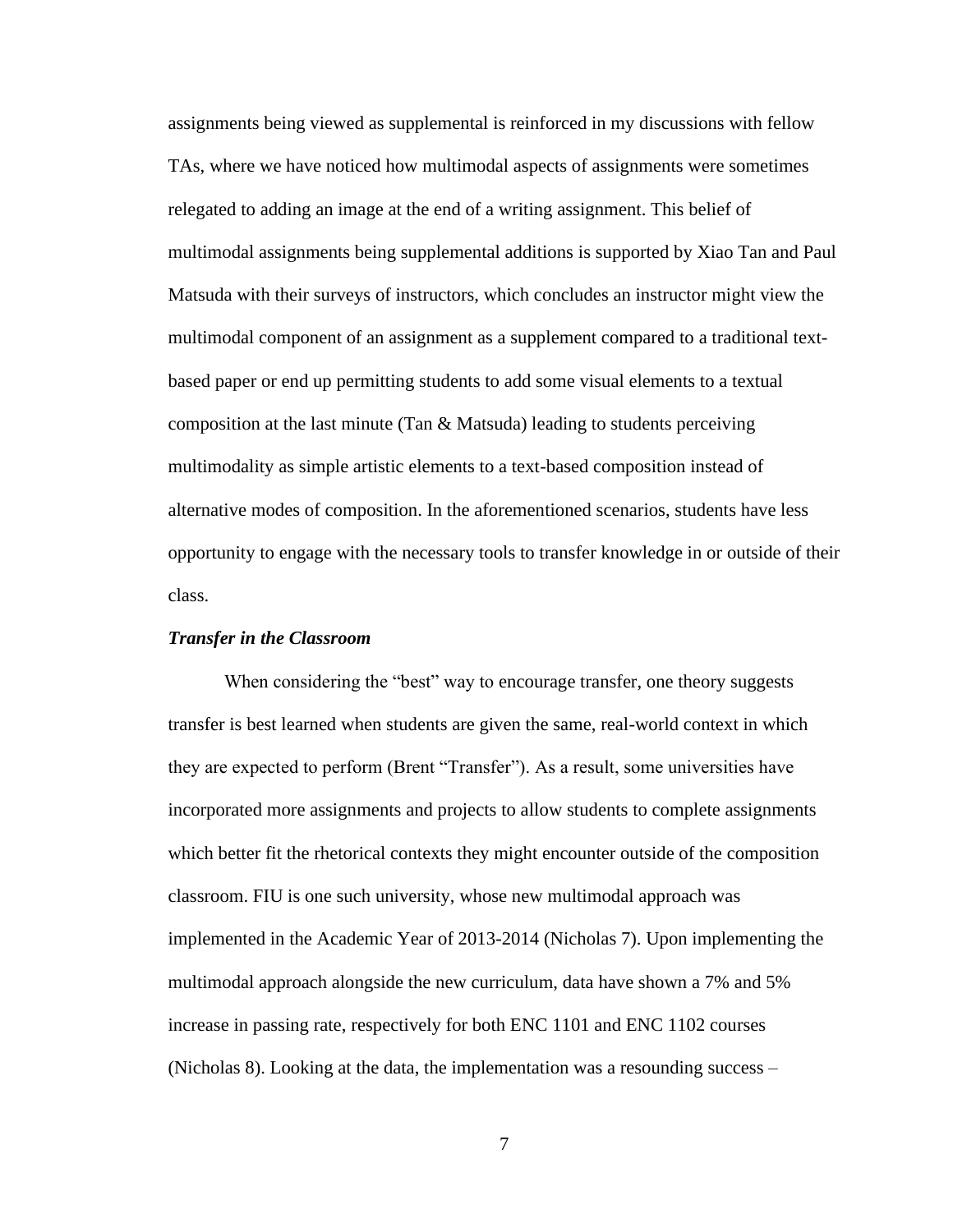students are passing at higher rates than before, and retention and graduation rates are improving as well (Nicholas 9).

Positioning multimodal assignments to have real-world context to promote transfer can specifically be seen in an option for the first assignment in FIU's ENC 1101 course. In this assignment, students are asked to create a multimodal text on discourse communities. Although a modality is not picked for students (the only specific instruction is it must not be a traditional essay), the first assignment allows students to make various rhetorical choices that are planned and articulated (Gonzalez). Students are pushed to focus on other aspects of composing that are unique to making a multimodal text: aural and visual components, script, music choice, website layout, etc. As a TA who has taught both ENC 1101 and 1102 using the new curriculum, I have seen students create a variety of vlogs, websites, and videos to satisfy the requirements for the first assignment. During my mentorship as a TA in 1101, I asked the students what their approach to composing their "text" was and received a variety of answers. A common link was always making sure the text would satisfy the requirements of the modes they were working within (picking out appropriate music or footage for a video) while including the information they needed (making sure they explain why the group they are a part of is a discourse community).

For the FIU ENC 1101 assignment, students are allowed to use any type of media they so choose and urged to work with modes they are familiar with. The purpose of this assignment is to push students to compose a project which incorporated multiple resources to make meaning and challenge the conventions of what composing a text means (DePalma & Poe Alexander 2015). Students are expected to apply the knowledge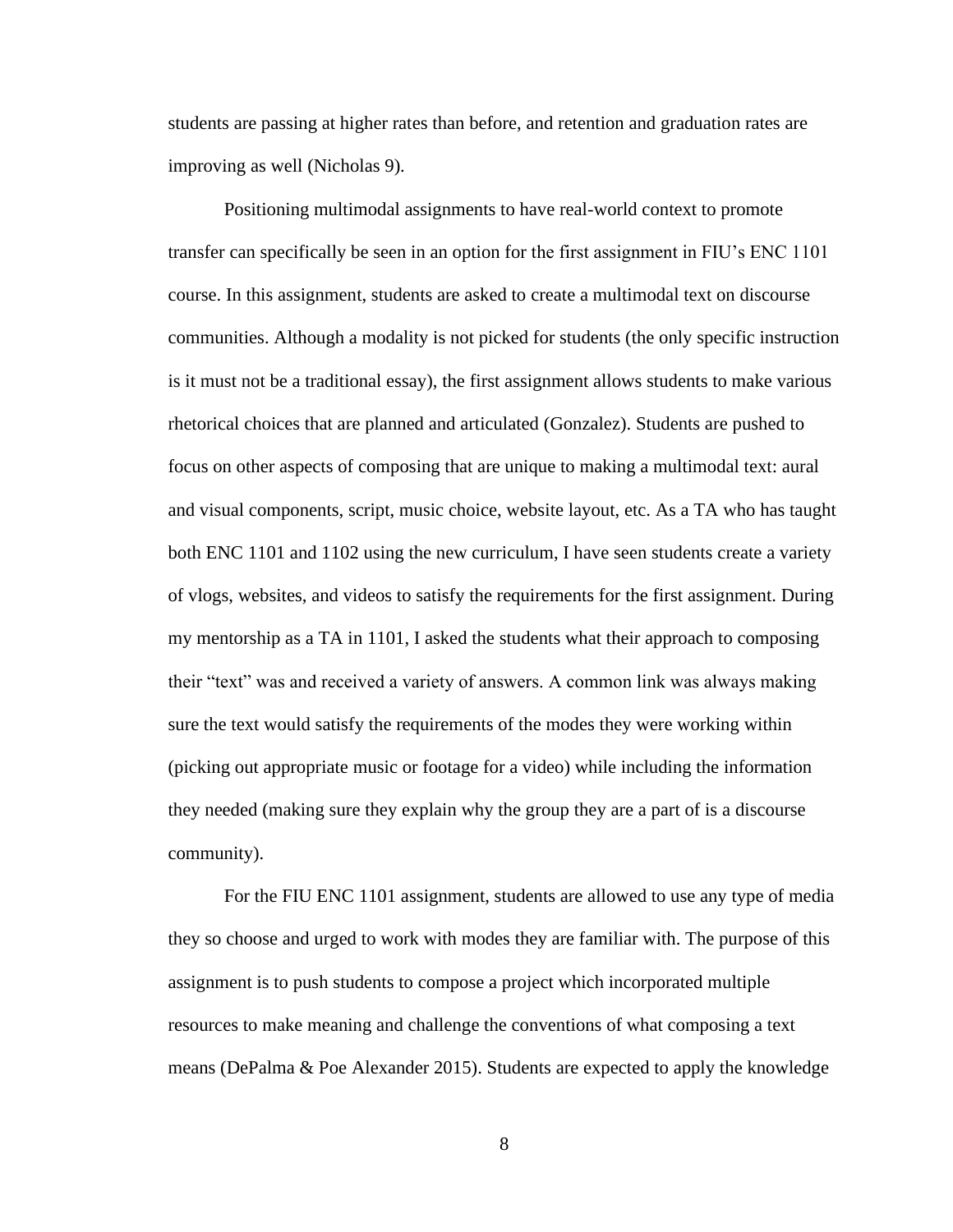they picked up in their shared course to work outside of class and create the rhetorical situations for which their work can be received and delivered (Shipka, "Multimodal" 3).

One of the options for FIU ENC 1101 first assignment comes with the expected caveat that interruptions or mistakes could halt or stifle the composition (DePalma & Poe Alexander). However, the end goal of the project is not to grade students on how well they created using the new mode. It instead focuses on if the message of the text has been sufficiently conveyed: whether students have been able to explain the discourse community they are presenting. Focusing on the message of the text instead of focusing on a professional presentation seems in opposition to the Canvas Shell for FIU's ENC 1101 assignment which states: "The final video is polished and edited, including sound levels, transitions, and overall professionalism" (FIU ENC 1101 Canvas Shell). However, in past conversations with my mentoring instructor I was informed of how students are potentially forced to work with tools they may have never used before. As a result, in class we needed to make sure we were grading the content we were asking for, and not focus on the quality of the video or vlog unless it hampered understanding the content (such as their voice being inaudible). Even if the topic itself is not challenging, having the students engage in a non-standard mode to complete an academic task is seen as challenging and engaging – necessary attributes for transfer (Wardle).

#### *Transfer Is Not Guaranteed*

Although transfer is an observable phenomenon, it is difficult to measure and not an automatic process (Brent, "Transfer"). There is no way to perfectly prepare every student for all of the genres, assignments, or genre conventions across the multiple disciplines they will encounter (Wardle 82). Even though an assignment could be a good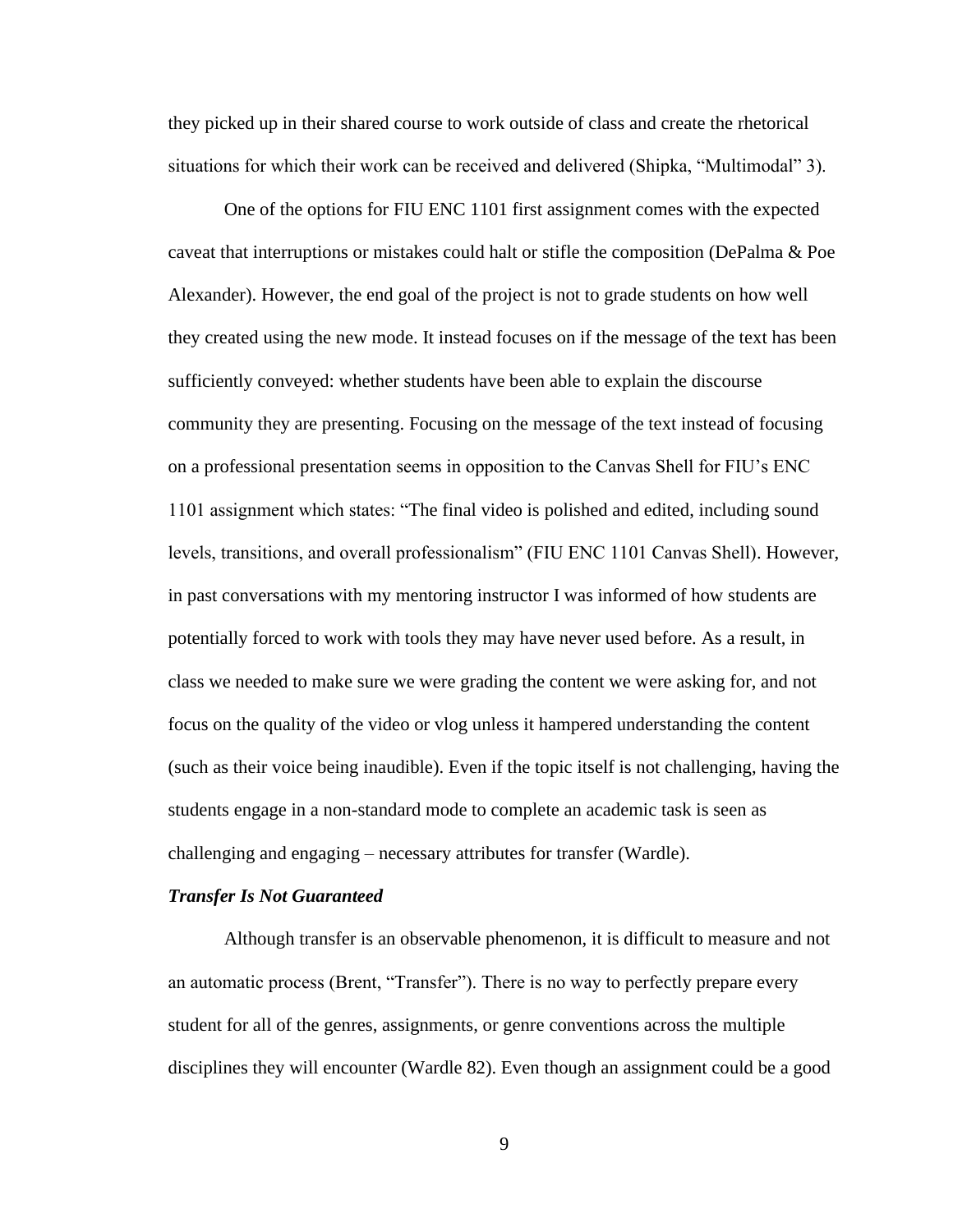example of determining when and how transfer occurs, transfer between rhetorical situations is not a guaranteed occurrence (DePalma & Poe Alexander).

Furthermore, if a student is not primed to know what transfer is or how what they are learning will be applicable in other contexts, they may not be able to make that connection. The idea of students having to be primed to know what to transfer and the applicability of what they are learning is similar to how the meaning of words change over time – a student's perception of what they are doing (such as editing a video, vlog, or website) might go by a different name (creating and drafting). Students should be made aware of the connections instructors want them to make between the work they do, the assignments they produce, and how they can use their toolbox of skills to solve the problem (Shepherd 2018). The end goal of allowing students to see the connections of their classwork to real-world contexts is to help students create a connection between the context of their writing and into the outside contexts that they might not be aware of (Shepherd).

#### *Student Dispositions and its Impact on Transfer*

While students might have gained the knowledge in order to transfer skills from one setting to another, disposition is the factor which will determine if they use the skill (Wardle 76). The place of disposition cannot be ignored as transfer relies heavily on student disposition – without the appropriate disposition, transfer cannot occur even if a student knows how to use the skill if they are not willing to use it (Driscol et al.). Reflective activities which help students learn from their experiences is a common method used to assist in keying students in to developing a disposition where they are better equipped to transfer what they have learned (Brent "Transfer"). Furthermore,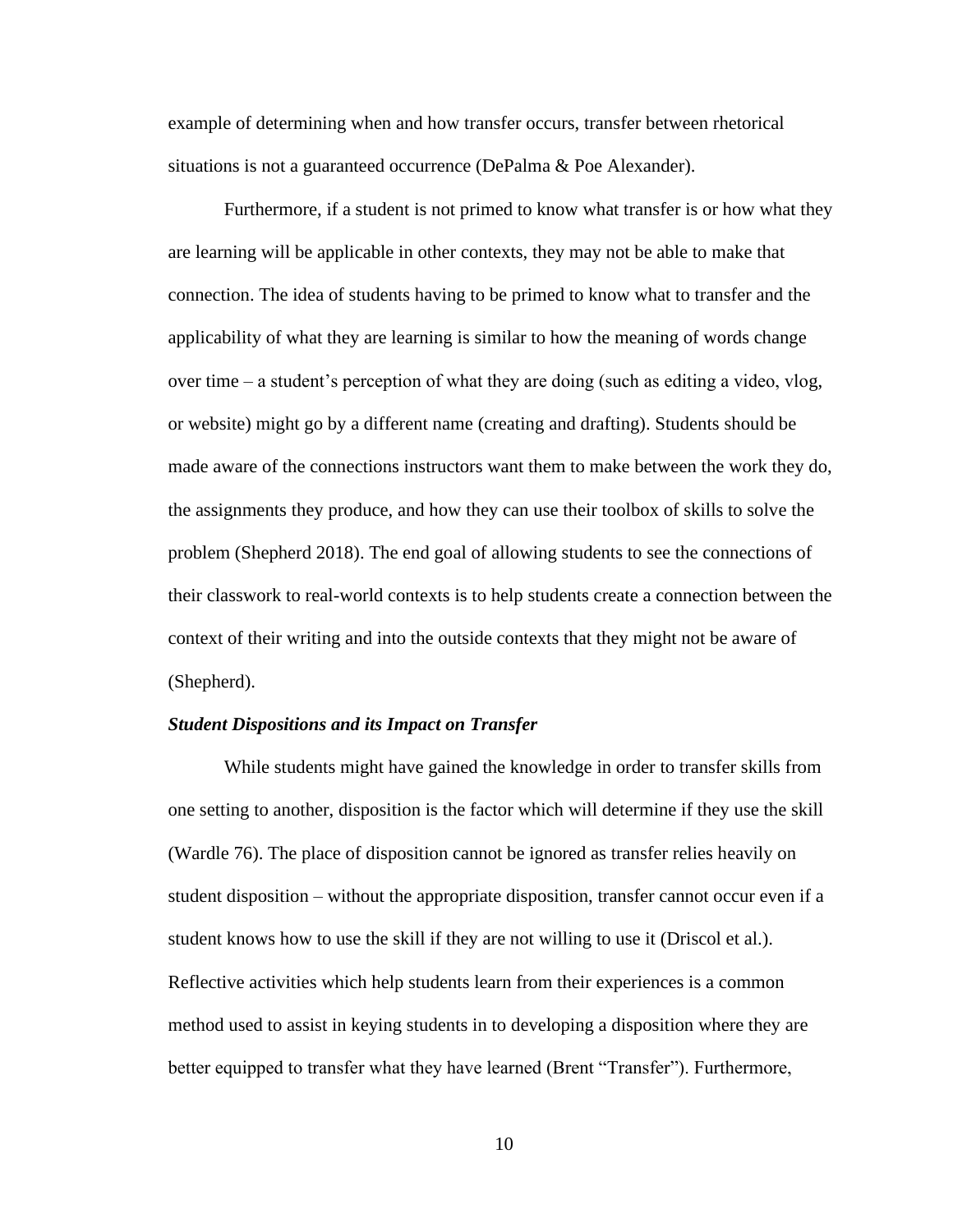dispositions are not a static entity – students learn and develop specific dispositions as they go through their education (Perkins et al. qtd. in Driscoll & Wells). With appropriate training and planning, students can be encouraged to develop generative dispositions which can lead to a more effective ability to transfer between rhetorical contexts (Devet & Driscoll).

#### **CHAPTER III. METHODS**

#### *Participant Population*

The study was conducted at FIU, a large, public Hispanic-Serving Institution. Study participants were recruited by an intermediary at the FIU English department who sent out an email to current faculty members on the FIU Writing and Rhetoric (W&R) Electronic Mailing List (Listserv). The email sent to instructors prompts them to ask their current students to complete the anonymous IRB-approved Qualtrics survey. As a platform, *Qualtrics* allows users to create surveys with a variety of question types alongside including privacy options to allow for the completely anonymous recording of information. Thirteen students responded to the survey. In order to maintain the anonymity of students, the survey did not gather information related to gender identity, race, or ethnicity. All participants were enrolled in FYC courses during the Spring Semester of 2021.

#### *Data Collection*

To answer the question of the impact of multimodal assignments on transfer and dispositions of students in both academic and non-academic contexts, I designed a brief survey with Likert-scale questions, multiple choice questions, and open-ended responses. The Likert-scale and multiple-choice questions allowed students to pin-point specific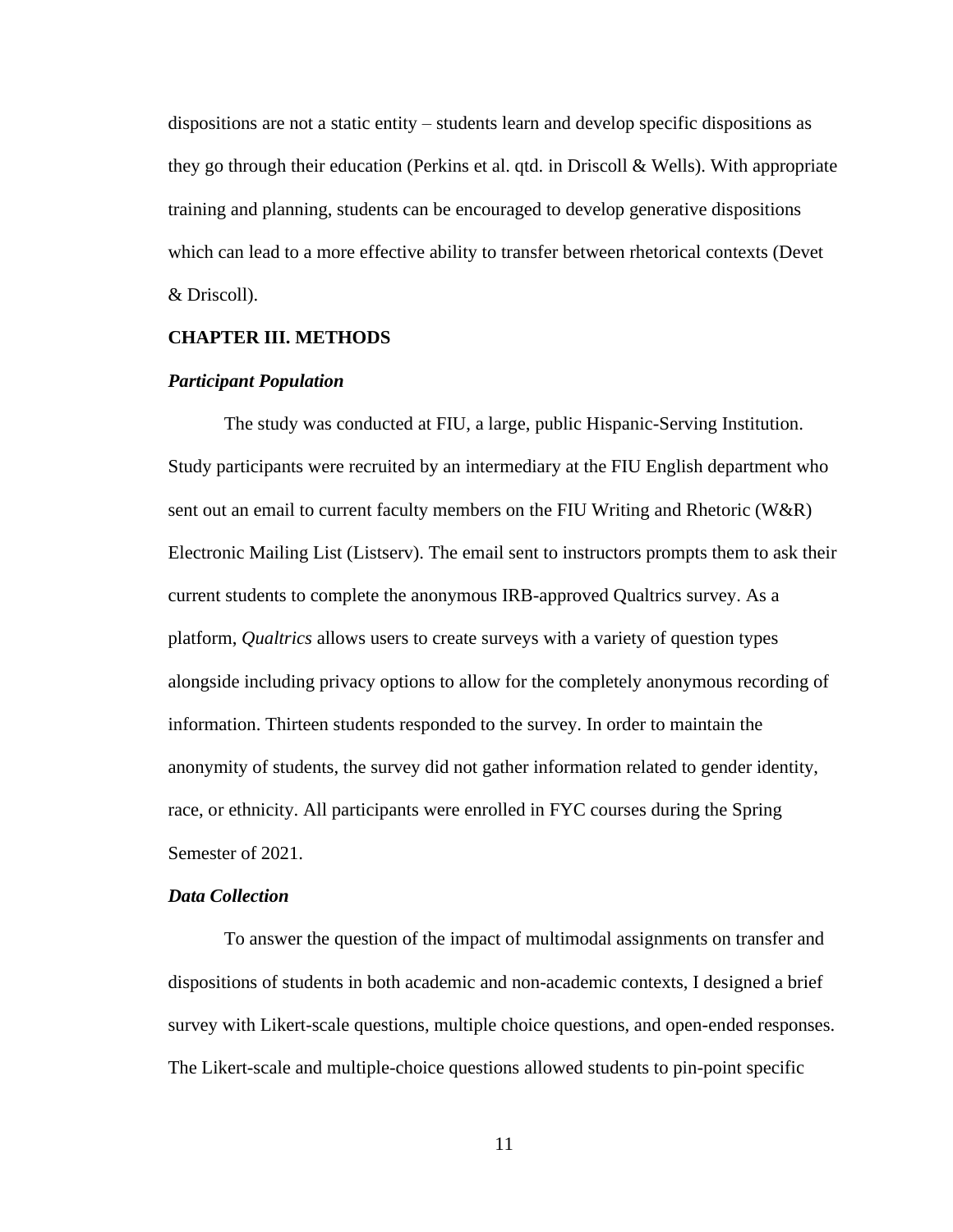assignments or outcomes they believed to have impacted them the most and learned the best from. The open-ended responses enabled students the ability to explain why they found assignments to be useful or to identify how way they would be able to utilize the knowledge gained in the future. A survey was chosen as it allows for greater potential of having a large number of respondents as opposed to in-person interviews. The survey contains nine questions. The survey contains four Likert-scale questions, three free response questions, and two multiple choice questions (see Appendix 1). These questions were generated after looking at the course outcomes and the major course assignments for both ENC 1101 and 1102. Furthermore, given the current global situation involving COVID-19, I anticipated students wanting to avoid having to meet on campus. I also wanted to avoid scheduling interviews with students who have no obligation to attend a virtual interview. The survey was conducted over an 18-day span. At the time of data collection, thirteen responses have been recorded.

#### *Analysis*

I used Grounded Theory to analyze the open-ended responses regarding students' dispositions and the potential transfer of multimodal skills to academic and non-academic contexts. Grounded Theory allows for natural connections to arise from the open-ended responses (Glaser & Strauss). Furthermore, Grounded Theory affords me the structure to quickly hand-code answers and find relationships which may arise. I compared these open-ended responses to students' responses to the Likert-scale and multiple-choice questions.

When looking at the results, I aimed to cover the two major bases which have been discussed in this thesis: students being able to identify transferable skills and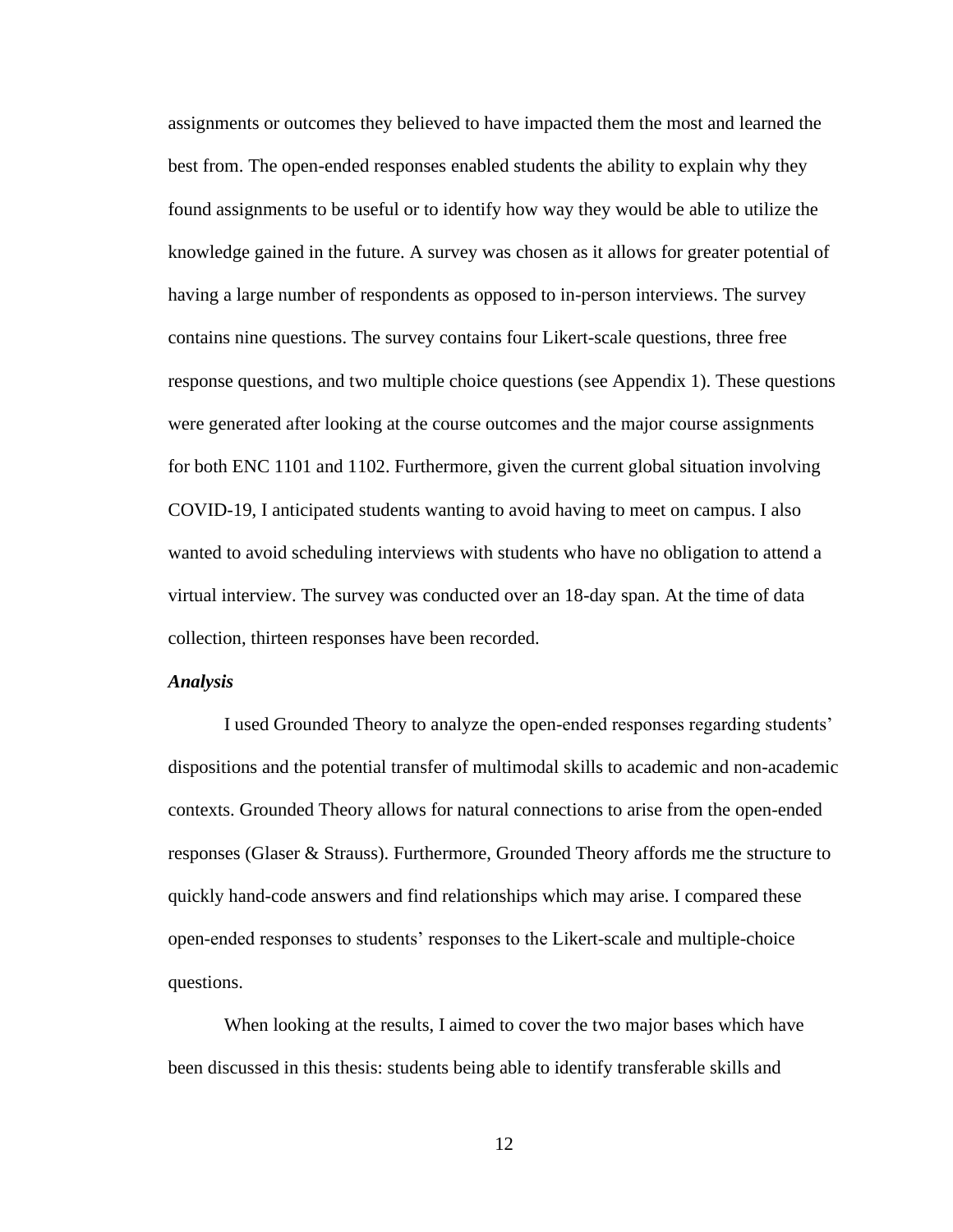looking at the dispositions students had towards composition. With the former, I asked students to pick which course outcomes (called skills in the survey) from ENC 1101 and/or ENC 1102 they believe they gained as a result of the course. Furthermore, I also asked students to list a favorite assignment they completed from either ENC 1101 or ENC 1102 and explain why with the aim to see if students could identify other learned transferable skills that were not listed as strict outcomes of the course.

In one question, I asked respondents to relate their experience(s) in ENC 1101 and/or ENC 1102 with the career they hope to have in the future. A follow-up question asked students to declare what career they want or expect to pursue after leaving the University. The aim of the first question was to allow survey respondents to self-report their ability for them to identify transferable skills learned in class. The second question allowed me to look for any correlations between the career path students pick and their dispositions towards composition. After reading through the survey responses, I looked to find key terms such as students highlighting learning valuable skills. I refined the category down from a singular "learned valuable skill" to see if students learned a skill which is applicable to what they want to do. I looked for whether or not students were able to identify their skills as transferable, whether or not their dispositions towards multimodal writing were generative or disruptive, and whether their self-identified career in a STEM or non-STEM related field impacted their responses. I developed the following coding system to organize the survey data:

- Identified transferable skills
- Unidentified transferable skills
- Generative composition disposition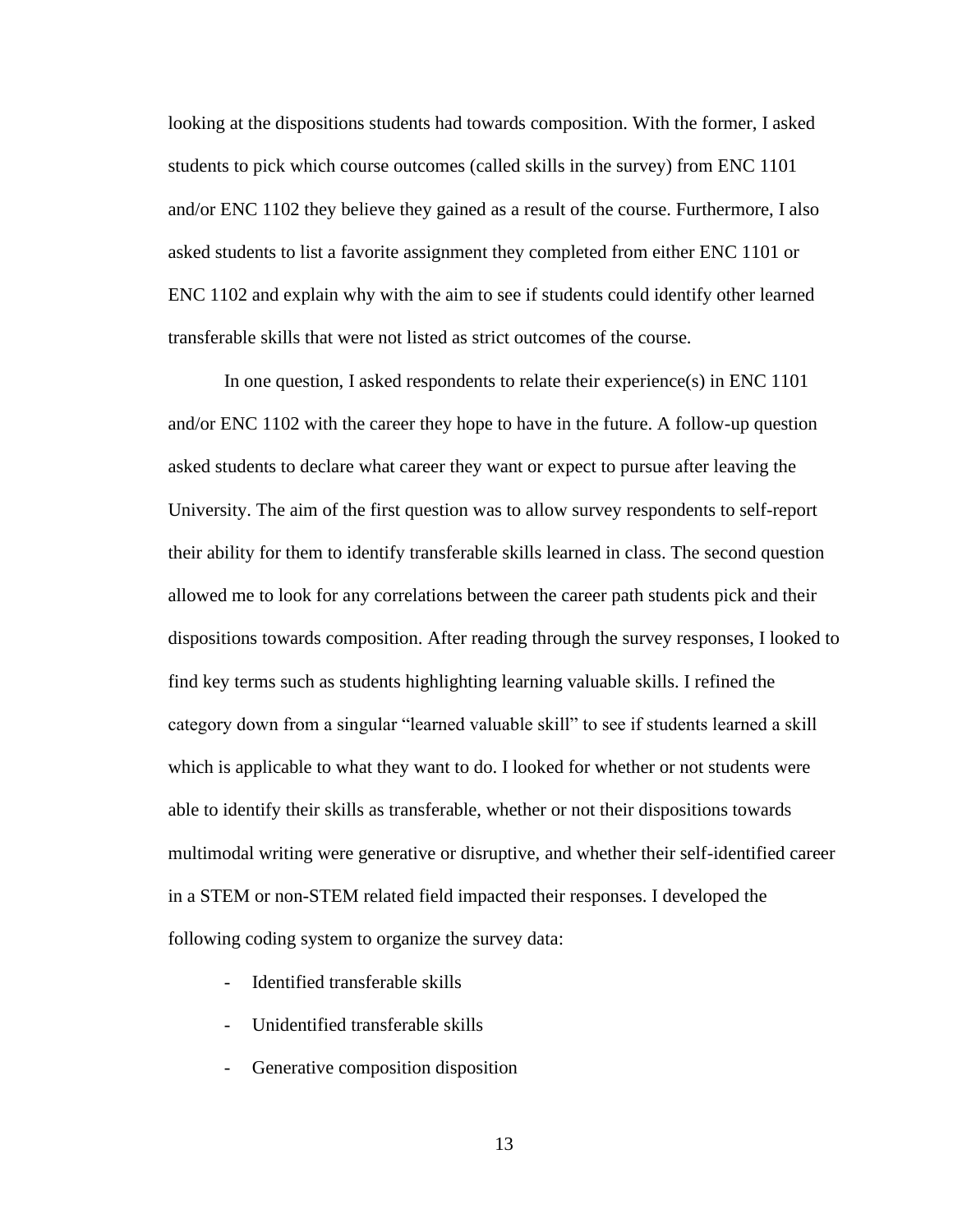- Neutral composition disposition
- Student is pursuing STEM profession
- Student is pursuing non-STEM profession

The goal of this coding system was to establish commonalities between the education received in ENC 1101 and 1102 with the goals of FIU's FYC courses regarding transfer of skills and dispositions. Classifying a student as one pursuing a STEM career is to see if the curriculum allowed students the ability to transfer skills learned in the FYC class into their field of choice with a specific focus on non-Humanities careers. One of the goals of FIU's FYC courses is to provide an education which will be useful for all students regardless of the courses they go on to take afterwards. Therefore, it is important to identify whether or not students in STEM courses are able to transfer skills learned in the classroom to their fields.

#### **Local Context**

Florida International University was picked for the site of this study because of its position as the largest HSI in the United States with over 60% of students self-identifying as Hispanic or Latino (Amorim & Martorana 4). Furthermore, although more than 60% of students being categorized as Hispanic or Latino, "… a significant number of [the] students come from non-Hispanic immigrant families or are international students. In total… students have roots in 125 different countries" (Amorim & Martorana 4). As a result, the survey has the potential to reach a wide variety of respondents from various backgrounds and lived experiences, which will be valuable when trying to synthesize the information down to a generalized form.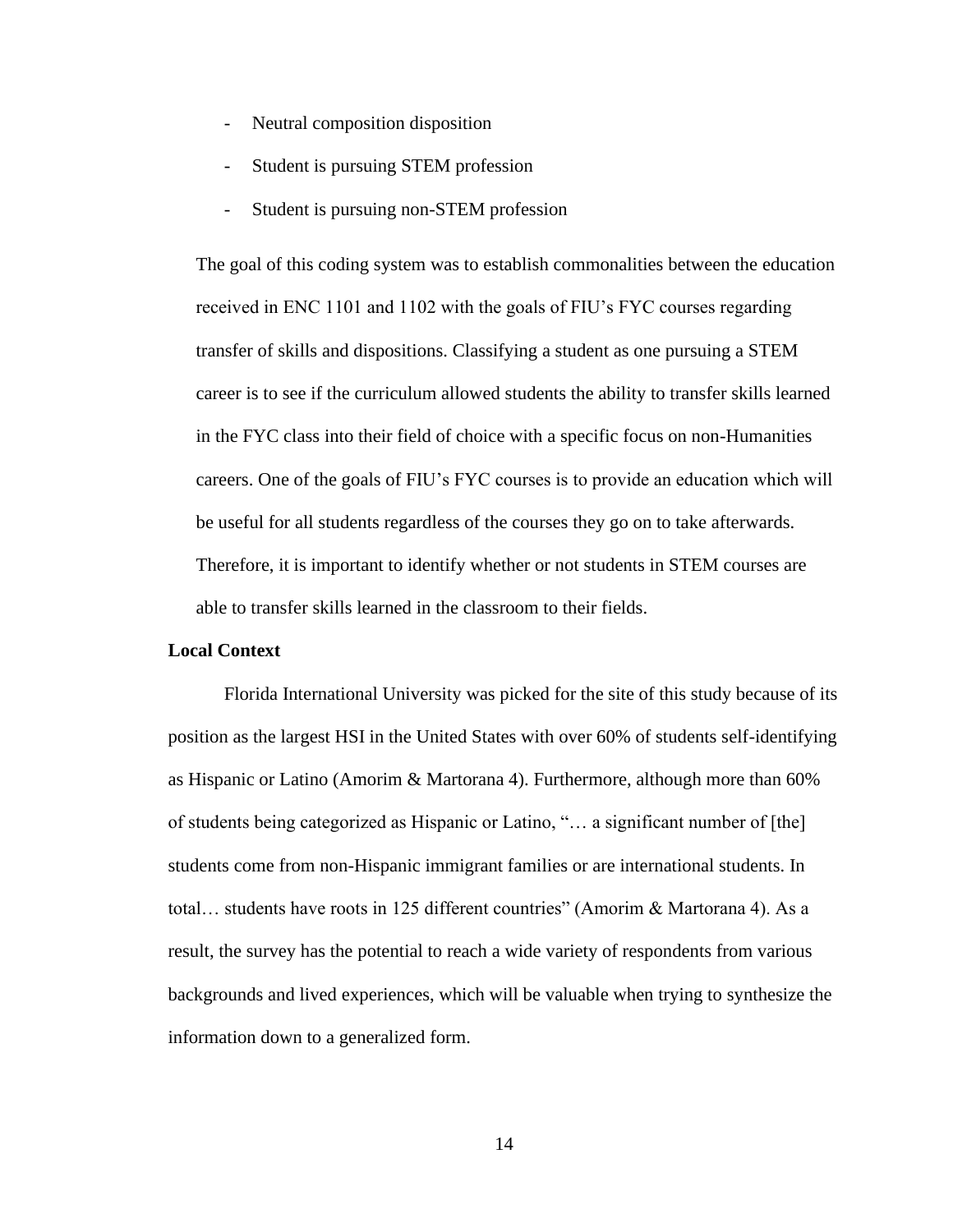Another reason I selected FIU as the site of my study is because of my relationship with the University. I started and completed my Bachelor's in English Education at FIU in 2017. As a result, I was put into contact with various professors teaching FYC during the mandatory teaching internship for the last semester and taught a dual enrollment ENC 1101 course at John A. Ferguson Senior High School. With my close proximity to both the professor and the material, I became familiar with the education and methodological approaches to how ENC 1101 and ENC 1102 should be taught with the curriculum that was in place at the time.

I am currently pursuing a Master's degree in English in the Writing & Rhetoric track at FIU and have been hired as a teaching assistant (TA) at the university. As a result, I have not only seen a marked shift in the English Department's approach to teaching their FYC courses but also have been taught how to teach the new ENC 1101 and 1102 curriculums. As a result of having been taught at FIU with the old English Curriculum alongside being a current TA, I am in a unique situation where I have not only been taught the old curriculum, but have taught the new curriculum as well.

At FIU, the Writing and Rhetoric (W&R) program aims to "help students communicate effectively both in and beyond the academy" (FIU First Year Core). FIU's initial FYC course is called ENC 1101 and "introduces students to the writing, reading, and critical thinking skills required for college writing" (FIU First Year Core). In ENC 1101, students are taught to rethink their approach to writing as something that is tedious and uncreative. Students are also pushed to break free from the "five paragraph essay" mold that many students have come to find comfort in. FIU's second FYC course is ENC 1102. This course builds upon the skills learned in ENC 1101 by "placing additional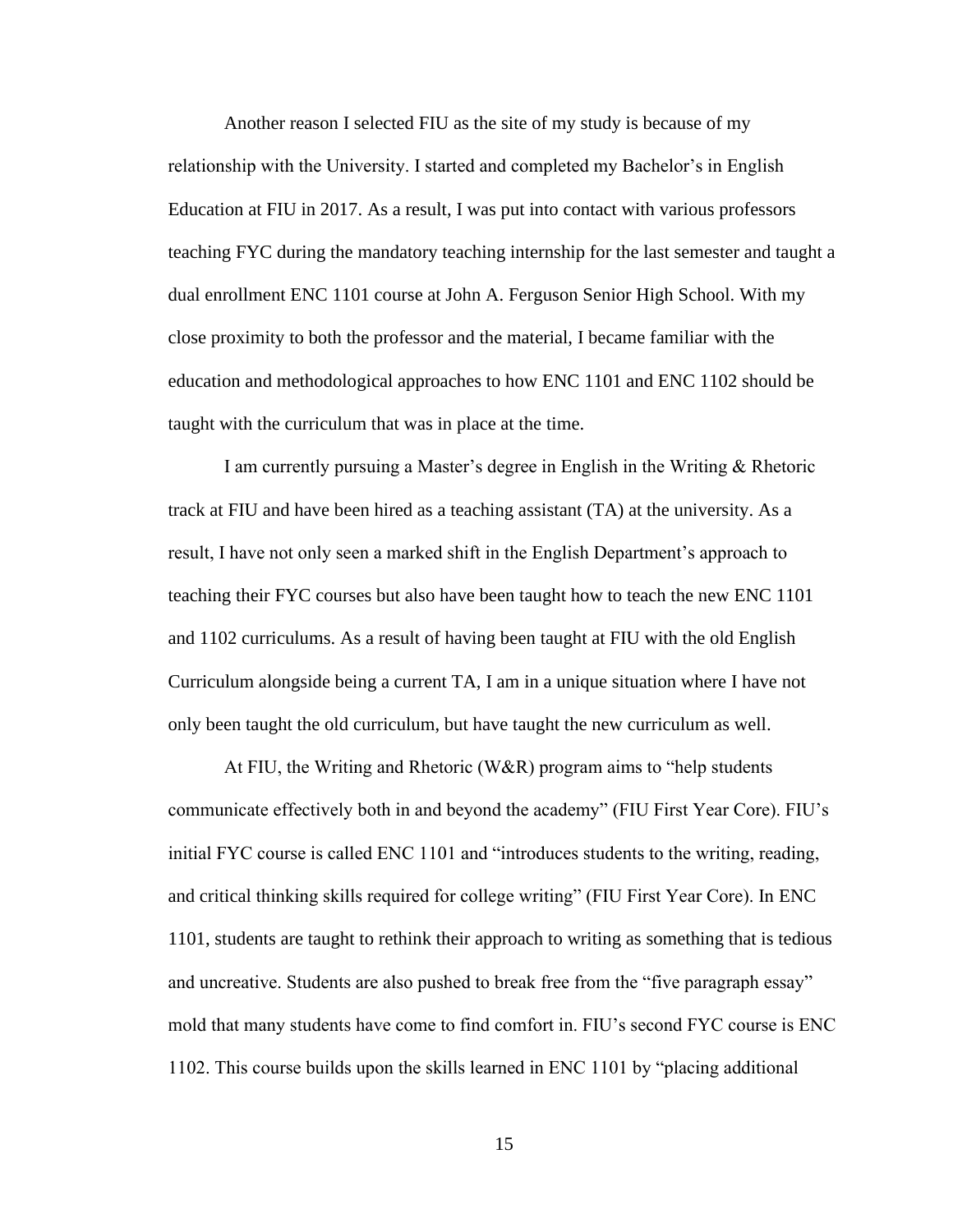emphasis on argument and researched writing" (FIU First Year Core). As stated in the course description, researched writing is a major focus of the course and students are tasked with conducting research for multiple topics of their choosing throughout the semester. The course culminates with a final project which asks students to create a text in a non-standard mode (such as an infographic or comic strip) which advocates for a position they have been researching.

#### **CHAPTER IV. RESULTS**

Thirteen surveys were analyzed for this study (See Appendix 1 for complete survey). In Table 1, 69% of students who responded found the first assignment for ENC 1101 (Rhetorical Listening, where students read texts and would synthesize the information presented) to be Very Useful. When asked about the final assignment for ENC 1101, a Literacy Narrative assignment asking students to write about their relationship and experiences with literacy as a whole, 23% of students found the assignment to be moderately useful – the fifth highest rank response for ENC 1101.

| <b>ENC 1101 Assignment Usefulness %s</b> |    | Not At All Useful % Neither Useful nor Unuseful % Slightly Useful % Moderately Useful % |     |     | Very Useful % | Not Applicable % |
|------------------------------------------|----|-----------------------------------------------------------------------------------------|-----|-----|---------------|------------------|
| <b>Rhetorical Listening</b>              | 0% | 0%                                                                                      | 15% | 15% | 69%           | 0%               |
|                                          |    |                                                                                         |     |     |               |                  |
| Literacy/Education Narrative             | 0% | 0%                                                                                      | 23% | 15% | 38%           | 23%              |
| Belonging To A Discourse Community       | 0% | 8%                                                                                      | 15% | 8%  | 46%           | 23%              |
| Reflection/Personal Theory of Writing    | 0% | 0%                                                                                      | 8%  | 23% | 38%           | 31%              |

*Table 1 Likert Question A: Results of answers to Likert Question - Please rate ALL of the following assignments from ENC 1101 from Least to Most Useful.* 

Out of the surveyed students, none found the assignments for FIU's FYC courses to be not at all useful. For ENC 1101's third assignment – "Belonging to a Discourse Community" where students have the option to either vlog, write a traditional paper, or create a website in relation to a discourse community they belong to – one respondent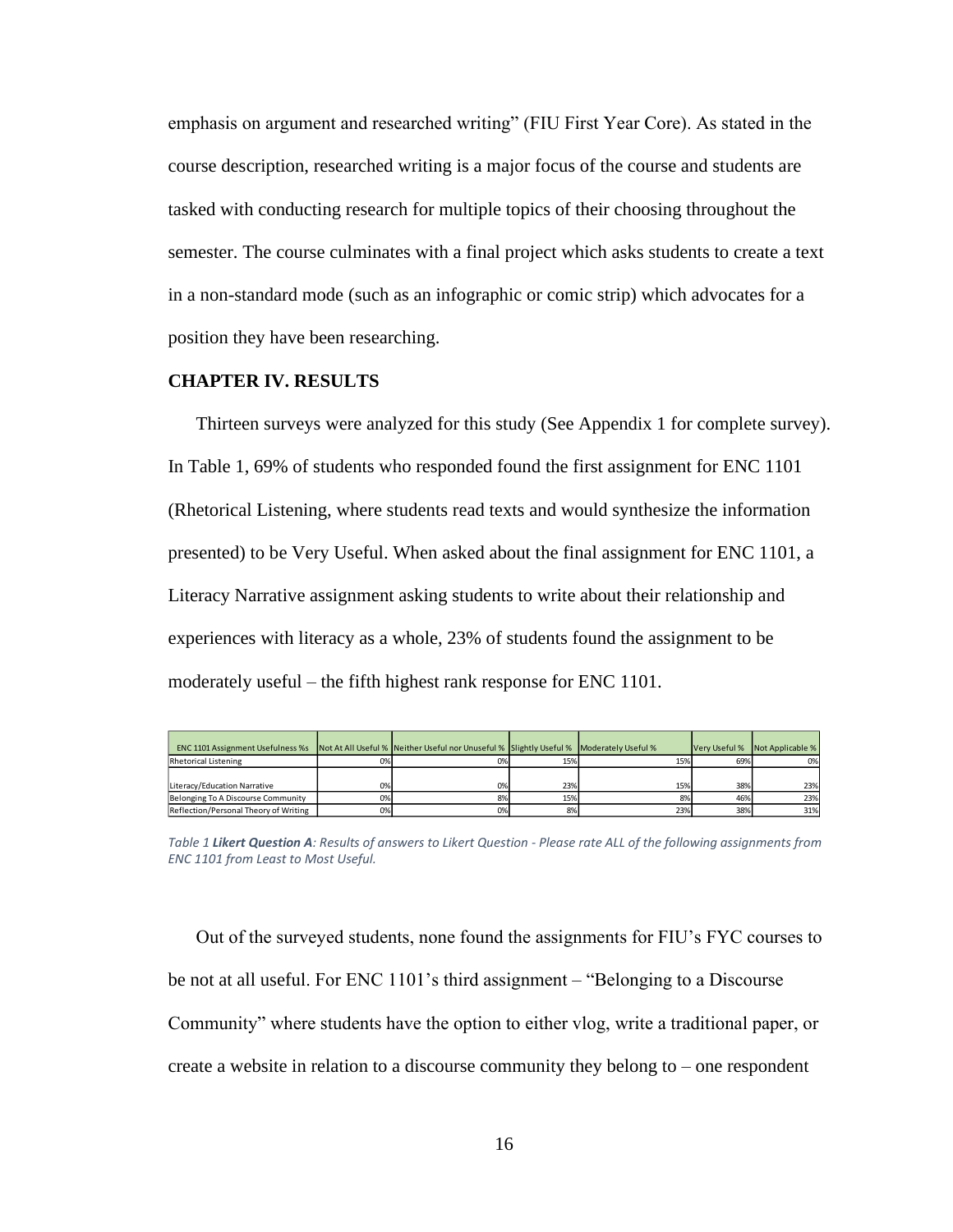found it to be Neither Useful nor Unuseful while another respondent found it to be Moderately useful. However, a majority of respondents found the assignment to be Very Useful. However, the more than 20% drop between Rhetorical Listening to the next highest ranked assignment shows a marked shift in student ability to identify transferable skills from what they are taught in class and what they expect to be able to do outside of the composition classroom.

| <b>ENC 1102 Assignment Usefulness %s</b>   |    | Not At All Useful % Neither Useful nor Unuseful % Slightly Useful % Moderately Useful % |    |     | Very Useful % | Not Applicable % |
|--------------------------------------------|----|-----------------------------------------------------------------------------------------|----|-----|---------------|------------------|
| Reseraching Rhetorically Analysis Posts    | 0% | 0%                                                                                      | 8% | 15% | 46%           | 31%              |
| <b>Research Blog Posts</b>                 | 0% | 0%                                                                                      | 8% | 15% | 23%           | 54%              |
| Annotated Bibliography Prezi               | 0% | 0%                                                                                      | 8% | 15% | 15%           | 62%              |
| Informative Report                         | 0% | 0%                                                                                      | 8% | 0%  | 31%           | 62%              |
| Persuasive Web Article                     | 0% | 0%                                                                                      | 8% | 23% | 15%           | 54%              |
| Putting Research into Action (Genre Shift) | 0% | 0%                                                                                      | 8% | 0%  | 38%           | 54%              |

*Table 2 Likert Question B: Results of answers to Likert Question - Please rate ALL of the following assignments from ENC 1101 from Least to Most Useful.* 

In Table 2, 46% of survey respondents identified the first major assignment of ENC 1102 – where students are asked to research a topic of their choice and tasked with rhetorically analyzing sources related to it – to be Very Useful. This was the highest ranked assignment in ENC 1102. Although there is a large dip from Very Useful % from Researching Rhetorically Analysis Posts to the rest of the assignments in ENC 1102, the rising Not Applicable % marked by more than 50% of survey respondents could highlight a majority of students not having had the time to complete the assignment. Another implication is students viewing "Not Applicable" as an alternative way to state that they don't remember.

When asked an open-response question if they agree or disagree that the skills they developed in either ENC 1101 or 1102 would be helpful in their career path, most respondents were able to identify transferable skills learned in their FYC courses and connect it to rhetorical situations outside the classroom. One student wrote that "writing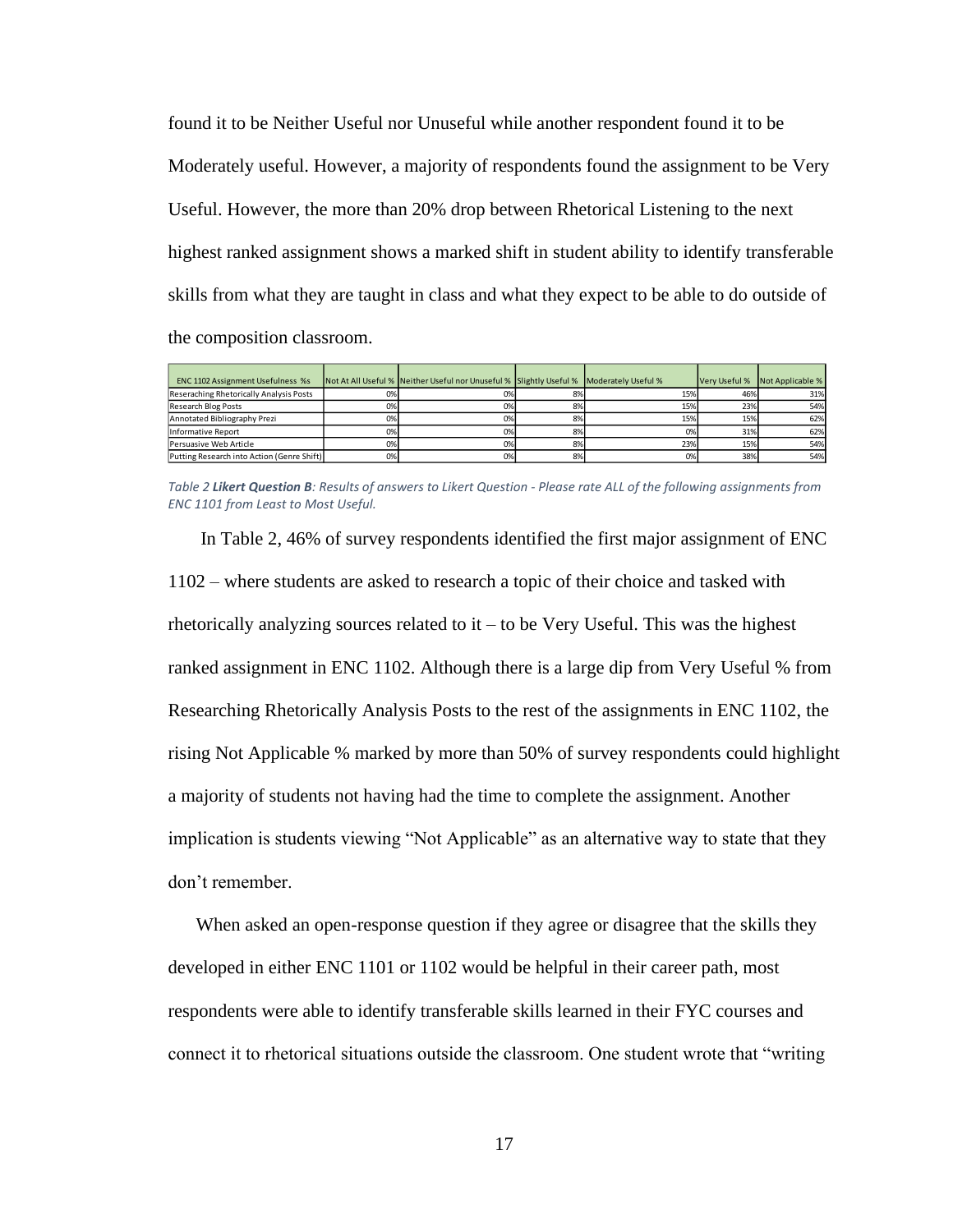will always be present. Maybe you won't have to write 3-page essays, but you will have to write an email to your boss or give an oral presentation." Another respondent wrote more directly towards how their in-class work would transfer to situations in their future stating, "I believe that these skills will help me create any kind of reports in a more visually appealing way." Other students highlighted how "… writing skills are needed for my future career" and how "It is critical to learn various approaches to rhetoric when writing emails, reports, etc. in the workplace."

One respondent was unable to identify transferable skills, writing "I am becoming more aware of language and discourse communities, but that is not applicable to medical field. Maybe just the use of formal [language]".

| <b>STEM Career</b> | Non-Stem Career | Undecided/Not Applicable |
|--------------------|-----------------|--------------------------|
|                    |                 |                          |

*Figure What career do you want or expect to pursue after leaving FIU? Table 2 Free-Response Question C: What career do you want or expect to pursue after leaving FIU?*

When asked to self-identify their respective career paths, responses ranged from pursuing Science Technology Math Engineering (STEM) degrees like nursing or medicine to Humanities oriented degrees such as working in law enforcement. Four students are categorized as pursuing a STEM profession, with eight having been categorized as pursing a non-STEM profession. One respondent highlighted they were unsure of their future prospects at the time.

When looking at the course outcomes for ENC 1101 and asking students to select whichever outcomes best described skills they gained, student responses rates were consistent and closely grouped. Students were asked: "What skills do you believe you gained from taking ENC 1101? Please check all that apply.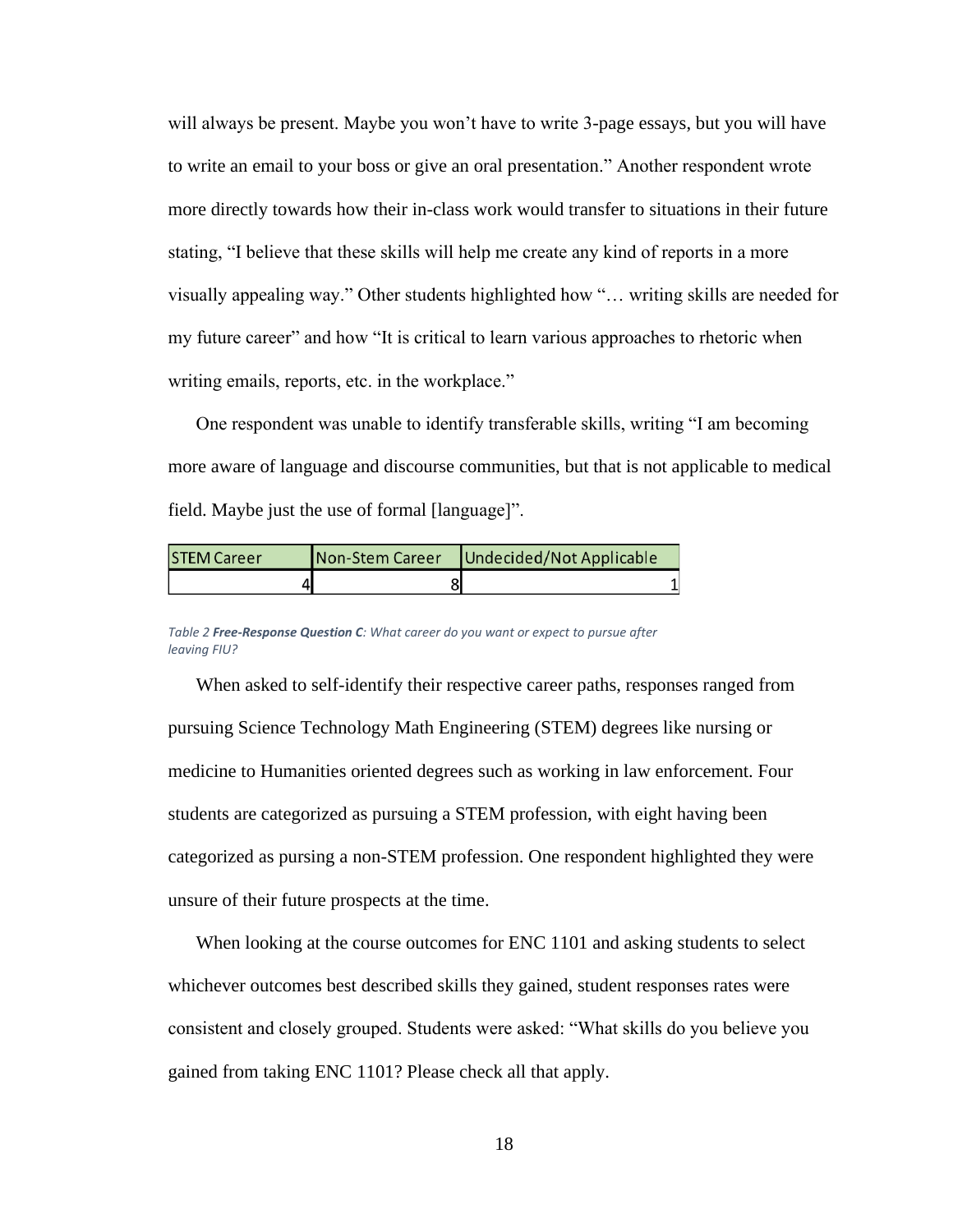- Define and Explain concepts such as rhetoric, purpose, genre, audience, metacognition, and discourse community: 8
- Combine different perspectives articulated in course readings: 9
- Identify strategic rhetorical and stylistic techniques within diverse contexts: 11
- Develop effective strategies for completing a writing task: 9
- Exhibit reflective thinking strategies: 7
- Develop effective invention, composing, and revision processes: 10
- Identify personal areas for growth in writing, thinking, and learning: 10
- Choose appropriate genre and audience: 7
- Demonstrate awareness and use of strategic rhetorical and stylistic techniques: 10
- Produce a written product with content that fulfills its purpose: 9

Surprisingly, responses for the outcomes for ENC 1101 were not only high – with more than half respondents marking as having picked up one of the skills – but evenly distributed. This suggests the curriculum for ENC 1101 being universally applicable throughout students' various fields of study. While this does not mean the curriculum is perfect, it does imply the current approach to setting incoming students up for success in later courses is being met.

When asked about which course outcomes from ENC 1102 and asking students to select all applicable skills they believed to have learned, the responses were low, but still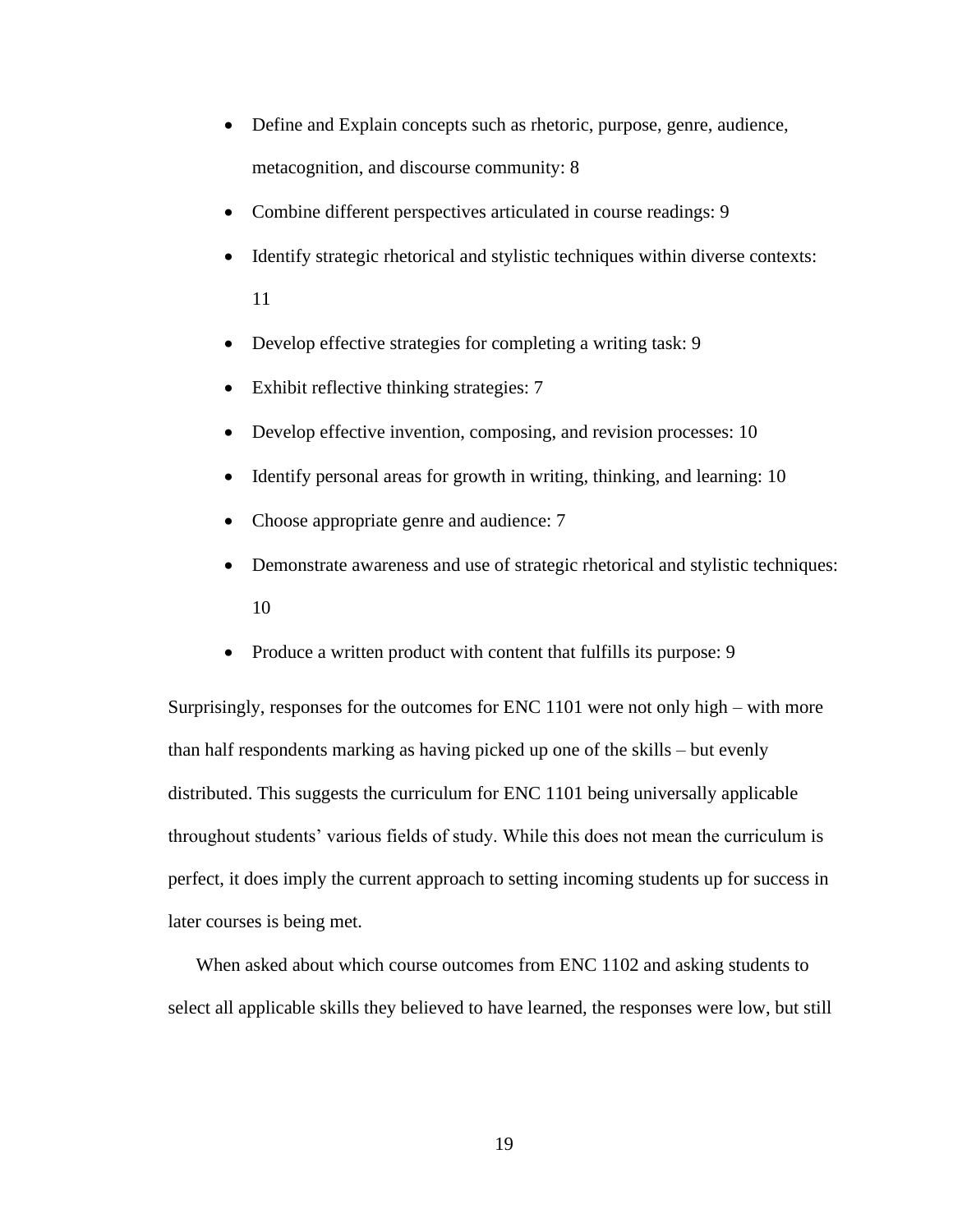evenly distributed. Students were asked: "What skills do you believe you gained from taking ENC 1102? Please check all that apply.

- Choose appropriate media/genre/audience to communicate research findings: 4
- Compose rhetorically effective media for different audiences: 3
- Demonstrate awareness and use of strategic rhetorical and stylistic techniques within multilingual and diverse linguistic contexts: 5
- Create questions to drive research: 4
- Develop critical knowledge of primary and secondary research methods: 2
- Understand how to use intellectual property responsibly (evaluating source reliability and validity for rhetorical context, citation): 4
- Understand core concepts about rhetorical research-writing: 5
- Understand research as a cyclical, inquiry-based process: 4
- Evaluate how information is produced and consumed in specific contexts: 3
- Exhibit reflective thinking strategies: 4
- Develop and use effective invention, composing, and revision processes: 5

Surprisingly, less than half of survey respondents listed having gained skills as a result of the assignments for ENC 1102. This suggests students may have had difficulty separating the completion of assignments to working towards accomplishing the outcomes set by the course. Similarly, the low scores for "Exhibit reflective thinking strategies" highlights how even though all major assignments in ENC 1102 have mandatory reflection assignments, students may be having difficulty separating the idea of stating how they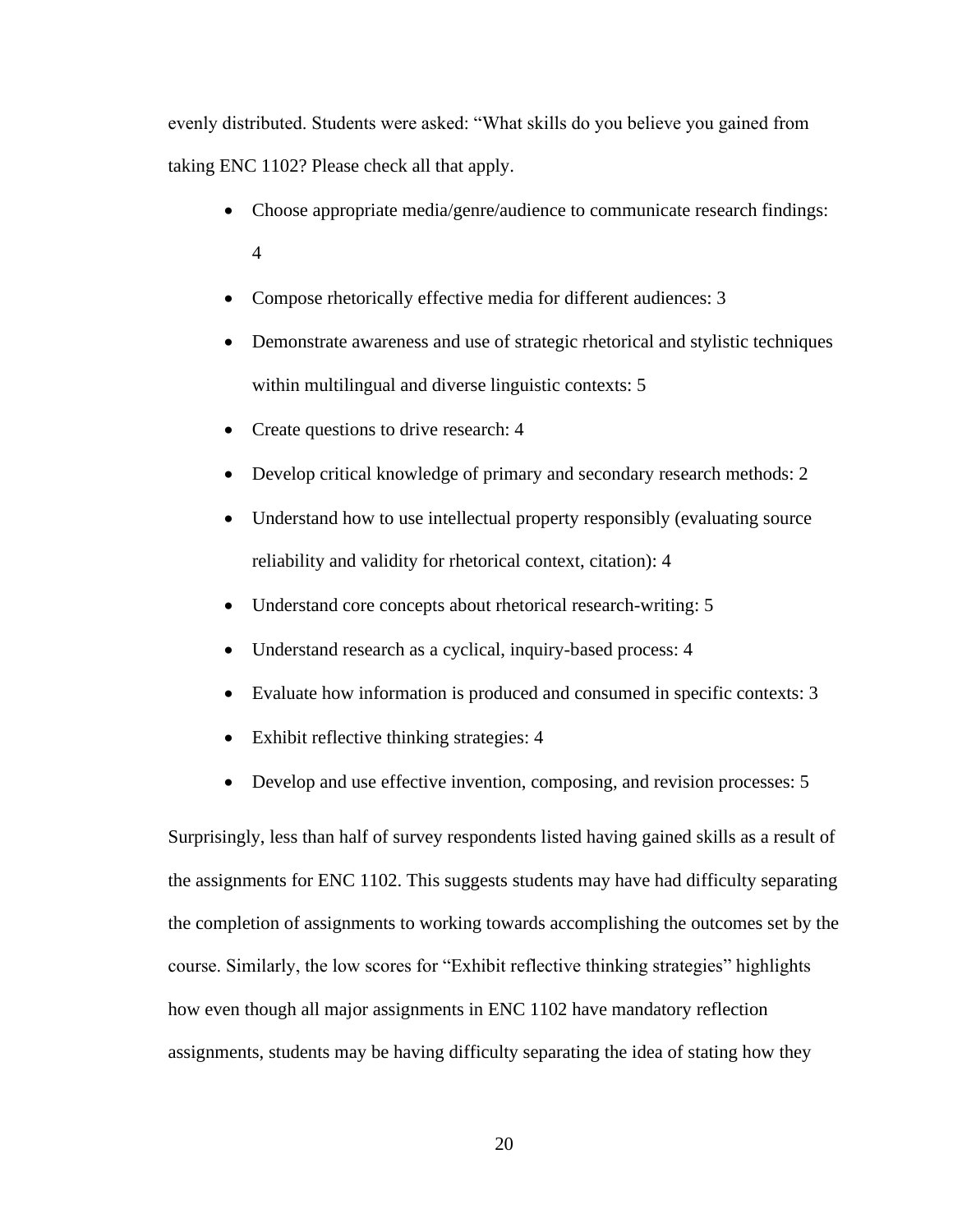completed an assignment instead of reflecting on the writing process, why certain decisions were made, or what they may have learned and can apply in other contexts as a result of the assignment.

When asked an open-ended question about which assignments from ENC 1101 or 1102 they found useful for developing a generative disposition, one student stated how personal reflections were helpful for them and how "people of different races sharing their perspectives was useful." Another student stated writing would "help you in whatever area you want to spacialize."

One student was categorized as having a neutral composition disposition. They wrote about how the Personal Essay assignment for ENC 1101 was the most useful for them because it was easier for them to write about themselves and how "meetings with the TA and the professor helped to improve my writing."

When asked to state their preferences between traditional writing assignments or multimodal assignments, three students stated they preferred traditional assignments as opposed to Multimodal assignments, suggesting there is work that can be done to either increase student buy-in to completing multimodal assignments or more explanation needs to be done to have students connect what they do in the course to what they will be doing once they leave the classroom.

#### **CHAPTER V. DISCUSSION**

An initial interpretation of the data shows after switching to a multimodal curriculum, almost all assignments having been at least Somewhat Useful for students across the board. The high Not Applicable score for ENC 1102 assignments in Table 2 was a result of students potentially haven't having taken the course yet or just starting it.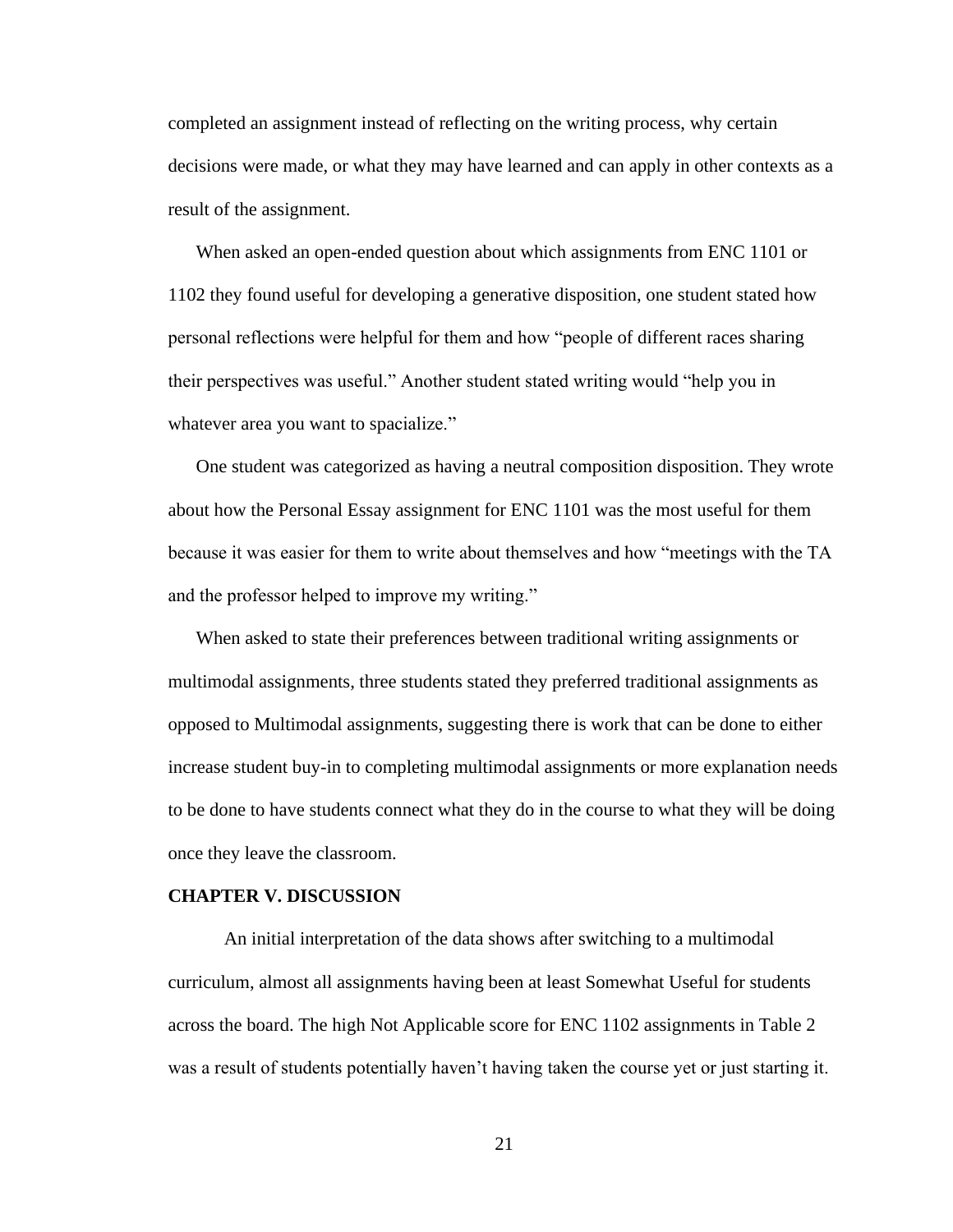With 69% of students identifying the first major ENC 1101 assignment as being "Very Useful" has a few implications: first, students could have identified it as personally helpful (to help them learn how to approach college writing). Secondly, it could mean the student has acquired a skill as a result of the assignment which they find useful. This is in stark contrast to the respondent ranking of the second major assignment of ENC 1102 – Very Useful dropping to 38% and Slightly Useful rising to 23%. Overall, the results in Tables 1 and 2 show wide, surface-level applicability. However, the sharp drop off in how useful some assignments are for students highlights the potential for growth in the curriculum where more subject areas can be better catered towards in FYC courses in order to make it more widely applicable for more students. This suggests more context may be necessary for students when completing assignments in ENC 1102 for them to better connect the work they are completing with the type of work they can be expected to do in their core classes and their future careers (Brent "Transfer").

It is important to remember that understanding dispositions is an incomplete science with the only concrete proof being "indirect and [taking] the form of either selfreport or behavior indicating the attitude, perspective, belief, or value in question" (Driscoll et al. n.p.). However, the high percentage of students finding the first assignment for ENC 1101 (Rhetorical Listening) being at least Slightly Useful or Moderately Useful (15% for both) with a majority of students finding the assignment to be Very Useful (69%) is a comforting indicator that the assignment starts off by priming students to develop a generative disposition and building students' self-efficacy when starting the course as it will "facilitate the student's positive growth and development" (Driscoll and Powell n.p.) and can hopefully be carried forward into further assignments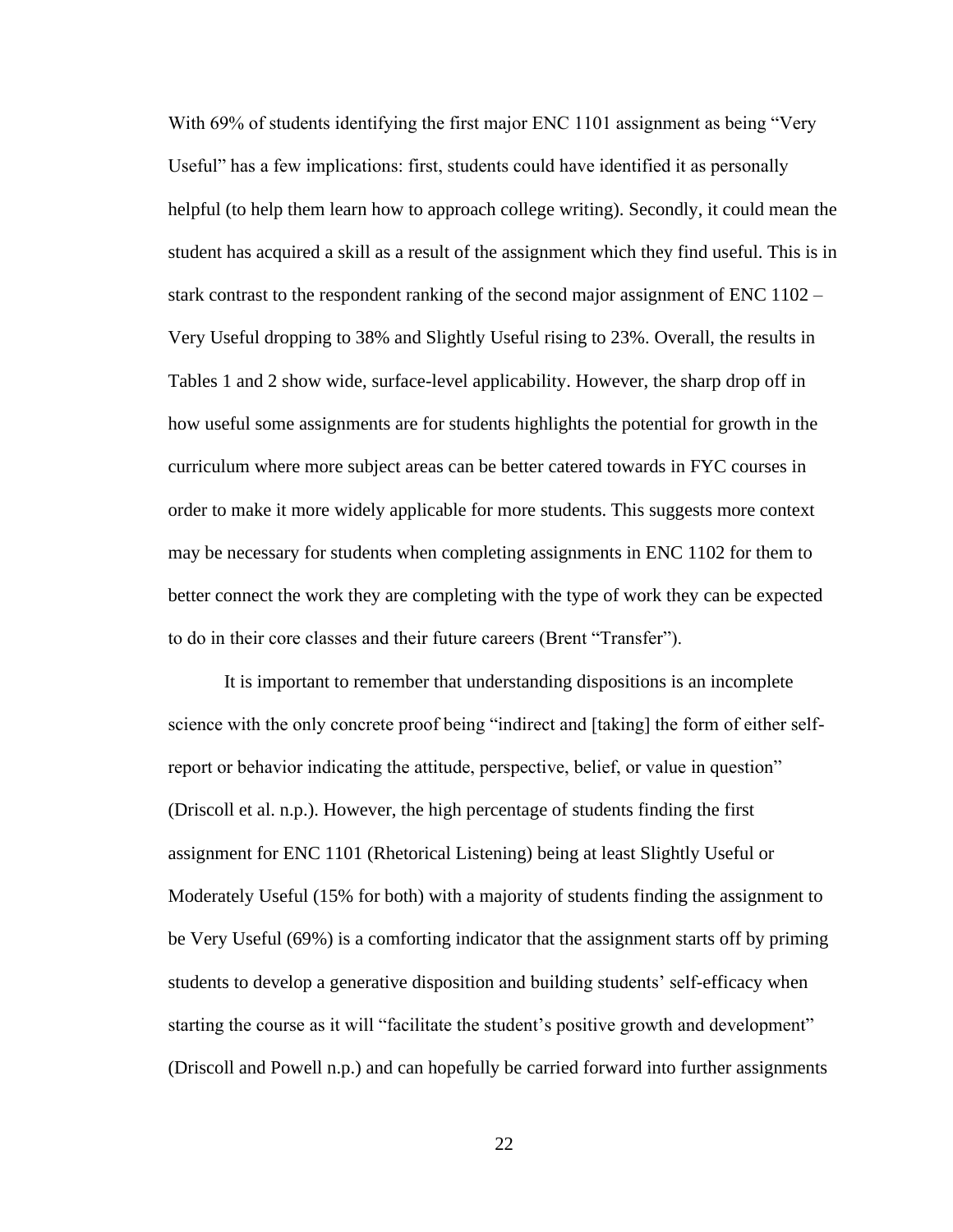during the course. By building up students' self-efficacy, students will be more likely to work hard and be persistent when facing obstacles (Zimmerman qtd. in Driscoll and Wells).

Out of all the outcomes listed for ENC 1101, four of the outcomes had at least ten students responding they had learned the appropriate skill: "identifying strategic rhetorical and stylistic techniques within diverse contexts," "Develop effective invention, composing, and revision processes," "Identify personal areas for growth in writing, thinking, and learning," and "Demonstrate awareness and use of strategic rhetorical and stylistic techniques." This can be a sign of instructors for the course having demonstrated the connections between diverse contexts (Shepherd) and, as a result, assisting students in identifying transferable skills which would be useful for them outside of the composition classroom. It can also be an indicator that the varied modes students are tasked with composing in are sufficiently engaging and challenging enough in order to allow for students to identify transferable skills (Wardle).

One of the survey respondents – one who wanted to pursue a career in the medical field – wrote they were unable to find a connection to what they were learning in ENC 1101 and 1102, and how it would transfer into their potential future field. This is a case where the student can identify how the knowledge they have gained would transfer into other, non-career related situations, but not directly in the degree path or profession they are choosing to pursue. However, the student did acknowledge that the usage of formal language could be helpful for them. This dissonance between FYC writing and future professional writing tasks is supported in Driscoll's study where students' potential lack of knowledge regarding future writing tasks interfered with their ability to make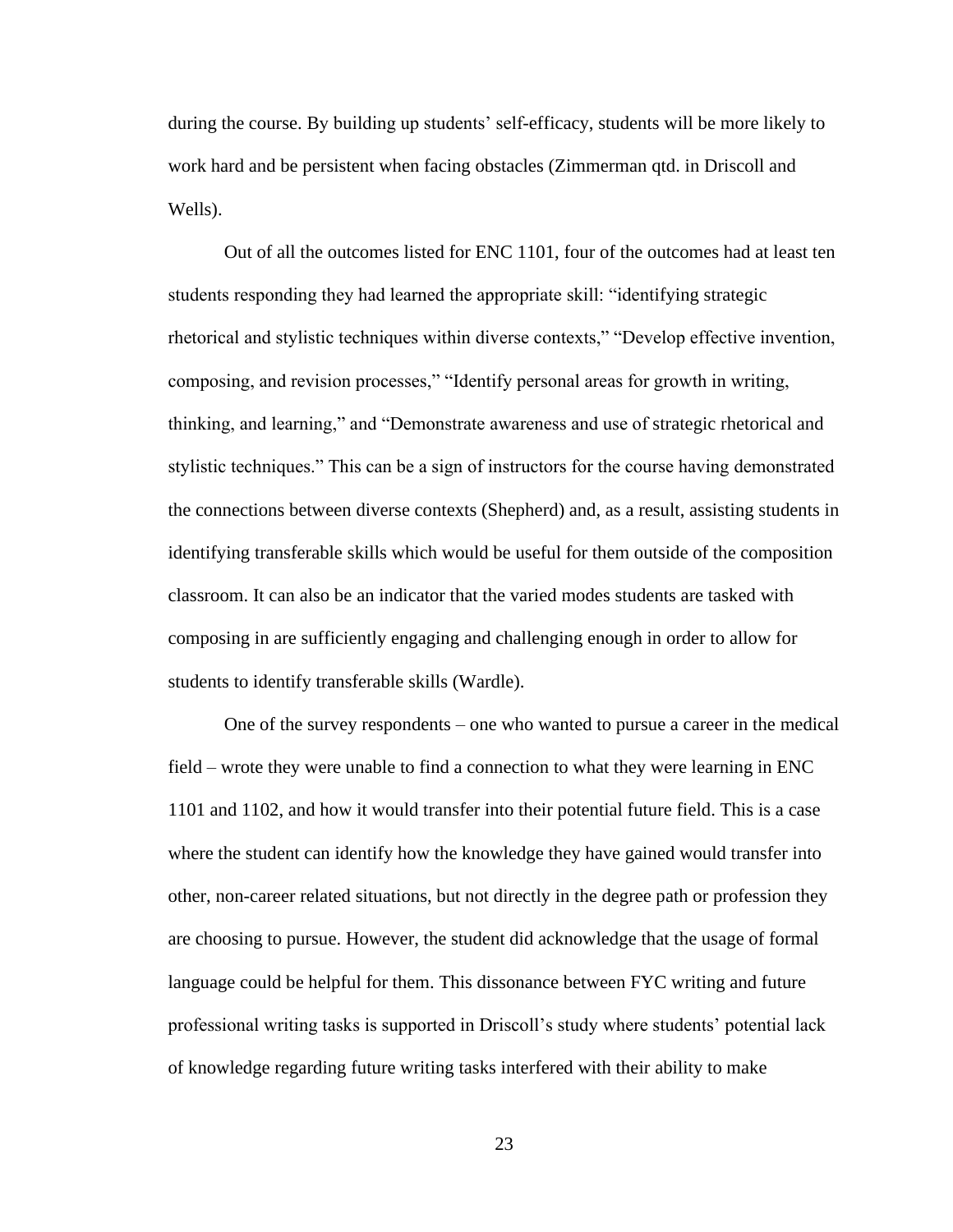connections between the work they were doing in FYC courses and the type of work they would encounter in their field (140). This leaves open the possibility of further research regarding the usage of writing in STEM-related fields. As an initial balm, it would be prudent for instructors to demonstrate to students how their writing experiences relate to out-of-course contexts (Shepherd n.p) which is a difficulty students pursuing STEM careers and non-STEM careers encounter when being introduced to a different approach to composition. This result supports the usage of reflective activities in assisting students developing dispositions where they are more suited to transfer the skills they have acquired (Brent "Transfer"). Although post-assignment reflective activities can be stated to achieve this goal, the results highlight a potential gap with the way students use reflective activities in ENC 1102. A suggestion would be to not only have students reflect on what they have learned but also on how the learning process had taken place (Bastian qtd. in Tan & Matsuda). This extra step could serve as another way for students to establish context between what they have learned (and how they have learned) to the type of work they will be doing outside of the course.

A common narrative within students studying at institutions is "STEM doesn't need writing." This is given with the caveat that lab reports and other texts do not fall under the category of writing because it is too different from the texts they had to write in their composition classroom. To push through the STEM stigma, I believe FYC instructors would benefit by explaining how a multimodal approach to composition can enrich texts composed with a standard approach by "attending more closely to materiality and the roles humans and nonhumans play in processes of making" (Shipka, "Transmodality" 255-256). With this approach, STEM students would be primed to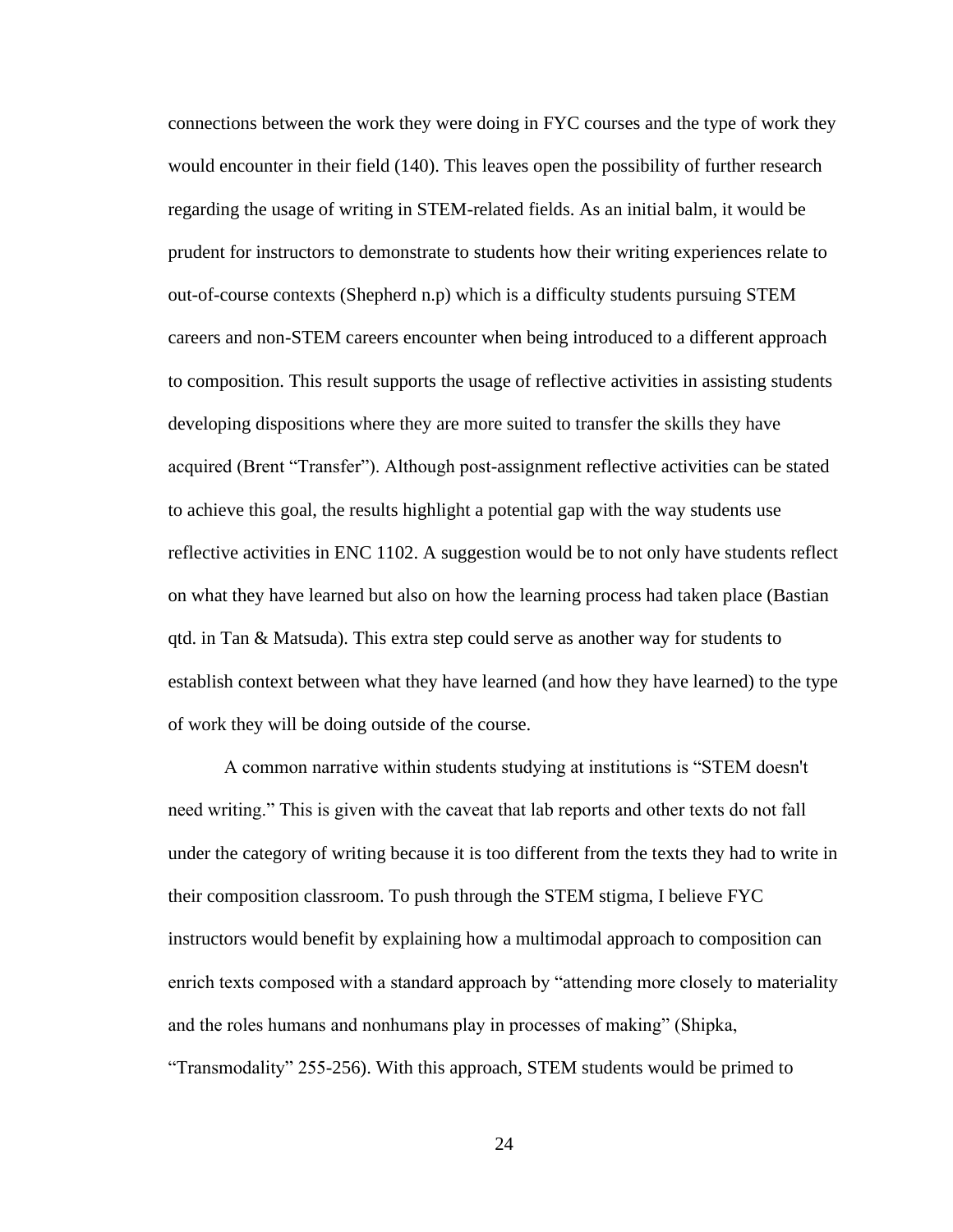create connections between their multimodal assignments, how what they have learned could be applicable in more traditional writing, and the work they might encounter in their other core courses.

None of the respondents have been identified to have disruptive dispositions towards multimodal composition. There is a mixture of both STEM and Humanities careers students are pursuing – such as Dermatologist, international business marketer, or nursing (see Appendix 4). A majority of respondents were able to highlight how the skills they developed as a result of having taken ENC 1101 and 1102 would be valuable assets for them once they pursue their careers. However, three students highlighted they preferred traditional writing assignments over multimodal assignments. Furthermore, these three students stated they were hoping to pursue law enforcement, working at an oil company, and wanting to be a financial advisor. Although only one of the students would fall under a STEM related field, these responses can indicate some students are still having difficulty in identifying how what they have learned in class is transferred into their specific fields. This result shows students who recognize the usefulness of writing understand the type of writing they will do in the workplace will not be the same as the writing done in the composition classroom – requiring different "purposes, readerships, and techniques to writing" (Brent, "Transfer" n.p).

Furthermore, it is important to remember that dispositions develop differently depending on contexts where "a student may display high self-efficacy for a familiar or enjoyable writing task and low self-efficacy for an unfamiliar or disliked writing task" (Driscoll et al. n.p.). Self-efficacy is defined as the ability for a person to believe there are capable in performing a specific action in order to have a specific outcome (Luszczynska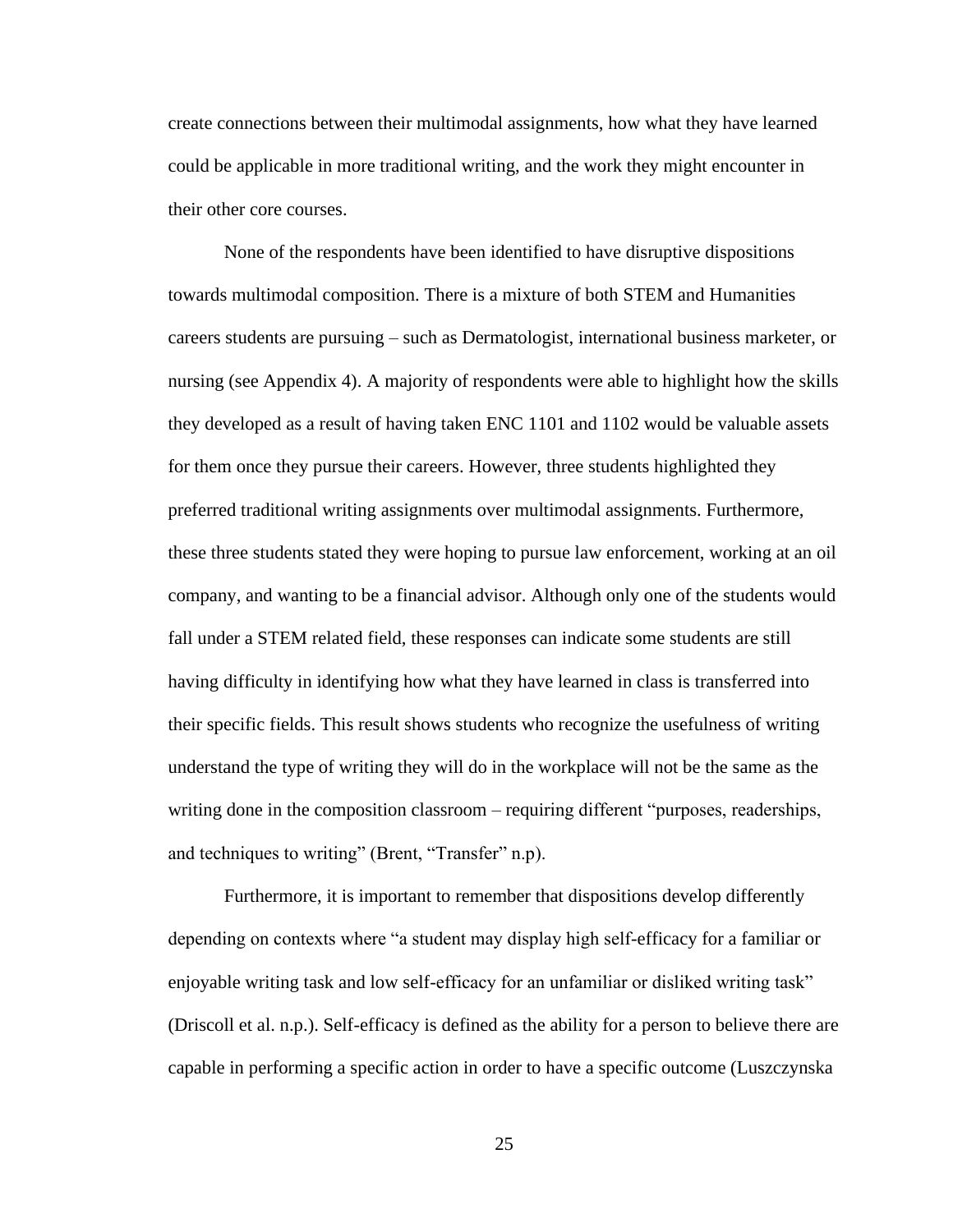& Schwarzer 128). When looking at students' rankings of the usefulness of assignments for both ENC 1101 and ENC 1102, all ENC 1101 assignments are ranked as generally Very Useful with the first assignment for ENC 1102 being ranked as the most useful compared to its peers. This could highlight how ENC 1101 does a good job of equipping students with the necessary skills in order to tackle writing in different situations (where ENC 1102 is more focused on research writing),

To continue, the ranking of usefulness of assignments can also be related to the modes students had to compose in. Only five students out of the thirteen respondents found the ENC 1102: #2B Assignment (Annotated Prezi) to be useful in any way. This result is closely mirrored to the number of respondents which found the ENC 1102: #4 Assignment (Putting Research Into Action [Genre Shift]) useful in any way – with five finding it Very Useful and one finding it Slightly Useful. These results can highlight students having difficulty with developing generative dispositions with modes they are not familiar with, even if it may suggest otherwise (a Prezi is conceptually similar to a PowerPoint, which fellow instructors along with myself would have assumed students were familiar with). As a caveat, however, it must be remembered there were respondents who just started ENC 1102 and  $-$  as a result  $-$  have yet to complete any of the other major writing assignments which can skew the usefulness of ENC 1102 assignments. This is reflected in the increasing "Not Applicable" statistic for ENC 1102 which starts at 31% for the first assignment, and jumps to 52% for the second assignment.

The high response rate to outcomes in ENC 1101 is not reflected for the responses for ENC 1102 outcomes. As discussed earlier, this can be a result of students not having taken ENC 1102 or are currently enrolled in the course and have not completed the major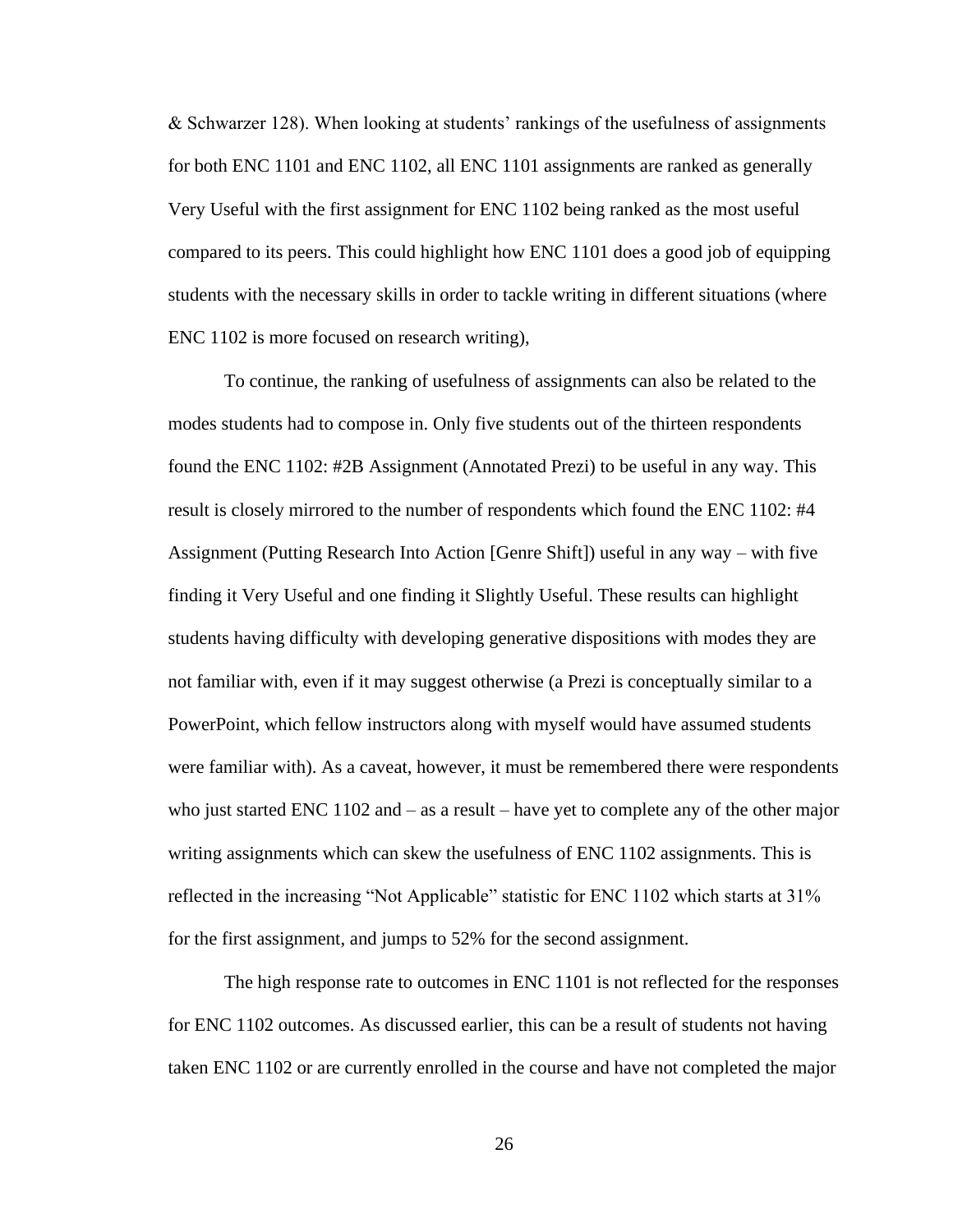assignments yet. However, six out of the surveyed students stated being able to have mastered "Choosing appropriate media/genre/audience to communicate research findings." When looking at this course outcome with the lens of multimodality, this outcome allows students to identify the building blocks necessary in order to pick a specific mode they would like to compose in. When paired with the answers given by students regarding their future career choices, these answers show around half of the surveyed students having identified an area they will be able to transfer the skill of communicating research findings into their potential future career choice.

#### **CHAPTER VI. LIMITATIONS**

Considering the year this was written, it would be remiss of me to not mention COVID-19 as a limitation of this study. An initial draft of this project involved interviewing instructors and students alike to discuss the impact of multimodality on the ability for students to transfer their knowledge and potential dispositions towards composition that students have gained as a result. I am thankful I am in a completely healthy state and had I been living on my own I would have taken the risk of getting sick in order to conduct a more in-depth look into the students taking FYC courses at FIU. However, I cannot and will not assume potential respondents would be comfortable taking that same risk. Furthermore, the Institutional Review Board is not allowing inperson research interviews, closing off that avenue of compiling data.

One of the limitations of the study was the survey format itself. Even when providing definitions for specific verbiage like "usefulness", it can still be interpreted differently by survey respondents. In this survey "usefulness" was defined as "having learned a skill, having made a connection, or any beneficial take-away from that Module"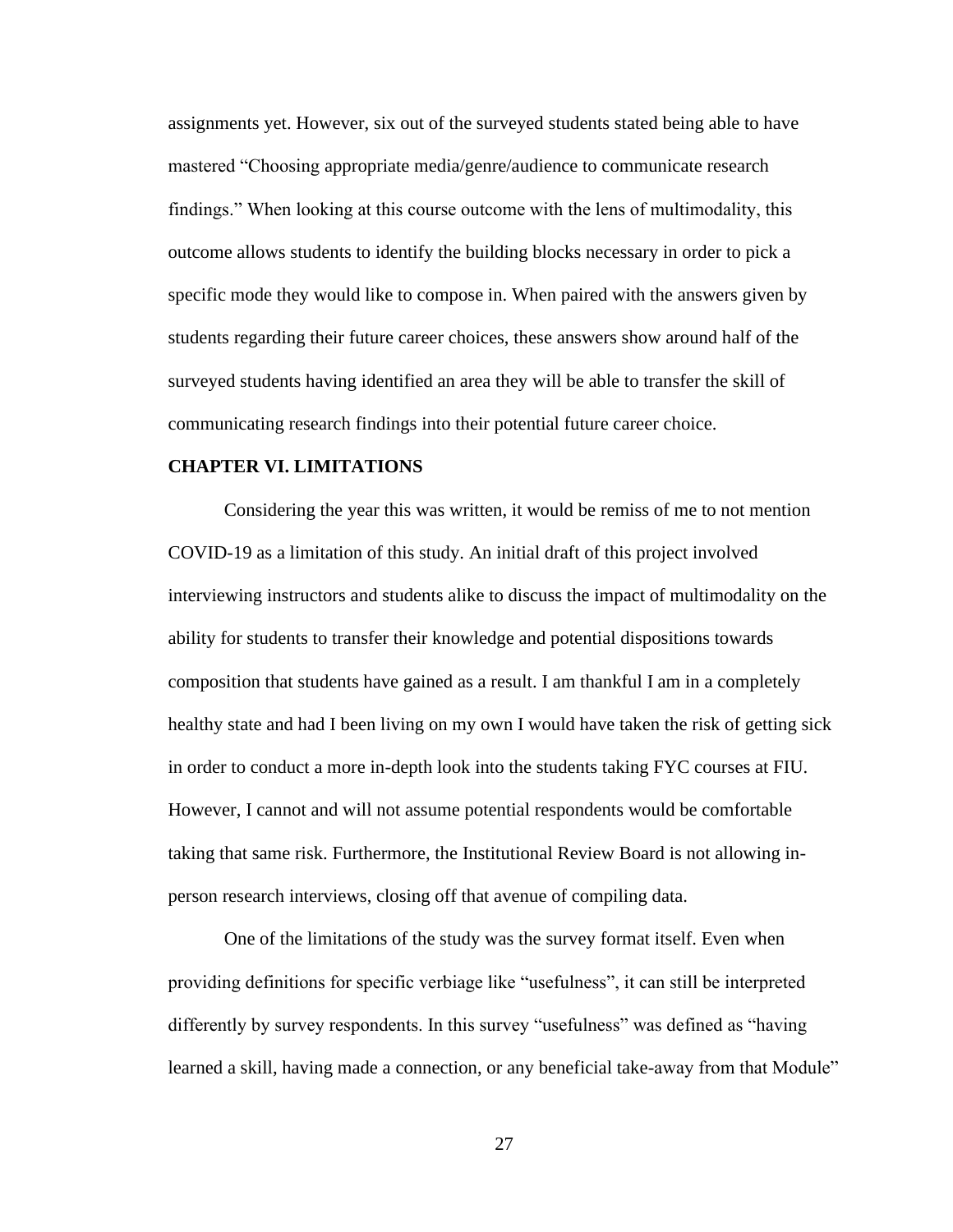to better link the responses that would be received with the idea of transfer. The definition was left intentionally broad so survey respondents would be primed to think about being able to apply the information they have learned in non-classroom related contexts; however, survey respondents could still have misinterpreted the meaning. With this in mind, the results of the survey still provides valuable insight as to students dispositions towards the assignments they have to complete for FYC courses.

Time was another limitation of this study. While surveys are a good way to reach a broad audience to receive fast responses, it is much harder to get more specific answers – especially in the field of disposition which still relies on self-reporting or observing (Driscoll et al. n.p.). As a result, I often felt the responses to the survey were too narrow and wished I had the opportunity for the respondents to be able to elaborate on the ideas or thoughts they presented. While this could be remedied with better question structure nothing can replace the ability to simply ask the respondent to expand their ideas or points of view in person.

Another limitation was the subject population. As a result of using the W&R Listserv as the method of communication between myself and the instructors (and, as a result, the survey respondents), I could only get in contact with students who were currently enrolled in English courses at the time. Although some students taking ENC 1102 would be able to identify skills they have been able to transfer from ENC 1101 into other academic and non-academic contexts, the results leave out the perspective of students not currently in English courses who might have had different experiences with the new multimodal curriculum. This also led to the study having a low response rate. As a result, any conclusions made by this study are based on limited data.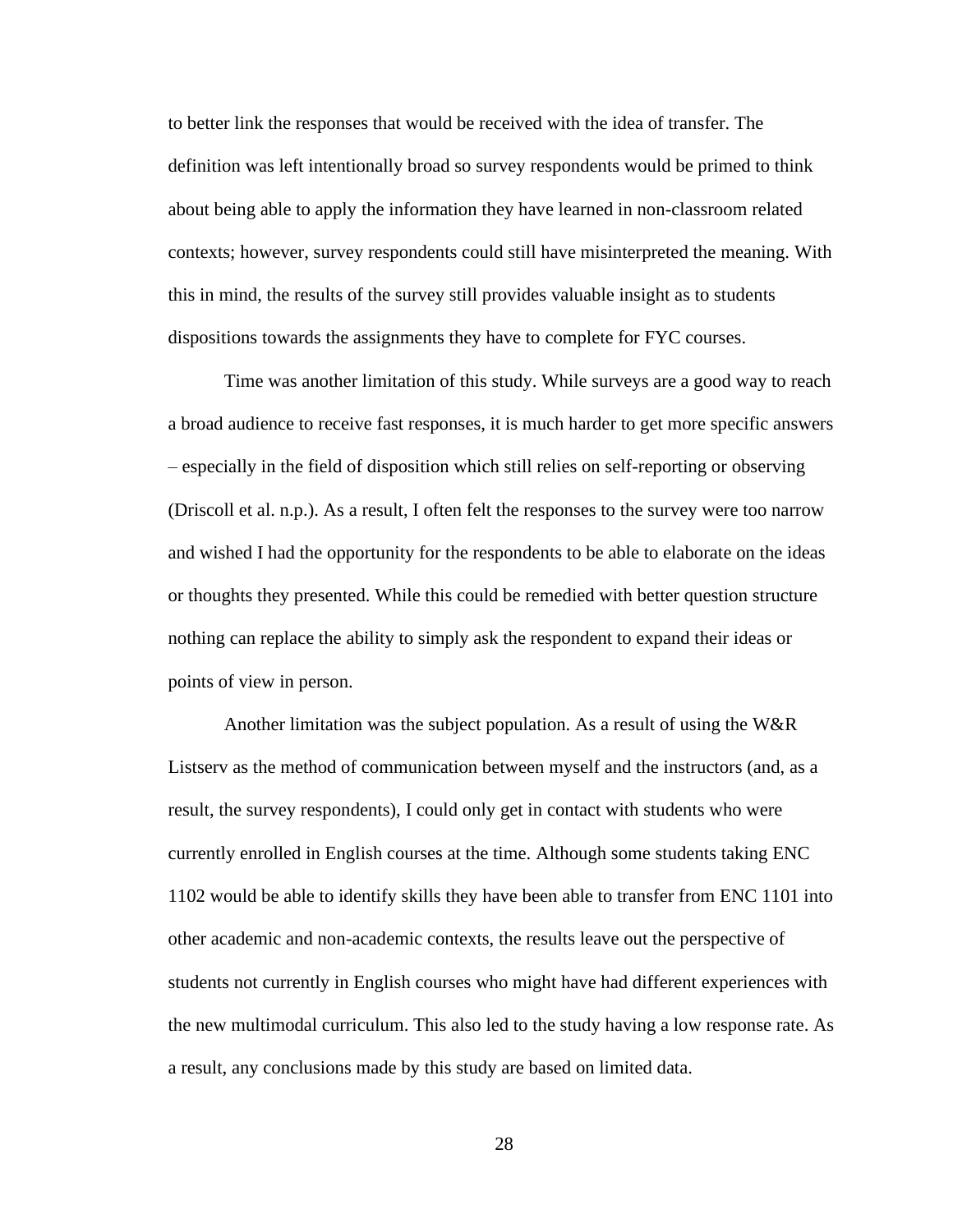To continue, another limitation was that not all surveyed students have taken nor completed ENC 1102 at the time of the survey. This occurred because the student population only consisted of students currently in ENC 1101 or ENC 1102 and not on students that had completed ENC 1102. This skewed the results for the ENC 1102 course assignments, leading to a higher number of "Not Applicable" responses.

#### **CHAPTER VII. CONCLUSION**

This paper set out to closely look at a multimodal curriculum at a secondary education institution to identify the ability for students to transfer skills learned in class into other contexts alongside their dispositions towards multimodal composition. By looking at FIU's implementation of its multimodal curriculum, this study has shown that of those surveyed, a majority of students were able to identify transferable skills and relate it to future career paths. However, some students had difficulty with determining how they will be able to transfer their skills into the future fields they aim to pursue. Furthermore, students have generally shown to have a generative disposition towards multimodal composition – leaving the door open for current and future transferable skills to be applicable in future contexts. Even then, a few students still prefer traditional writing assignments – hinting at the possible need for breaking the "barrier" between multimodal composition and traditional writing to highlight how each method of communication can benefit from understanding the other side (Shipka, "Multimodality" 256).

As a current Teaching Assistant for FIU's ENC 1102 course, there is a lot of material to cover – so much so it is not difficult to imagine students having difficulty retaining the information. This increased volume of information can make it difficult for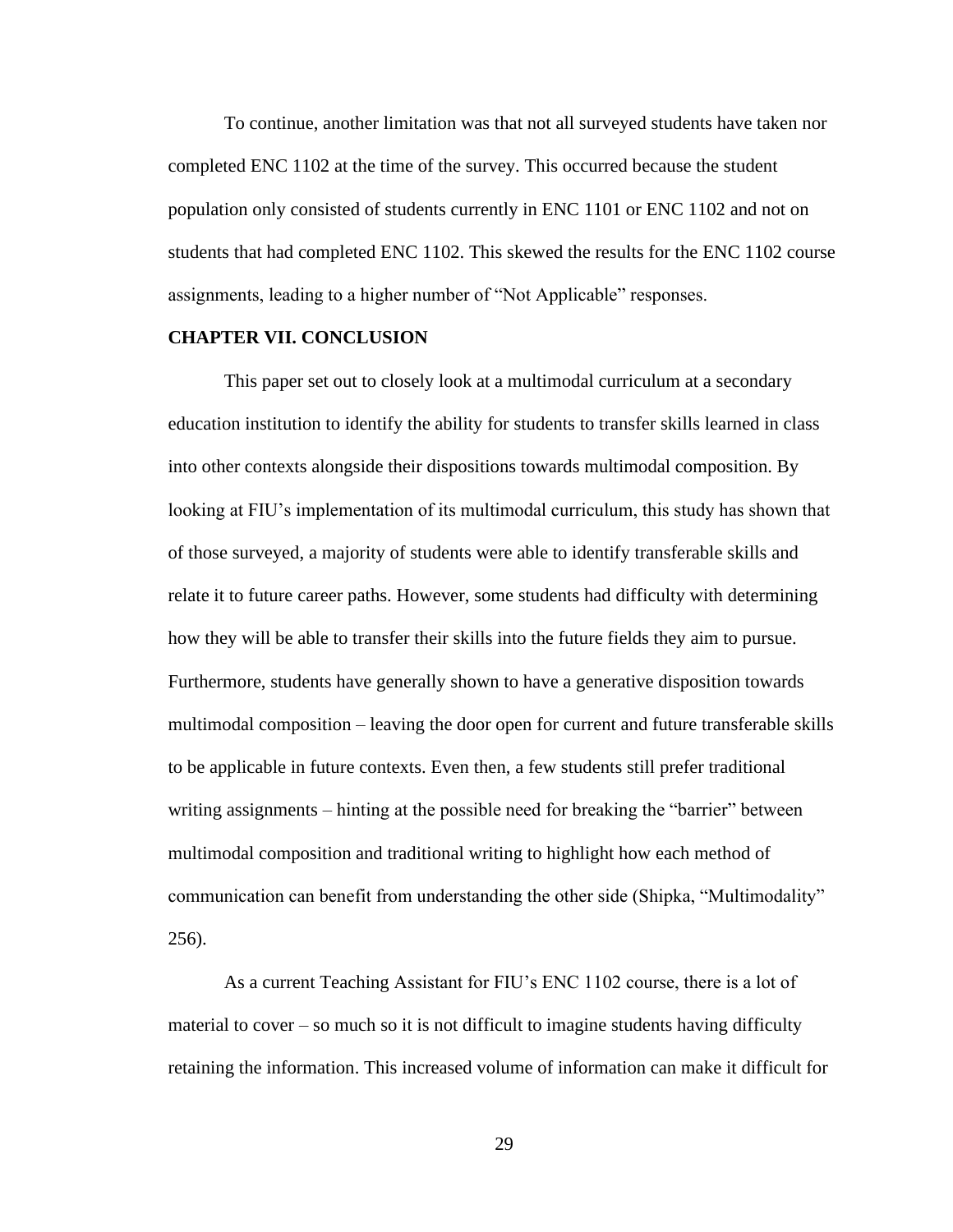students to be able to keep a generative disposition and make students "unwilling to put forth the effort required' to reflect on their past learning enough to use what they had learned to solve these more difficult writing problems" (Wardle qtd. in Driscoll and Wells).

When looking to the future, I believe it is important to not only look at if students have been able to identify transferable skills, but also to "measure transfer by looking at the *productivity* of the old skills, that is, their ability to facilitate new learning in [a] new situation" (Hatano and Greeno qtd. in Brent "Transfer" n.p.). By looking at students' productivity of their own skills in new situations, instructors can gain a better understanding of what modalities and formats to teach students in order to better prepare them for the work they will be doing outside of the composition classroom. To add on, looking to see how students adapt their learning to new situations over the course of their education – while lengthy – would be a worthwhile process in determining what work may still need to be done in FYC curriculums to make the transition between composition in FYC courses more readily applicable to composition in the more specialized courses students end up taking in their college careers.

It is important to remember that a student's perspective can be limited – they may not realize the type of work that needs to be done later on in their academic or professional career. I have spoken to some of my own undergraduate friends in STEM fields who did not see the need for writing or their composition courses early on in their college studies, stating it would not be that important to them. However, after taking various upper division courses and having entered the work force, all have come to the realization that even though they may not be writing five paragraph essays there is still a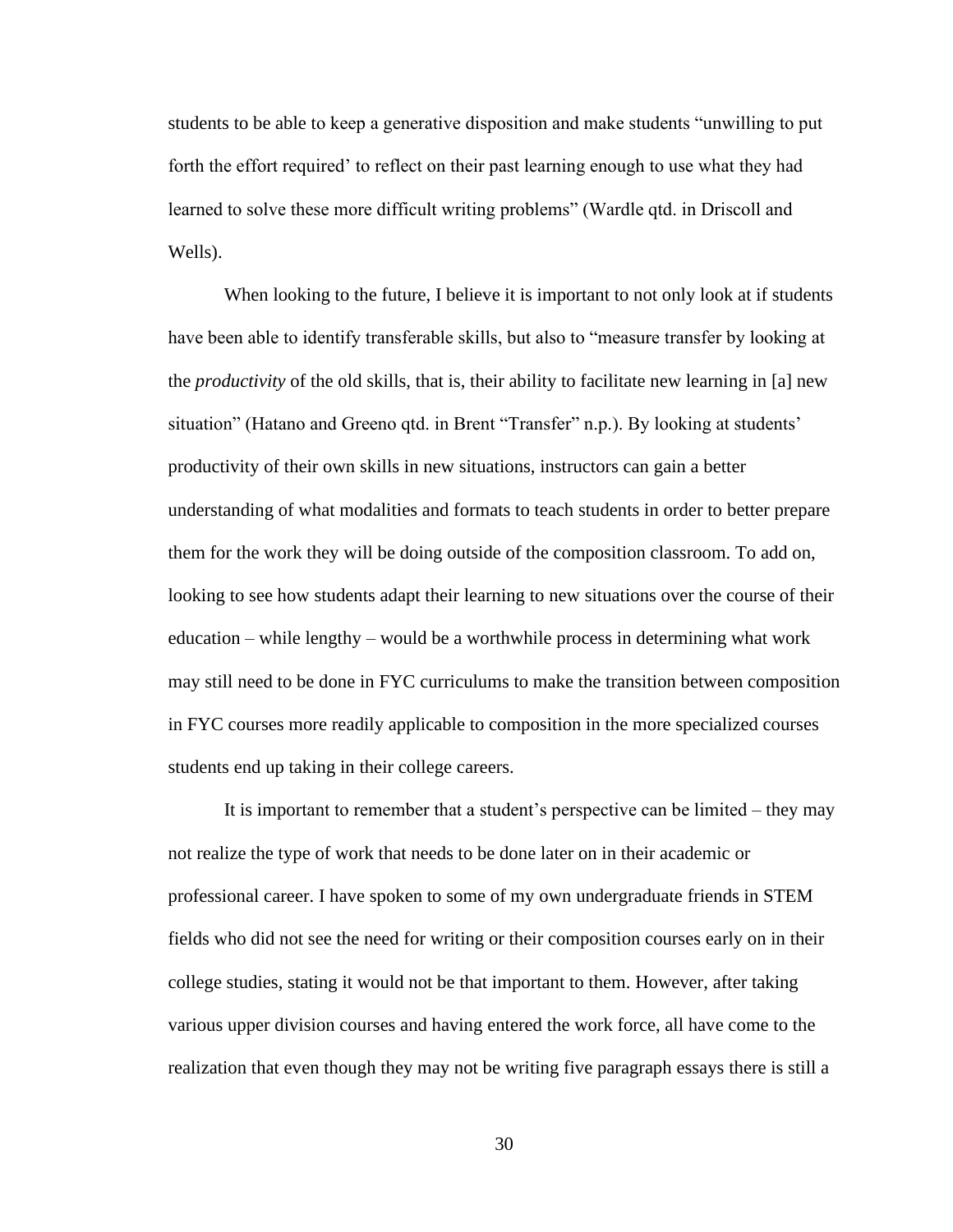use for writing. With this in mind, it would behoove instructors to not solely defer to what the student believes they need out of a FYC course and refer back to other faculty in the academy who may know more about their specific fields of study.

Neither the concepts nor implementation of multimodality and transfer in educational institutions are new. Nor are they revolutionary. However, instead of approaching the subject of multimodality and transfer as two-way-street (with students transferring skills from outside contexts into the class and vice versa), it would be beneficial for FYC departments to collaborate with departments in other fields to better determine what skills and modalities will best suit the needs of the students that pass through the doors of the institution. Further understanding of what modalities and skills students will need in order to be successful can better prepare FYC courses to be equitable and better prepare students for the work they will face once they leave the classroom.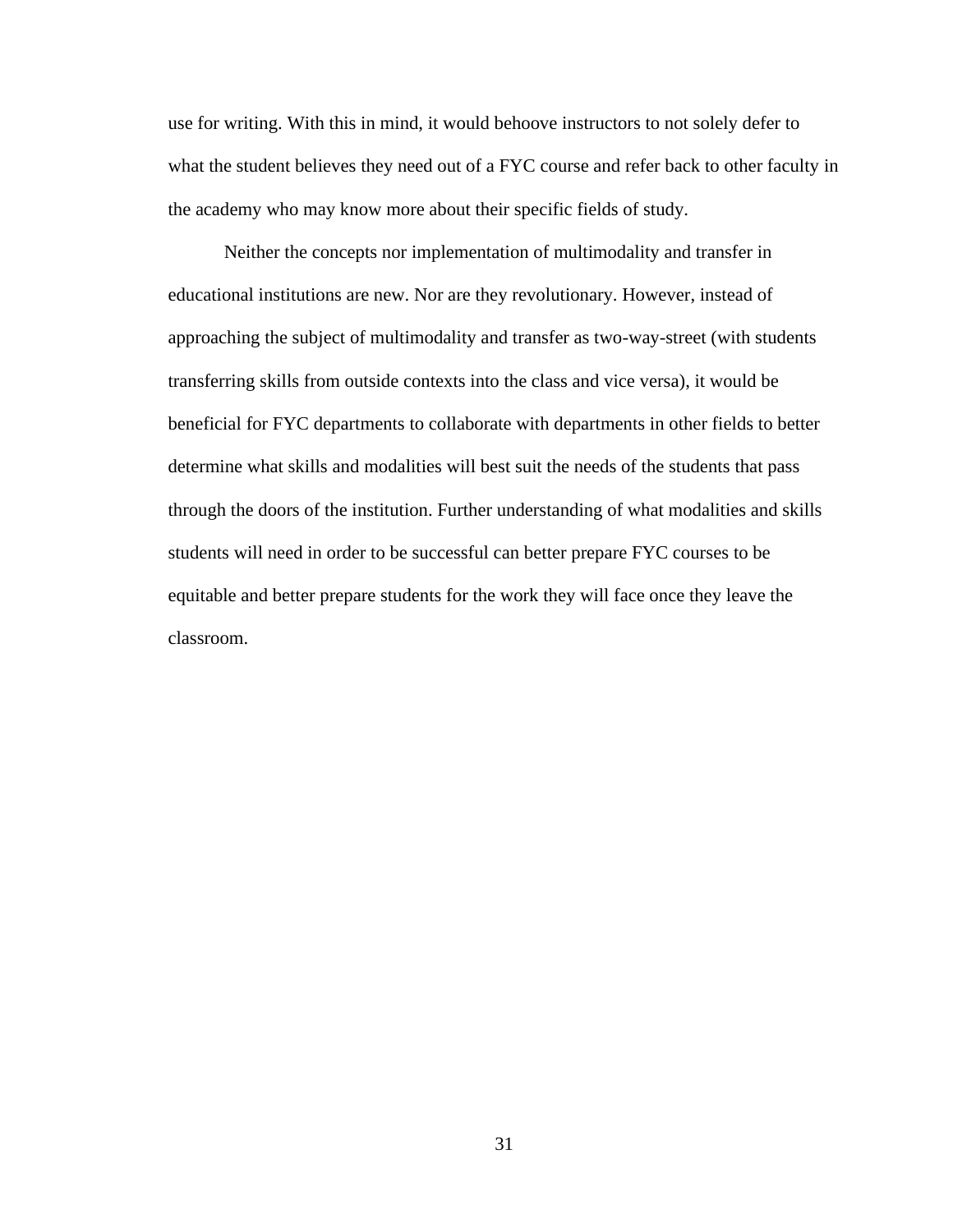#### WORKS CITED

- Amorim, Jacqueline, and Christine Martorana. "Online Teaching, Linguistic Diversity, and a Standard of Care: Developing a Shared Curriculum at a Hispanic-Serving Institution." *Working with and Against Shared Curricula: Perspectives from College Writing Teachers and Administrators,* edited by Samantha NeCamp and Connie Kendall Theado, Peter Lang, forthcoming.
- Ball, Cheryl E., et al. "Genre and Transfer in a Multimodal Composition Class." *Multimodal Literacies and Emerging Genres*, edited by Tracey Bowen and Carl Whithaus, University of Pittsburgh Press, 2013, pp. 15–36.
- Ball, Cheryl, and Colin Charlton. "2d All Writing Is Multimodal." *Naming What We Know: Threshold Concepts of Writing Studies*, edited by Linda Adler-Kassner and Elizabeth Wardle, Utah State UP, 2016.
- Baird, Neil, and Bradley Dilger. "How Students Perceive Transitions: Dispositions and Transfer in Internships." *College Composition and Communication,* vol. 68, no. 4, 2017, pp. 684-712. *JSTOR*, www.jstor.org/stable/44783589. Accessed 12 Feb. 2021
- Brent, Doug. "Transfer, Transformation, and Rhetorical Knowledge: Insights From Transfer Theory." *Journal of Business and Technical Communication*, vol. 25, no. 4, 2011, pp. 396–420, doi:10.1177/1050651911410951. Accessed 12 Feb. 2021.
- Brent, Doug. "Crossing Boundaries: Co-Op Students Relearning to Write." *College Composition and Communication*, vol. 63, no. 4, 2012, pp. 558–592. *JSTOR*, www.jstor.org/stable/23264229. Accessed 12 Feb. 2021.
- Clark, Irene L. "Print/new media transfer: Genre issues." *Journal of Teaching Writing*, 29.1, 2014, pp. 21-44. [https://journals.iupui.edu/index.php/teachingwriting/article/view/20733.](https://journals.iupui.edu/index.php/teachingwriting/article/view/20733) Accessed 15 Jan. 2021.
- DePalma, Michael-John, and Kara Poe Alexander. "A Bag Full of Snakes: Negotiating the Challenges of Multimodal Composition." *Computers and Composition*, vol. 37, 2015, pp. 182–200., doi: [https://doi.org/10.1016/j.compcom.2015.06.008.](https://doi.org/10.1016/j.compcom.2015.06.008) Accessed 20 Jan. 2021.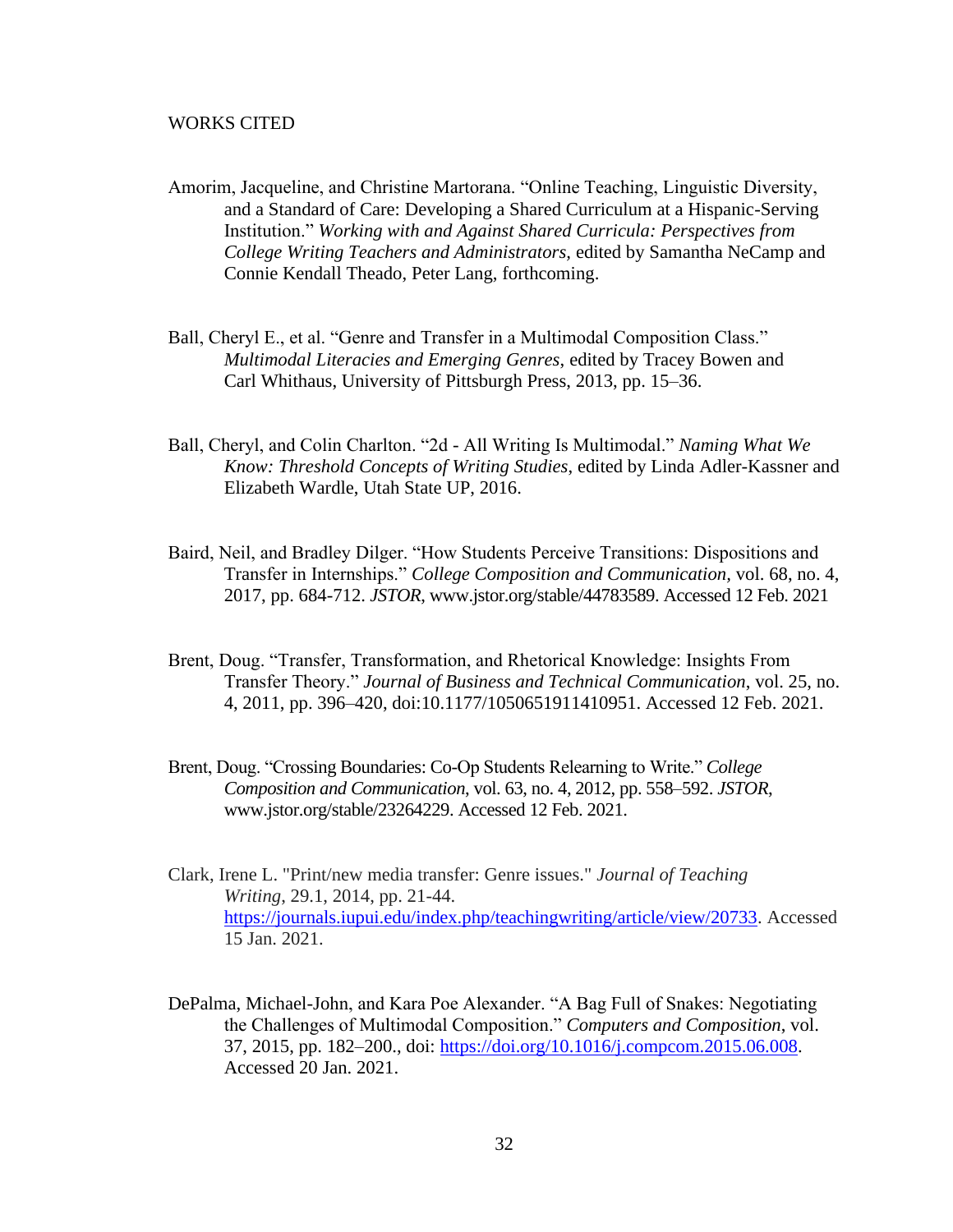- Devet, Bonnie and Dana Lynn Driscoll, editors. "Writing Centers as a Space for Transfer: Supporting Writing, Writers, and Contexts." *WLN*, 2020, wlnjournal.org/digitaleditedcollection2/DriscollandDevet.html. Accessed 3 Feb. 2021.
- Driscoll, Dana L. "Pedagogy of Transfer: Impacts of Student and Instructor Attitudes", *ProQuest*, 2009*,* http://ezproxy.fiu.edu/login?url=https://www-proquestcom.ezproxy.fiu.edu/dissertations-theses/pedagogy-transfer-impacts-studentinstructor/docview/304990890/se-2?accountid=10901. Accessed 5 Feb. 2021.
- Driscoll, Dana Lynn, et al. "Down the Rabbit Hole: Challenges and Methodological Recommendations in Researching Writing-Related Student Dispositions." *Composition Forum*, 31, 2017, compositionforum.com/issue/35/rabbit-hole.php. Accessed 30 Jan. 2021.
- Driscoll, Dana Lynn, and Roger Powell. "States, Traits, and Dispositions: The Impact of Emotion on Writing Development and Writing Transfer Across College Courses and Beyond." *Composition Forum,* 34, 2016, compositionforum.com/issue/34/statestraits.php. Accessed 30 Jan. 2021.
- Driscoll, Dana Lynn, and Jennifer Wells. "Beyond Knowledge and Skills: Writing Transfer and the Role of Student Dispositions." *Composition Forum,* 26, 2012, compositionforum.com/issue/26/beyond-knowledge-skills.php. Accessed 30 Jan. 2021.
- Edwards, Dustin, and Enrique Paz. "Only Geniuses Can Be Writers." *Bad Ideas About Writing*, West Virginia University, 2017, pp. 64–70.

*ENC 1101.* Florida International University, canvas.fiu.edu/.

*ENC 1102.* Florida International University, canvas.fiu.edu/.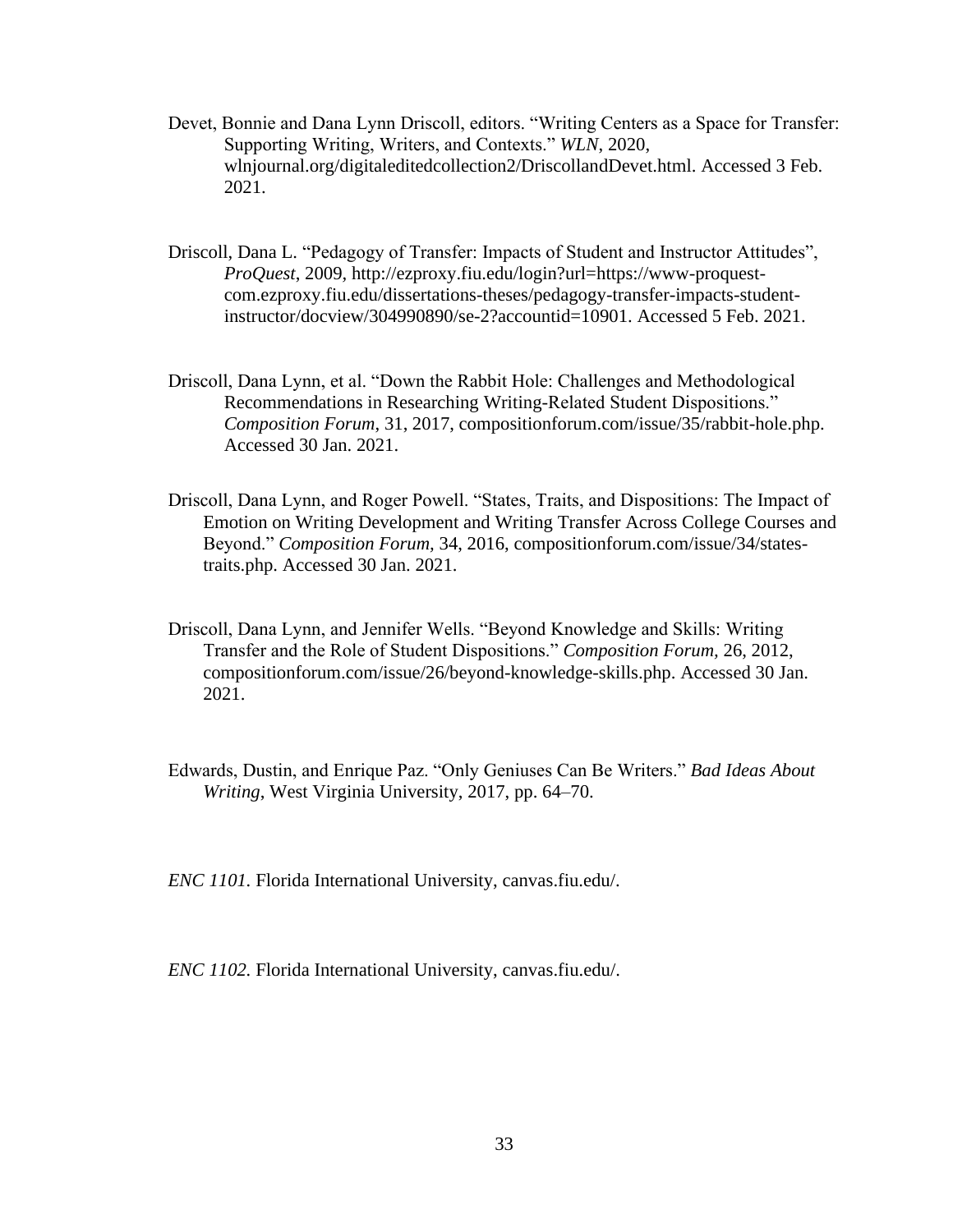- Florida International University. "First Year Core." *College of Arts, Sciences & Education | Florida International University*, case.fiu.edu/english/expertise/writingand-rhetoric/first-year-core/index.html. Accessed 5 Feb. 2021.
- Glaser, Barney G., and Anselm L. Strauss, A. *Discovery of Grounded Theory: Strategies for Qualitative Research*. New York, Routledge. 1999
- Gonzalez, Laura. "Multimodality, Translingualism, and Rhetorical Genre Studies." *Composition Forum,* 31, 2015, compositionforum.com/issue/31/multimodality.php.
- Grauman, Jillian and Kathy Rose, "Motivational Scaffolding's Potential for Inviting Transfer in Writing Center Collaborations." *WLN*, WLN Journal, 2020, [https://wlnjournal.org/digitaleditedcollection2/RoseandGrauman.html.](https://wlnjournal.org/digitaleditedcollection2/RoseandGrauman.html) Accessed 15 Feb. 2021.
- Horner, Bruce, Cynthia Selfe, and Tim Lockridge. "Translinguality, Transmodality, and Difference: Exploring Dispositions and Change in Language and Learning" intermezzo.enculturation.net/01/ttd-horner-selfe-lockridge/index.htm
- Leeuwen, Theo Van. "Multimodality in Education: Some Directions and Some Questions." *TESOL Quarterly*, vol. 49, no. 3, 2015, pp. 582–589., [www.jstor.org/stable/43893773. Accessed 11 Feb. 2021.](http://www.jstor.org/stable/43893773.%20Accessed%2011%20Feb.%202021)
- Luszczynska, A and R Schwarzer. "Social cognitive theory." *Predicting health behaviour,* edited by Mark Conner & Paul Norman, Buckingham, England: Open University Press, 2005, pp. 127–169.
- Nicholas, Tekla. "Noticing Differences for Equity: Insights from Student Perceptions  $\&$ Behaviors Surveys." *Sharepoint*, August 2020, Zoom.
- Selfe, Cynthia L. "Students Who Teach Us: A Case Study of A New Media Text Designer." *Writing New Media Theory and Applications for Expanding the Teaching of Composition*, edited by Anne Frances Wysocki et al., Utah State University Press, 2004, pp. 43–66. Accessed 11 Feb. 2021.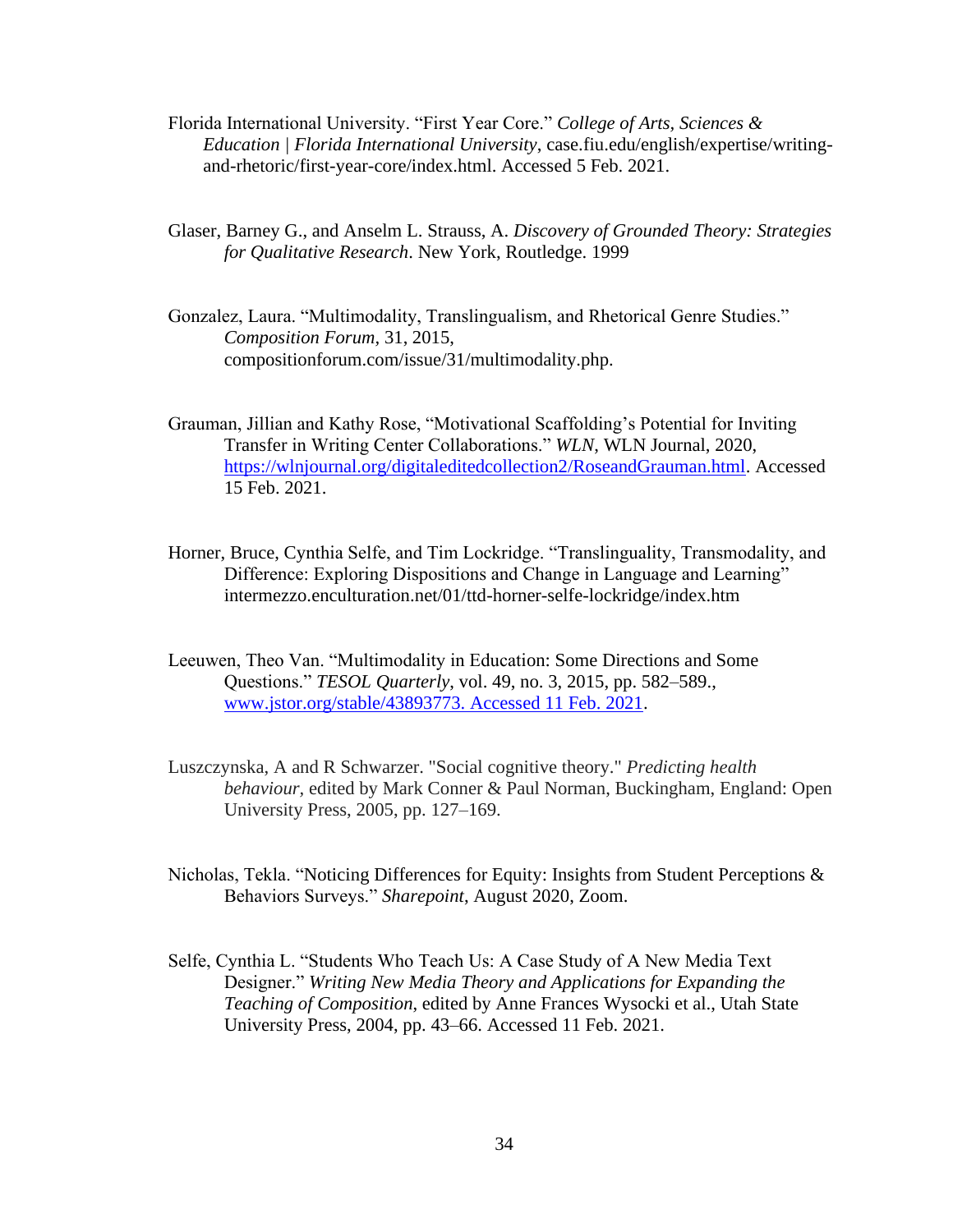- Shepherd, Ryan P. "Digital Writing, Multimodality, and Learning Transfer: Crafting Connections between Composition and Online Composing." *Computers and Composition*, vol. 48, 2018, pp. 103–114., doi: https://doi.org/10.1016/j.compcom.2018.03.001. Accessed 20 Dec. 2020
- Shipka, Jody. "A Multimodal Task-Based Framework for Composing." *College Composition and Communication*, vol. 57, no. 2, 2005, pp. 277–306. *JSTOR*, [www.jstor.org/stable/30037916.](http://www.jstor.org/stable/30037916) Accessed 7 Oct. 2020.
- Shipka, Jody. "Transmodality in/and Processes of Making: Changing Dispositions and Practice." *College English*, vol. 78, no. 3, 2016, pp. 250–257., www.jstor.org/stable/44075115. Accessed 18 Feb. 2021.
- Tan, Xiao, and Paul Kei Matsuda. "Teacher Beliefs and Pedagogical Practices of Integrating Multimodality into First-Year Composition." *Computers and Composition*, JAI, 2020, www.sciencedirect.com/science/article/pii/S875546152030075X. Accessed 29 Jan. 2021.
- Wardle, Elizabeth. "Understanding 'Transfer' from FYC: Preliminary Results of a Longitudinal Study." *WPA: Writing Program Administration*, vol. 31, no. 1-2, 2007, pp. 65–85.,<http://associationdatabase.co/archives/31n1-2/31n1-> 2wardle.pdf. Accessed 3 Feb. 2021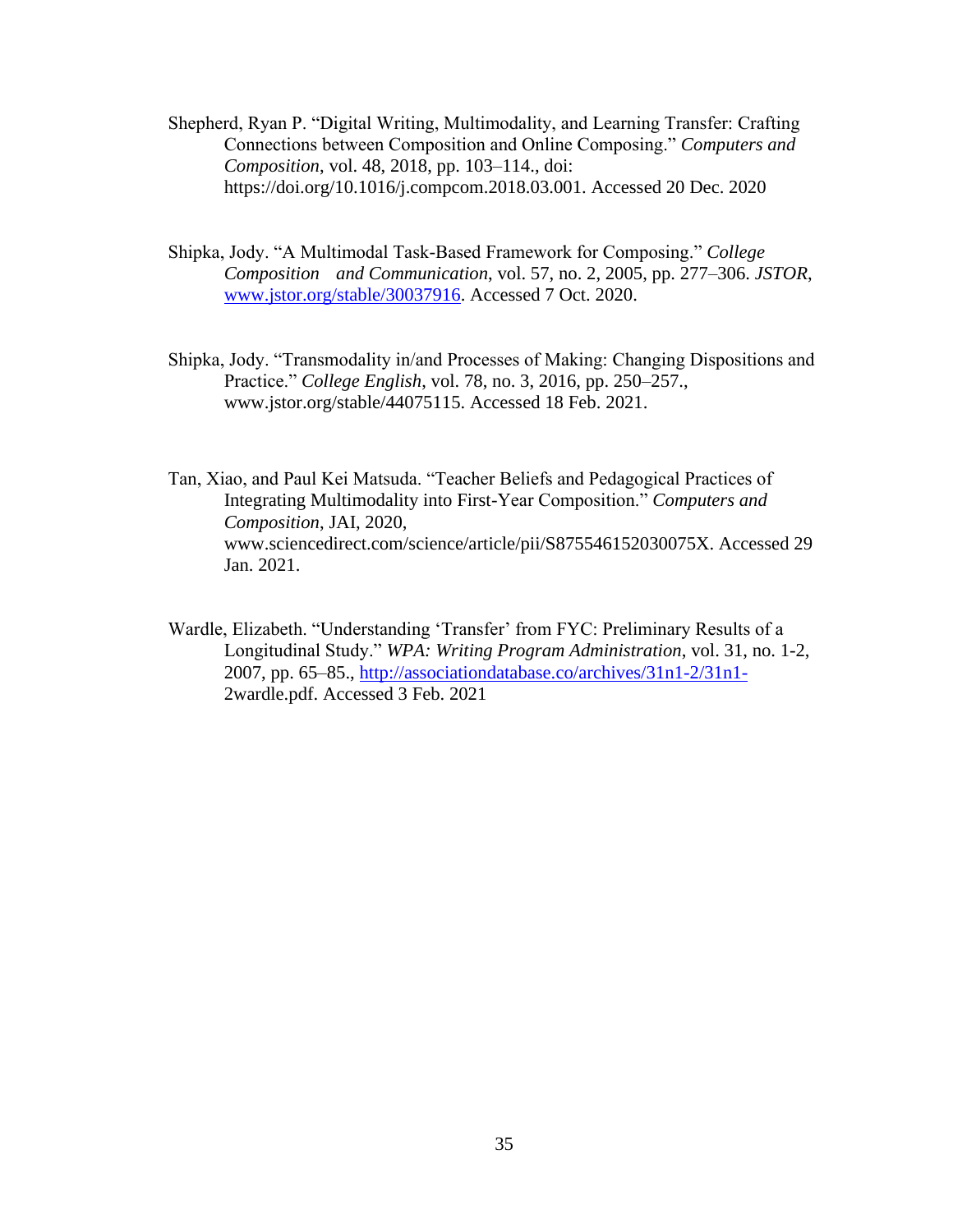**APPENDICES**

**Appendix 1**

# **Multimodality, Attitudes, and Dispositions Survey**

**Start of Block: AgeConfirm**

AgeConfrim Please confirm you are 18 Years Old or Older

 $\bigcirc$  Yes

 $\bigcirc$  No

*Skip To: End of Survey If Please confirm you are 18 Years Old or Older = No Skip To: TextA If Please confirm you are 18 Years Old or Older = Yes*

TextA This survey will ask you about your thoughts regarding the major multimodal assignments you completed for ENC 1101 and/or ENC 1102. <br> <br> The survey will take approximately 5-10 minutes to complete.<br> <br> A multimodal assignment is defined as an assignment where instead of writing a traditional essay, you also use images, sounds, design, and/or graphics to create something like a website, v-log, prezi, etc. Please answer the following questions to the best of your ability. <div><br> <strong>PLEASE DO NOT</strong> include your name, ID number, or professor in any of the responses.</div>

**End of Block: AgeConfirm**

**Start of Block: Block 6**

**Start of Block: Block 5**

**Start of Block: Usefulness**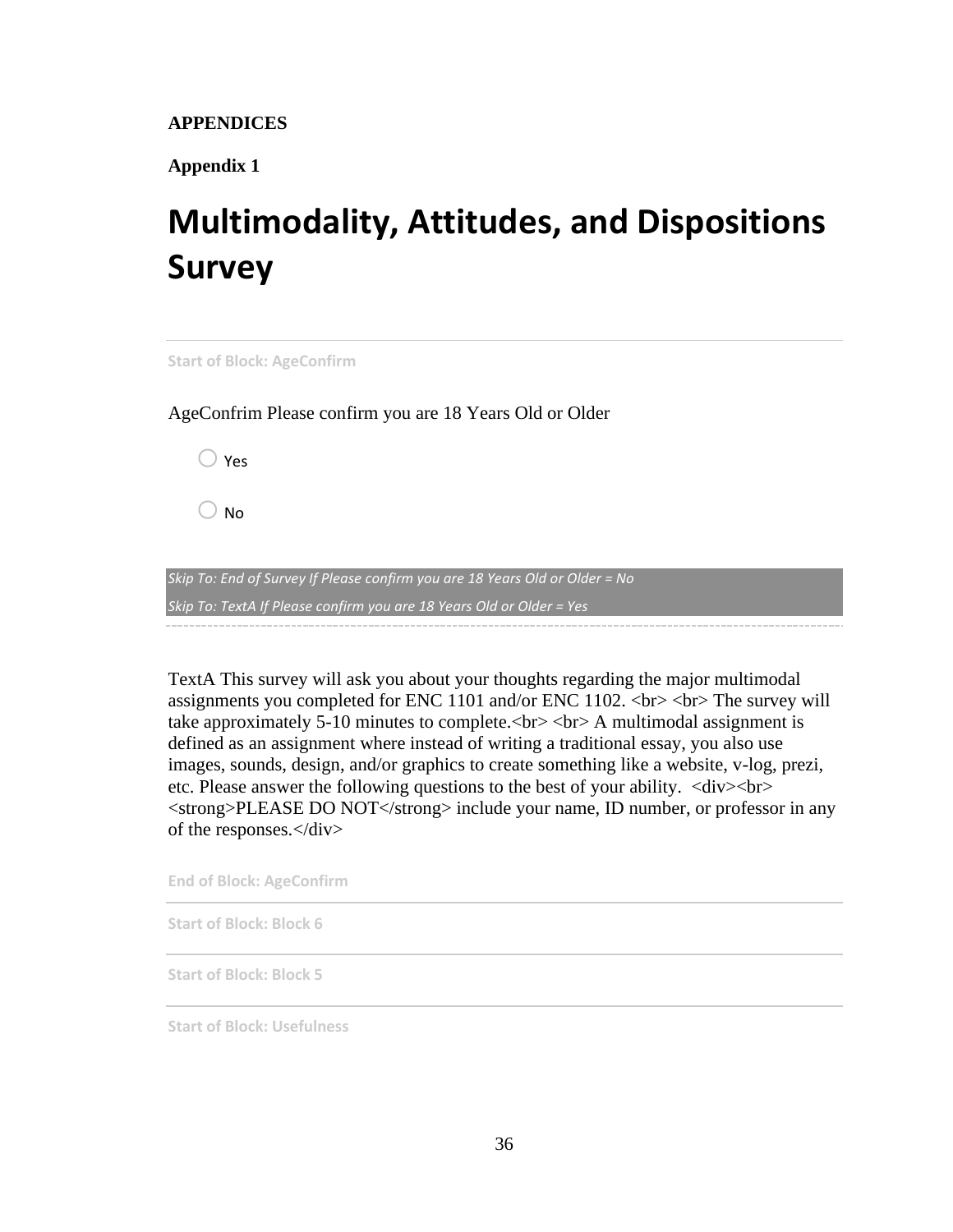Q33 The first set of questions will ask you about the usefulness of the assignments you had to complete for ENC 1101 and 1102.<div><br/>shad in the state of the state of the state of the state of the state<br/>in the state of the state of the state of the state of the state<br/>in the state of the state of th defined as having learned a skill, having made a connection, or any beneficial take-away from that Module.</div>

LikertA Please rate ALL of the following assignments in ENC 1101 from Least to Most Useful. <div>If you did not attend FIU for this course, please choose "Not Applicable" for all Modules.</div><div>If you have not completed a listed module, please choose "Not Applicable" for the Module.</div>

|                                                       | <b>Not</b><br>At All<br>Useful | Neither<br>Useful<br>nor<br>Unuseful | Slightly<br>Useful | Moderately<br>Useful | Very<br>Useful | <b>Not</b><br>Applicable |
|-------------------------------------------------------|--------------------------------|--------------------------------------|--------------------|----------------------|----------------|--------------------------|
| Module 1:<br>Rhetorical<br>Listening                  |                                |                                      |                    |                      |                |                          |
| Module 2:<br>Literacy/Education<br>Narrative          |                                |                                      |                    |                      |                |                          |
| Module 3:<br>Belonging to a<br>Discourse<br>Community |                                |                                      |                    |                      |                |                          |
| Module 4:<br>Reflection/Personal<br>Theory of Writing |                                |                                      |                    |                      |                |                          |
|                                                       |                                |                                      |                    |                      |                |                          |

LikertB <div>Please rate ALL of the following assignments in ENC 1102 from Least to Most Useful. <br>Note: You may not have had some of these modules assigned to you when taking this course.<br>>br>If you did not attend FIU for this course, please choose "Not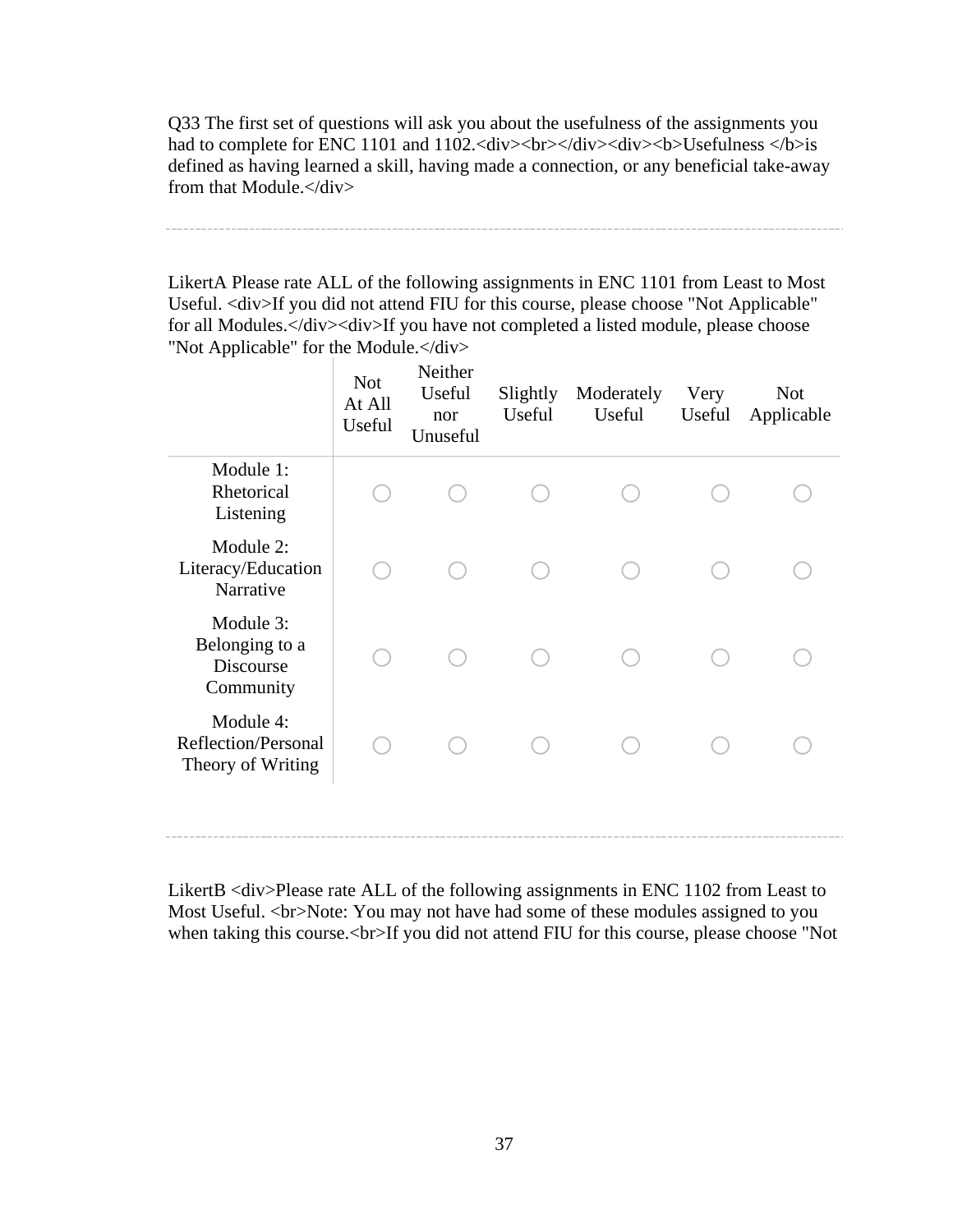|                                                                     | Not At<br>All<br>Useful | Neither<br>Useful<br>nor<br>Unuseful | Slightly<br>Useful | Moderately<br>Useful | Very<br>Useful | <b>Not</b><br>Applicable |
|---------------------------------------------------------------------|-------------------------|--------------------------------------|--------------------|----------------------|----------------|--------------------------|
| Module 1:<br>Researching<br>Rhetorically<br>Analysis<br>Posts       |                         |                                      |                    |                      |                |                          |
| Module 2:<br>Research<br><b>Blog Posts</b>                          |                         |                                      |                    |                      |                |                          |
| Module 2:<br>Annotated<br>Bibliography<br>Prezi                     |                         |                                      |                    |                      |                |                          |
| Module 3:<br>Informative<br>Report                                  |                         |                                      |                    |                      |                |                          |
| Module 3:<br>Persuasive<br>Web-Article                              |                         |                                      |                    |                      |                |                          |
| Module 4:<br>Putting<br>Research<br>Into Action<br>(Genre<br>Shift) |                         |                                      |                    |                      |                |                          |

Applicable" for all Modules.</div><div>If you have not completed a listed module, please choose "Not Applicable" for the Module.</div>

FreeA Are there any particular assignments from ENC 1101 or ENC 1102 that you found useful? Please explain why.

\_\_\_\_\_\_\_\_\_\_\_\_\_\_\_\_\_\_\_\_\_\_\_\_\_\_\_\_\_\_\_\_\_\_\_\_\_\_\_\_\_\_\_\_\_\_\_\_\_\_\_\_\_\_\_\_\_\_\_\_\_\_\_\_

**End of Block: Usefulness**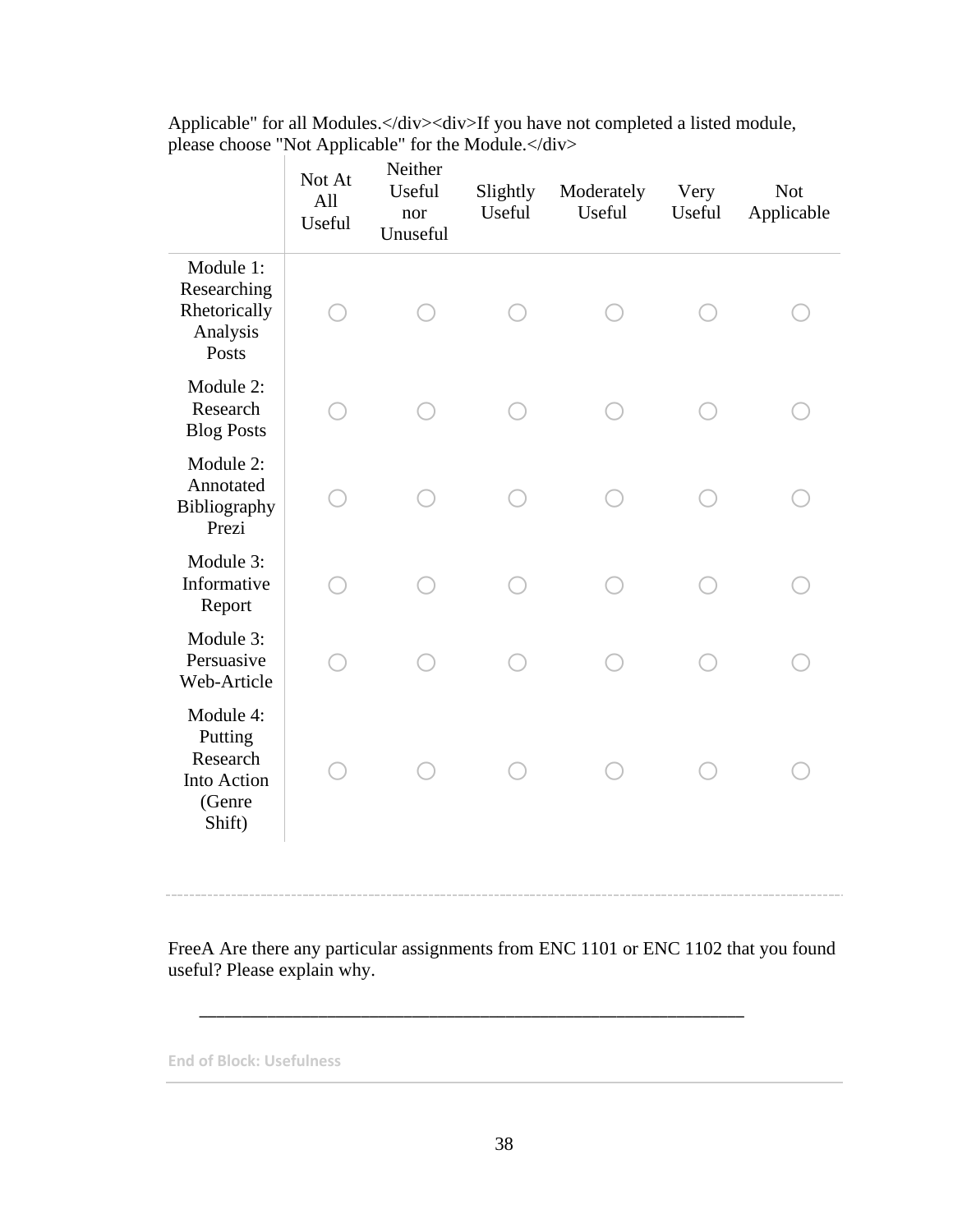**Start of Block: Encouragement and Career**

LikertC Please indicate to the extent to which you agree with the following statement:<br>As a reminder, a multimodal assignment is defined as an assignment where instead of writing a traditional essay, you also use images, sounds, design, and/or graphics to create something like a website, v-log, prezi, etc.

|                                                                                                                                                                                                                                                | Strongl<br>y<br>Disagre<br>e | Disagre<br>e | Neither<br>Agree<br>nor<br>Disagre<br>e | Agre<br>e | Strongl<br>y Agree | <b>Not</b><br>Applicabl<br>e |
|------------------------------------------------------------------------------------------------------------------------------------------------------------------------------------------------------------------------------------------------|------------------------------|--------------|-----------------------------------------|-----------|--------------------|------------------------------|
| $\langle u \rangle \langle$ strong>In ENC<br>$1101 \times \mathrm{strong} \times \mathrm{up}$ ,<br>my professor<br>provided<br>opportunities for me<br>to engage in<br><strong>multimodalit<br/><math>y</math> </strong> for my<br>assignments |                              |              |                                         |           |                    |                              |
| $\langle u \rangle \langle$ strong>In ENC<br>$1102 \lt$ /strong> $\lt$ /u>,<br>my professor<br>provided<br>opportunities for me<br>to engage in<br><strong>multimodalit<br/>y </strong> for my<br>assignments                                  |                              |              |                                         |           |                    |                              |

LikertD Explain to the extent to which you agree with the following statement:<div>As a reminder, a multimodal assignment is defined as an assignment where instead of writing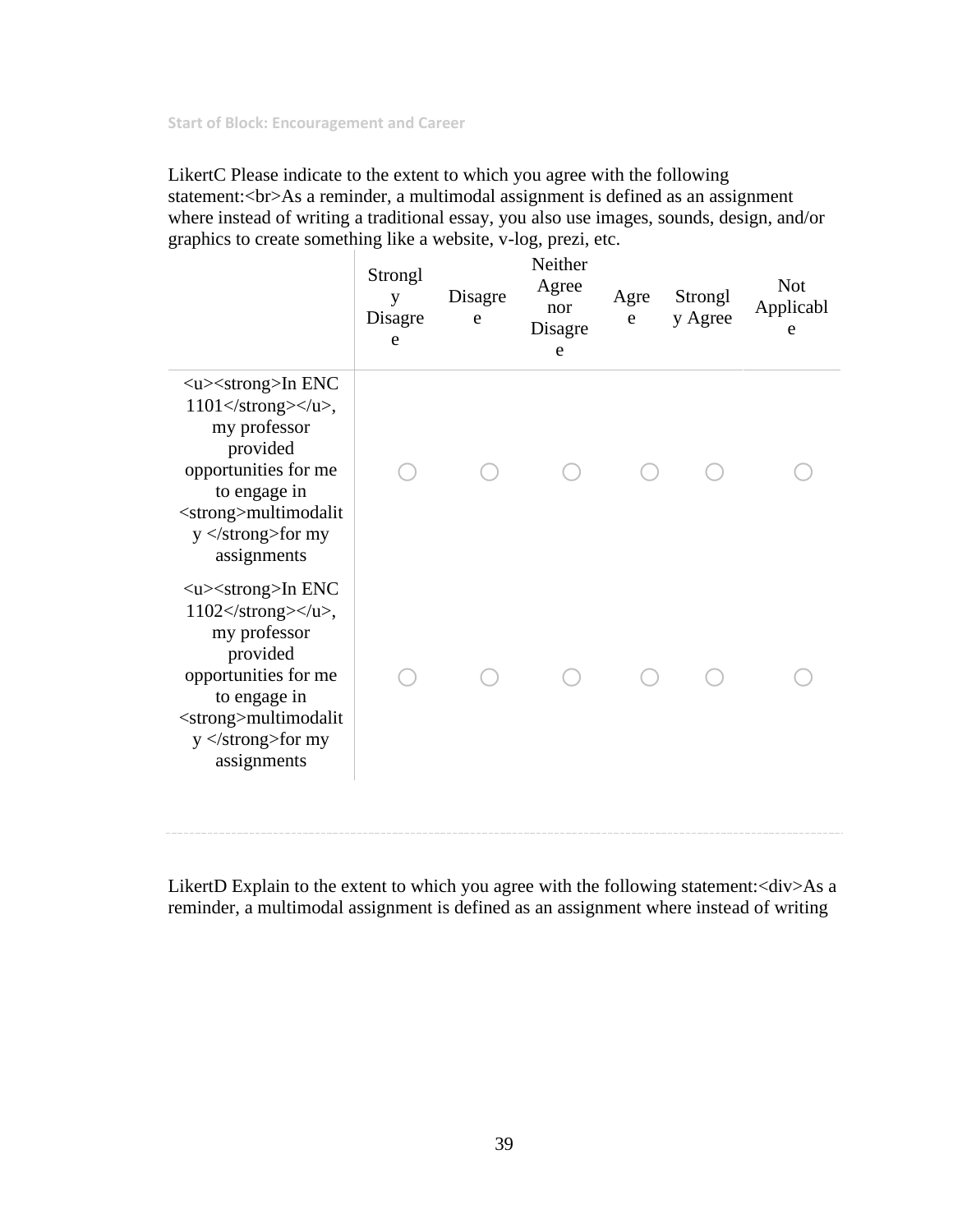| a traditional essay, you also use images, sounds, design, and/or graphics to create |  |
|-------------------------------------------------------------------------------------|--|
| something like a website, v-log, prezi, etc. $\langle \text{div} \rangle$           |  |

|                                                                                                                                                                                                                    | Strongl<br>y<br>Disagre<br>e | Disagre<br>e | Neither<br>Agree<br>nor<br>Disagre<br>${\rm e}$ | Agre<br>e | Strongl<br>y<br>Agree | Agre<br>e | Strongl<br>y agree |
|--------------------------------------------------------------------------------------------------------------------------------------------------------------------------------------------------------------------|------------------------------|--------------|-------------------------------------------------|-----------|-----------------------|-----------|--------------------|
| I believe the<br><strong>multimod<br/>al skills</strong> I<br>developed in ENC<br>1101/1102 will<br>help<br>me <u><strong> in<br/>my<br/>career</strong><!--<br--><math>u</math> after leaving<br/>FIU/College</u> |                              |              |                                                 |           |                       |           |                    |
| I believe the<br><strong>multimod<br/>al skills</strong> I<br>developed in ENC<br>1101/1102 will<br>help me<br><u><strong>outsi<br/>de my career<br/></strong></u> afte<br>r leaving<br>FIU/College                |                              |              |                                                 |           |                       |           |                    |

FreeB Please explain why you agree or disagree that the skills developed in ENC 1101/1102 will be helpful in your career path.

\_\_\_\_\_\_\_\_\_\_\_\_\_\_\_\_\_\_\_\_\_\_\_\_\_\_\_\_\_\_\_\_\_\_\_\_\_\_\_\_\_\_\_\_\_\_\_\_\_\_\_\_\_\_\_\_\_\_\_\_\_\_\_\_

FreeC What career do you want or expect to pursue after leaving FIU/College?

\_\_\_\_\_\_\_\_\_\_\_\_\_\_\_\_\_\_\_\_\_\_\_\_\_\_\_\_\_\_\_\_\_\_\_\_\_\_\_\_\_\_\_\_\_\_\_\_\_\_\_\_\_\_\_\_\_\_\_\_\_\_\_\_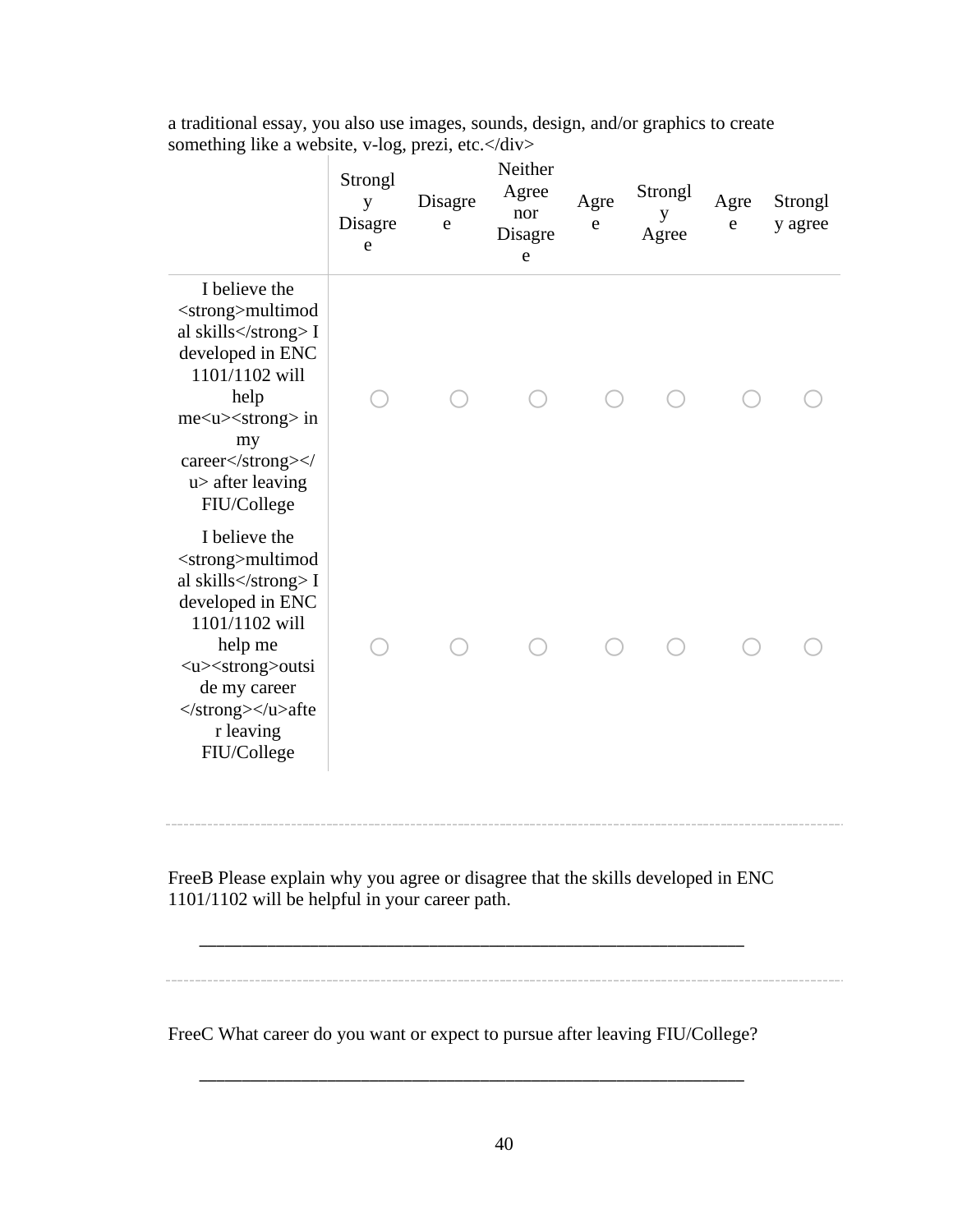**End of Block: Encouragement and Career**

**Start of Block: Skills**

MultA What skills do you believe you gained from taking ENC 1101. Please check all that apply.

| Define and explain concepts such as rhetoric, purpose, genre, audience,<br>metacognition, and discourse community |
|-------------------------------------------------------------------------------------------------------------------|
| Combine different perspectives articulated in course readings                                                     |
| Identify strategic rhetorical and stylistic techniques within diverse contexts                                    |
| Develop effective strategies for completing a writing task                                                        |
| Exhibit reflective thinking strategies                                                                            |
| Develop effective invention, composing, and revision processes                                                    |
| Identify personal areas for growth in writing, thinking, and learning                                             |
| Choose appropriate genre and audience                                                                             |
| Demonstrate awareness and use of strategic rhetorical and stylistic techniques                                    |
| Produce a written product with content that fulfills its purpose                                                  |
|                                                                                                                   |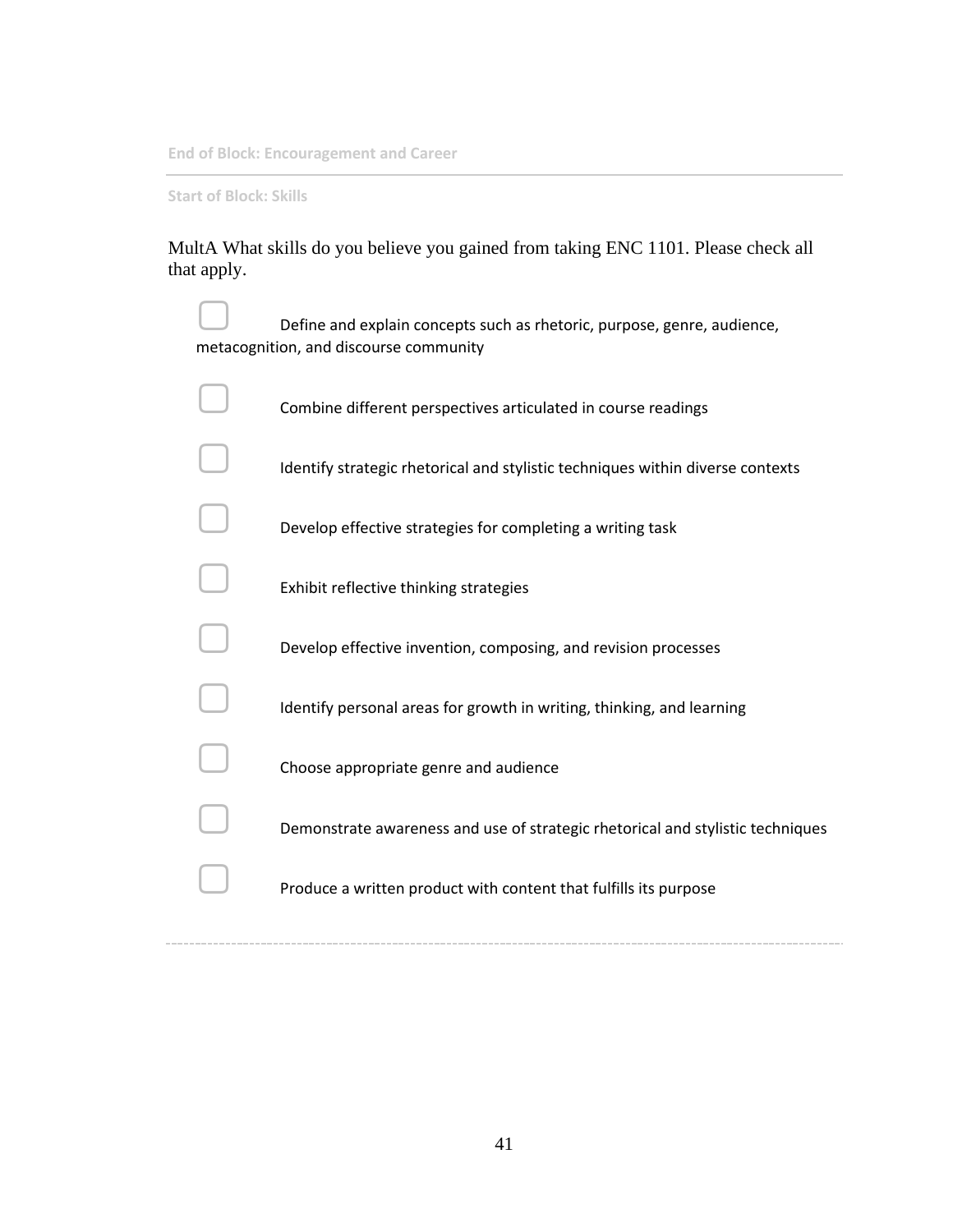MultB What skills do you believe you gained from taking ENC 1102. Please check all that apply.

| Choose appropriate media/genre/audience to communicate research findings                                                                 |
|------------------------------------------------------------------------------------------------------------------------------------------|
| Compose rhetorically effective media for different audiences                                                                             |
| Demonstrate awareness and use of strategic rhetorical and stylistic techniques<br>within multilingual and diverse linguistic contexts    |
| Create questions to drive research                                                                                                       |
| Develop critical knowledge of primary and secondary research methods                                                                     |
| Understand how to use intellectual property responsibly (evaluating source<br>reliability and validity for rhetorical context, citation) |
| Understand core concepts about rhetorical research-writing                                                                               |
| Understand research as a cyclical, inquiry-based process                                                                                 |
| Evaluate how information is produced and consumed in specific contexts                                                                   |
| Exhibit reflective thinking strategies                                                                                                   |
| Develop and use effective invention, composing, and revision processes                                                                   |

#### **End of Block: Skills**

**Start of Block: Preference**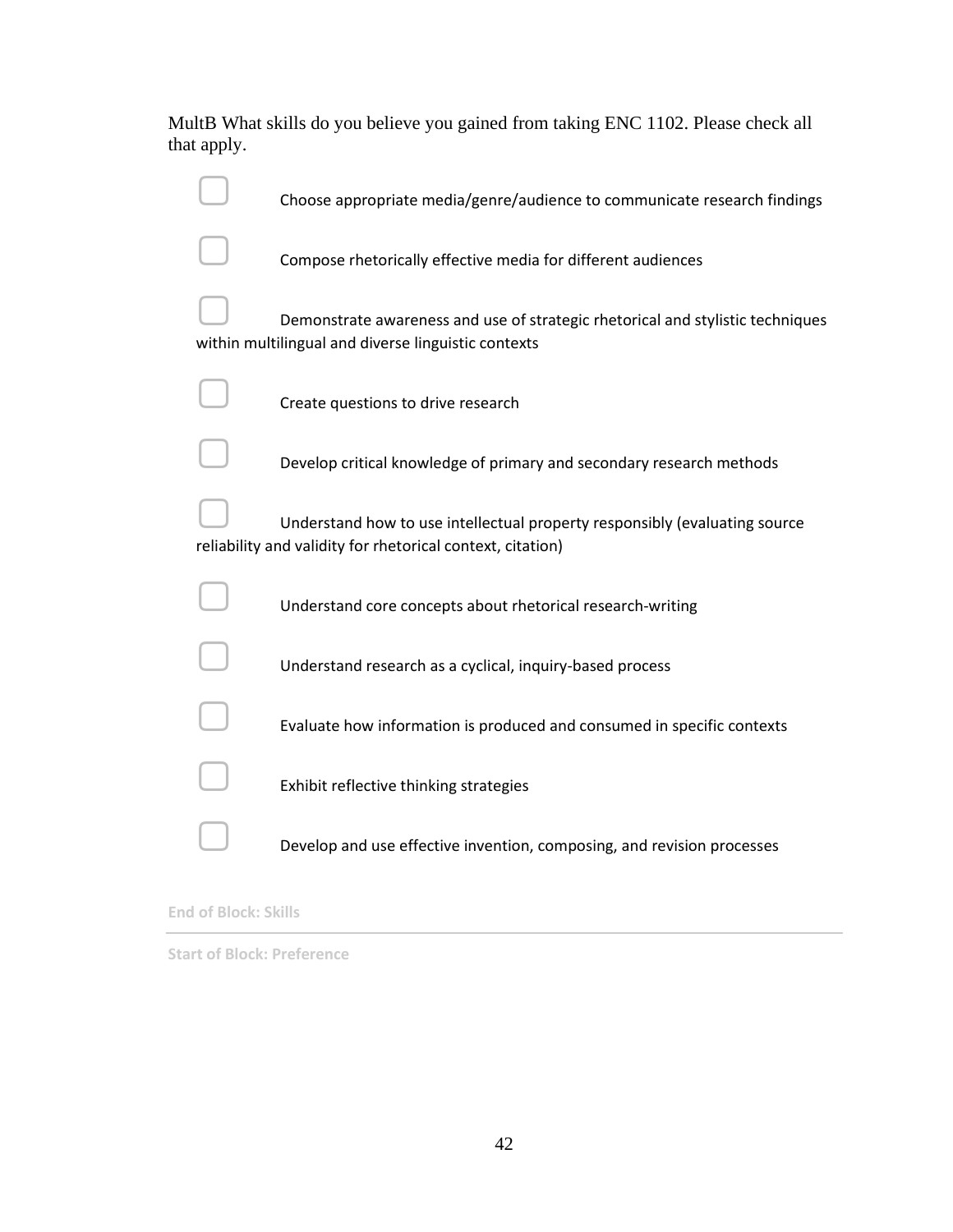MultC Do you prefer traditional writing assignments or the non-standard, multimodal assignments? Please explain your answer.

 $\bigcirc$  Traditional Writing Assignments

 $\bigcirc$  Multimodal Assignments

**End of Block: Preference**

| <b>Appendix 2</b>                                                  |
|--------------------------------------------------------------------|
| Are there any particular assignments from ENC 1101 or ENC          |
| 1102 that you found useful? Please explain why.                    |
| No Response                                                        |
| No Response                                                        |
| The narrative assignment about language in discourse               |
| communities                                                        |
| n/a                                                                |
| No assignment in particular, but the discussions with the          |
| professor and class om zoom are always insightful and fun.         |
| No Response                                                        |
| In general all writing. It will help you in whatever area you want |
| to specialize and its a big medium of communication.               |
| The videos Professor Wicks showed about language and people        |
| of different races sharing their perspectives was useful. Personal |
| reflections are also useful                                        |
| <b>ENC 1101</b>                                                    |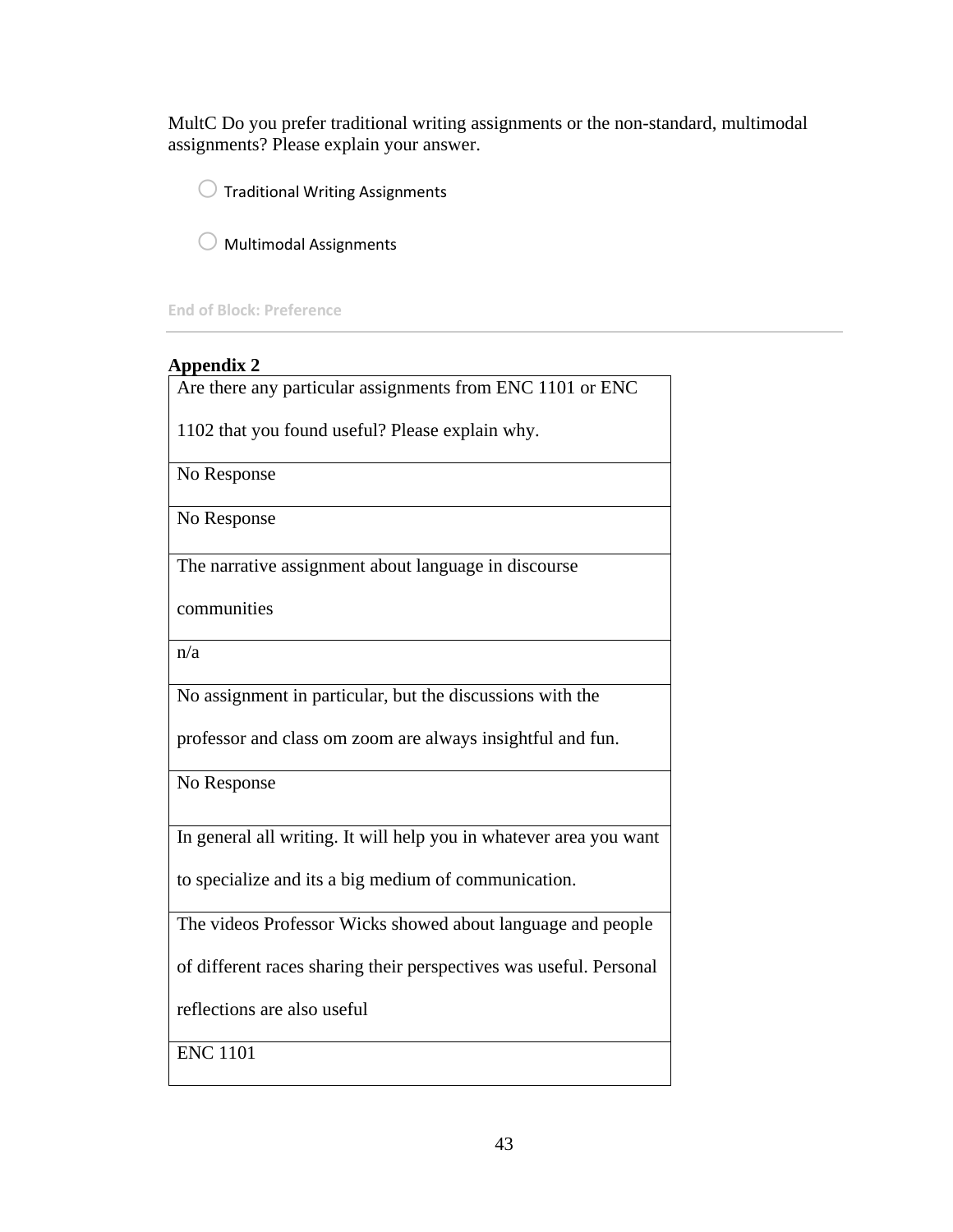No Response

No Response

No Response

Personal Essay from ENC 1101 because it was easier to write

about myself and because the meetings with the TA and the

professor helped to improve my writing

## **Appendix 3**

Please explain why you agree or disagree that the skills developed

in ENC 1101/1102 will be helpful in your career path.

It is critical to learn various approaches to rhetoric when writing

emails, reports, etc. in the workplace.

No Response

Because I help me to strength my rhetoric and writing skills

Be able to retain and reflect on more informative we have learned

Everyone needs a basic understanding on grammar, writing skills,

and identifying your audience.

No Response

Because, as I said before, writing will always be present. Maybe

you won't have to write 3-page essays, but you will have to write

an email to your boss or give an oral presentation.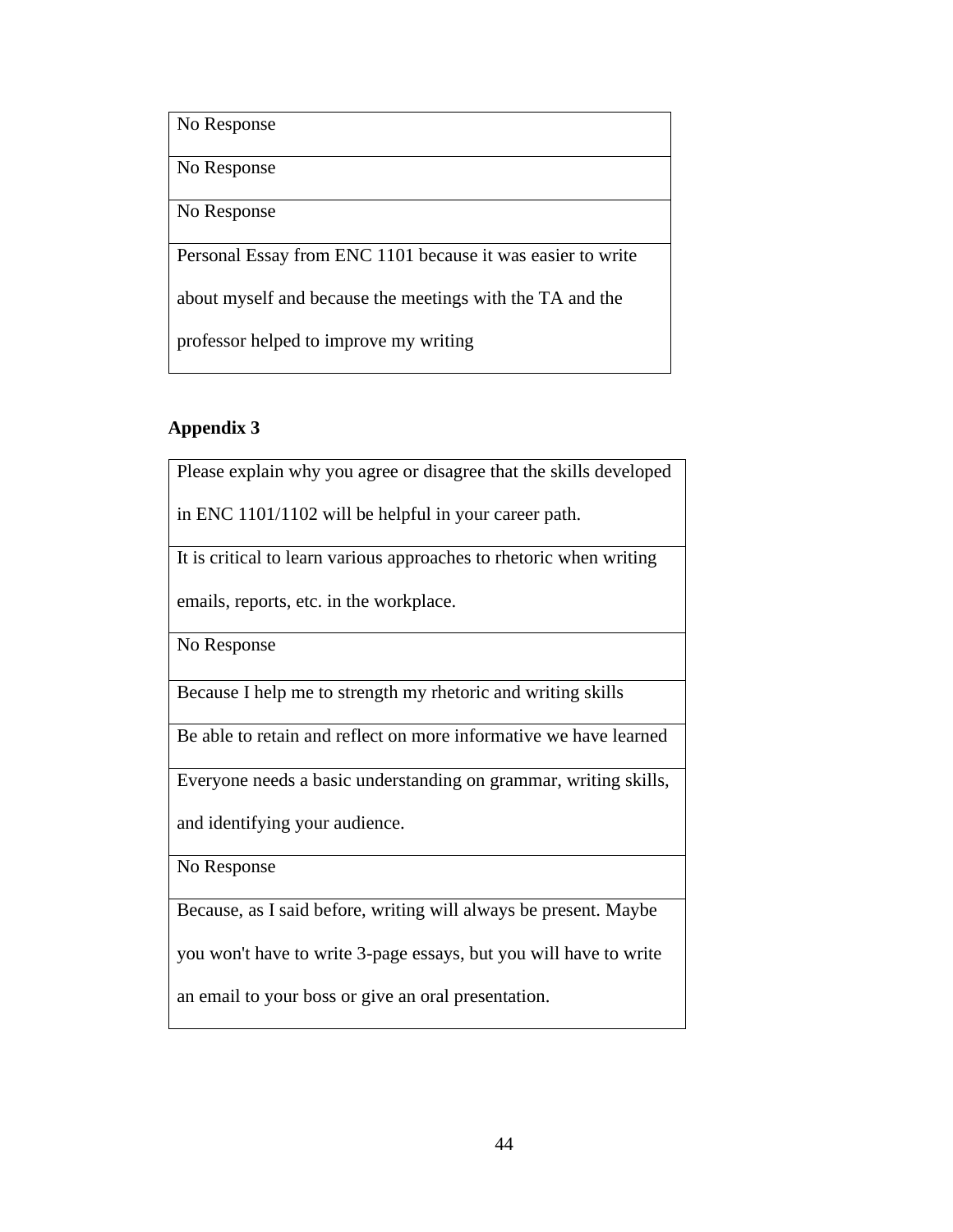I am becoming more aware of language and discourse

communities, but that is not applicable to medical field. Maybe

just the use of formal laguage.

No Response

No Response

I believe that these skills will help me create any kind of reports in

a more visually appealing way.

No Response

I agree because my writing skills have improved significantly

since taking ENC 1101 and beginning ENC 1102. Writing skills

are needed for my future career.

## **Appendix 4**

| What career do you want or expect to pursue after |
|---------------------------------------------------|
| leaving FIU/College?                              |
| <b>Nursing</b>                                    |
| Something in Business Administration              |
| Law enforcement                                   |
| a neuropsychologist                               |
| <b>Financial Advisor</b>                          |
| Civil Engineer                                    |
| I want to launch my own business.                 |